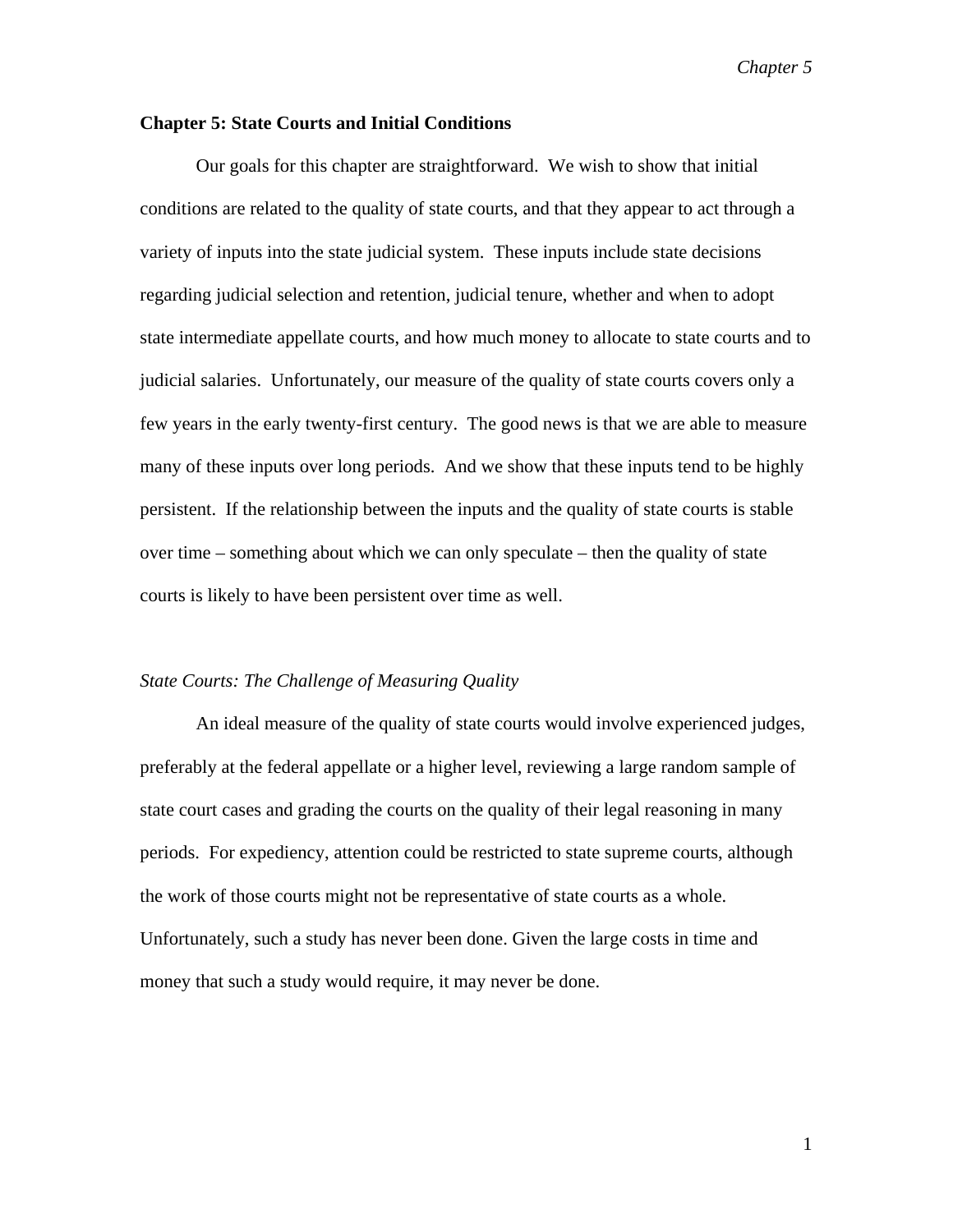The closest we can come to this ideal is a series of annual surveys by the Institute for Legal Reform of the U.S. Chamber of Commerce, which measured the quality of state courts in the years 2002-2007. The Institute surveyed a nationally representative sample of senior attorneys working for companies with annual revenues of at least \$100 million. These individuals were asked to grade courts in states where they had practiced. Table 5.1 provides summary information on the survey including the number of respondents and average number of states evaluated by each respondent in each year.

### Table 5.1 here

 $\overline{a}$ 

During 2002-2005, each state was ranked in ten categories. These were: 1) overall treatment of tort and contract litigation, 2) timeliness of summary judgments/dismissals, 3) discovery, 4) scientific and technical evidence, 5) judges' impartiality, 6) judges' competence, 7) juries' predictability, 8) juries' fairness, 9) treatment of class action suits and 10) punitive damages. Attorneys assigned a state court a grade of "A", "B", "C", "D", or "F". These grades were then rescaled to scores of 100, 80, 60, 40 and 20, respectively.<sup>[1](#page-1-0)</sup> Scores for each state in the ten categories in each year are highly correlated. Thus, following the procedure used in the surveys, we summarize court quality in each state in each year during 2002-2005 by averaging the scores for the ten categories. In 2006 and 2007, two additional categories were added: 11) whether the courts had and enforced meaningful venue requirements and 12) non-economic damages.

<span id="page-1-0"></span><sup>&</sup>lt;sup>1</sup> Several states lack either punitive damages or class action suits. In these cases, the index was computed on the basis of all of the other criteria except for punitive damages or class actions suits.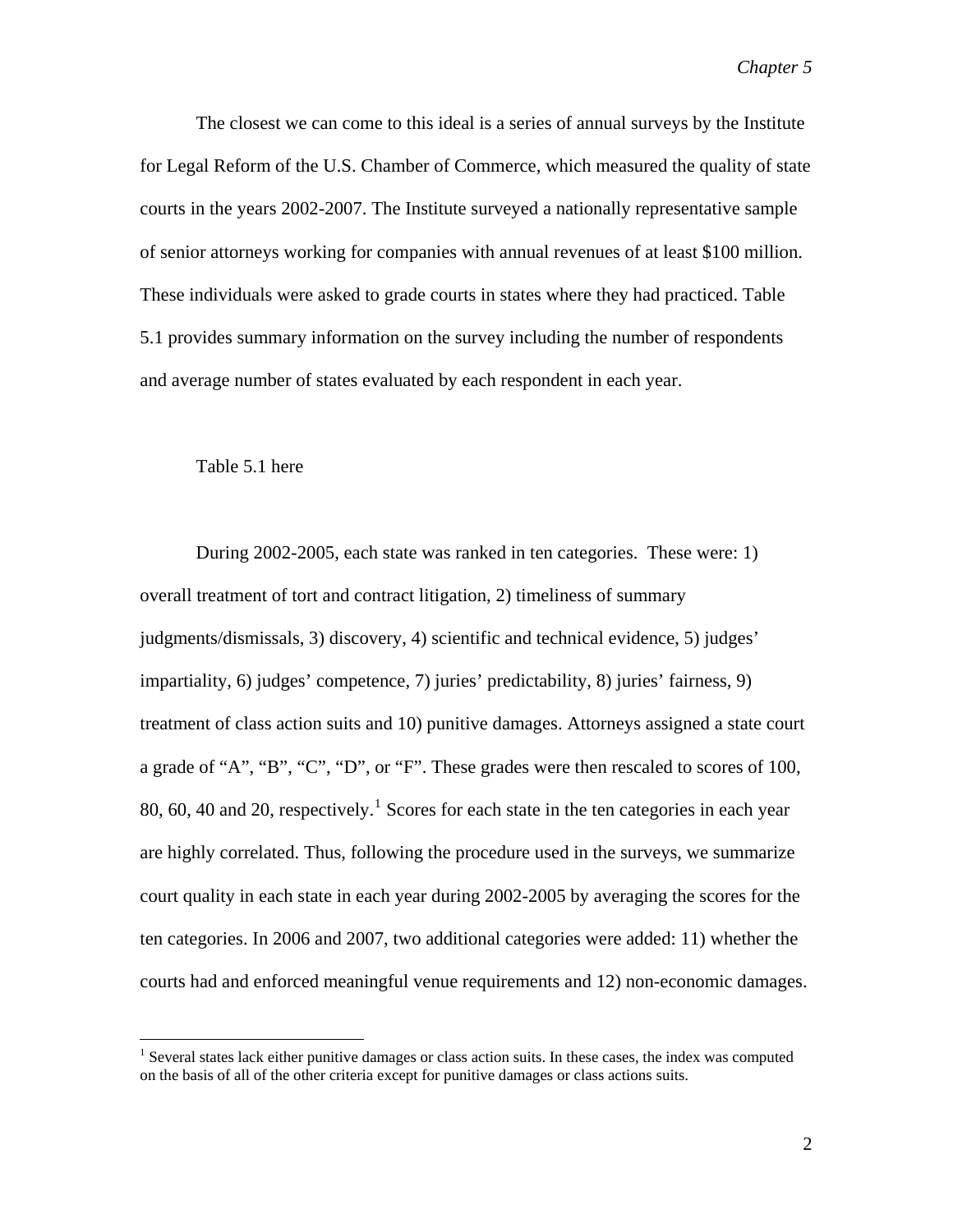As with the earlier years, we average the scores for the twelve categories in each state in each year. The average score during 2002-2007 was 58.4, and ranged from 32.6 in Mississippi to 75.7 in Delaware.

The Institute's survey has a number of pros and cons as a measure of the quality of state courts. We begin with the pros. First, the individuals surveyed were lawyers with actual experience in multiple state courts. As shown in Table 5.1, the average attorney evaluated 5 states in the 2002-2005 surveys and 6 states in the 2006 survey. In an attempt to allow lawyers to be more careful in their assessments, the methodology was changed so that on average each lawyer evaluated 3 states in  $2007$  $2007$ .<sup>2</sup> Second, the sample was large and grew over time. In 2002, the survey included 824 attorneys. By 2007, it had reached 1,599 attorneys. Third, the respondents were attorneys who had roughly 20 years of relevant legal experience.

Fourth, the rankings suggest that participants' perceptions of the quality of state courts were highly correlated across years. For example, the same states appear repeatedly in the "Worst 5 States" category. Alabama, Louisiana, Mississippi and West Virginia were listed every year. Illinois appeared three times. Texas was listed twice. Several states also appear repeatedly in the "Best 5 States" category. Delaware was listed every year. Nebraska and Iowa appeared five times. Virginia was listed four times. Further, the yearly ratings are highly positively correlated with one another. The lowest correlation is between 2002 and 2007 (0.90), and the highest is between 2004 and 2005 (0.98). Not surprisingly, then, the yearly ratings and the average rating over the period

<span id="page-2-0"></span> $2$  In 2001 and 2003, lawyers who evaluated at least four states represented 83 percent and 81 percent of the responses.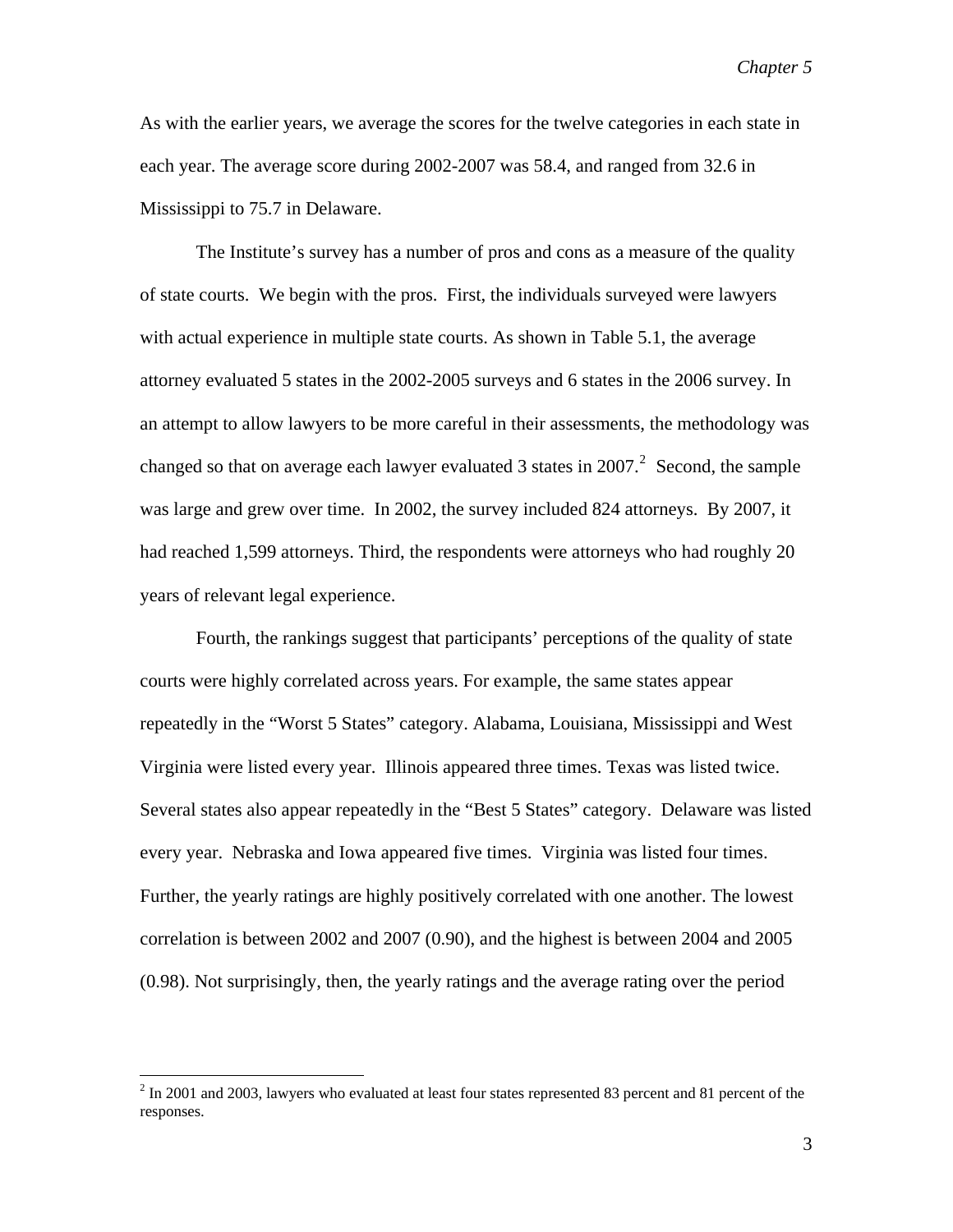2002-2007 have correlations that range from a low of 0.96 in 2007 to a high of 0.99 in 2004 and 2005.

A significant criticism of the survey is that it may be measuring in part the probusiness orientation of state courts. This stems from the individuals surveyed. They were senior attorneys at major corporations with at least \$100 million in annual sales, and many were from corporations that had \$1 billion or more in sales. With respect to this criticism, two points are in order. First, a pro-business orientation may be beneficial in that pro-business courts may help to promote economic growth, which in turn benefits state residents. Second, holding pro-business orientation constant, attorneys are likely to prefer courts that hear cases more rapidly and have lower variation in the quality of judges and juries. Thus, pro-business orientation may be only one of several factors that the attorneys were responding to when asked to rate the quality of courts.

Our confidence in the survey increased when we found that the results correlated with other measures of the quality of state courts and state government. These correlations are summarized in Table 5.2. Our measure of the quality of state courts is negatively correlated with three measures of corruption in state government. The first two are average federal public corruption convictions per 100,000 of population. During 1992-2001, convictions averaged 2.73 per year and ranged from a low of 0.41 in Colorado to a high of 7.1 in Mississippi. During 1982-1991, convictions averaged 3.32 per year and ranged from a low of 0.79 in the state of Washington to a high of 7.84 in Tennessee. The correlations between these measures of corruption and the quality of state courts are -0.47 for 1992-2001 and -0.40 for 1982-1991. One concern is that federal convictions measure not only corruption but also federal efforts to prosecute corrupt state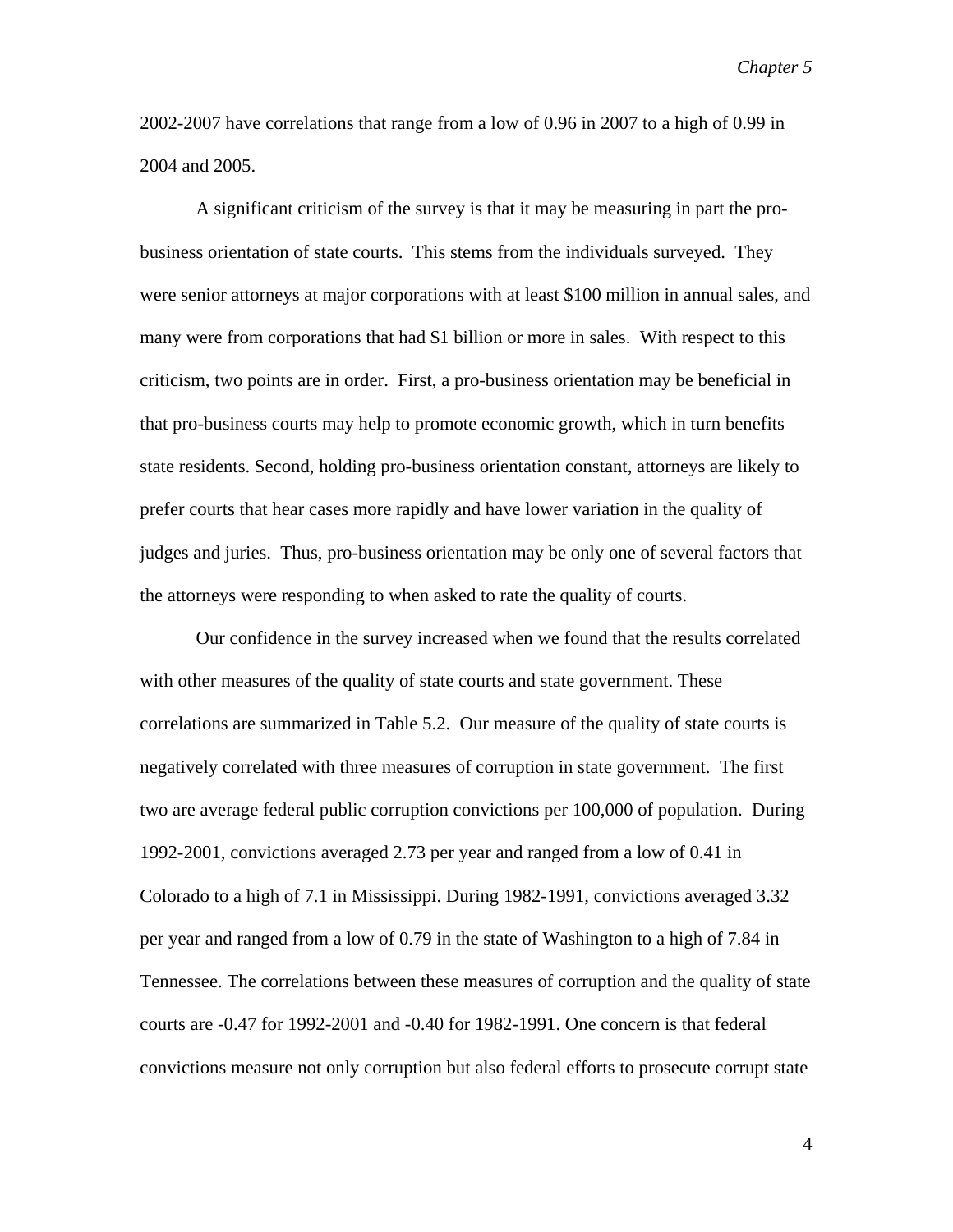officials. Boylan and Long (2003) surveyed state house reporters' perceptions of corruption in 45 state legislatures in 1999. House reporters perceived South Dakota's legislature to be the least corrupt and New Mexico's to be the most corrupt. The correlation between perceived corruption and the quality of state courts is -0.40. This suggests that, at least in part, federal convictions may reflect actual corruption.

#### Table 5.2 here

The correlations are not limited to corruption, although those are the strongest. The quality of state courts is negatively correlated (-0.32) with judicial activism in the mid 1980s. By judicial activism, we mean the willingness of judges in the state court of last resort to nullify state legislation because it is contrary to the state constitution. We use data from Beavers and Emmert (2000) which include all 3,024 constitutional challenges for civil and criminal cases heard by state supreme courts between 1981 and 1985. In 550 of the cases, state court of last resort judges ruled that state legislation was, at least in part, unconstitutional. Judicial activism is measured as the share of cases during 1981-85 in which state courts ruled against their legislatures. Such activism may be positive when it involves overturning unconstitutional laws. However, it can also be negative if judges push their political agendas or activism makes legal outcomes less predictable.

The quality of state courts is also positively correlated (0.28) with legal professionalism in the early 1970s. The Glick and Vines (1973) index of legal professionalism is a composite score of five major characteristics of state-court systems.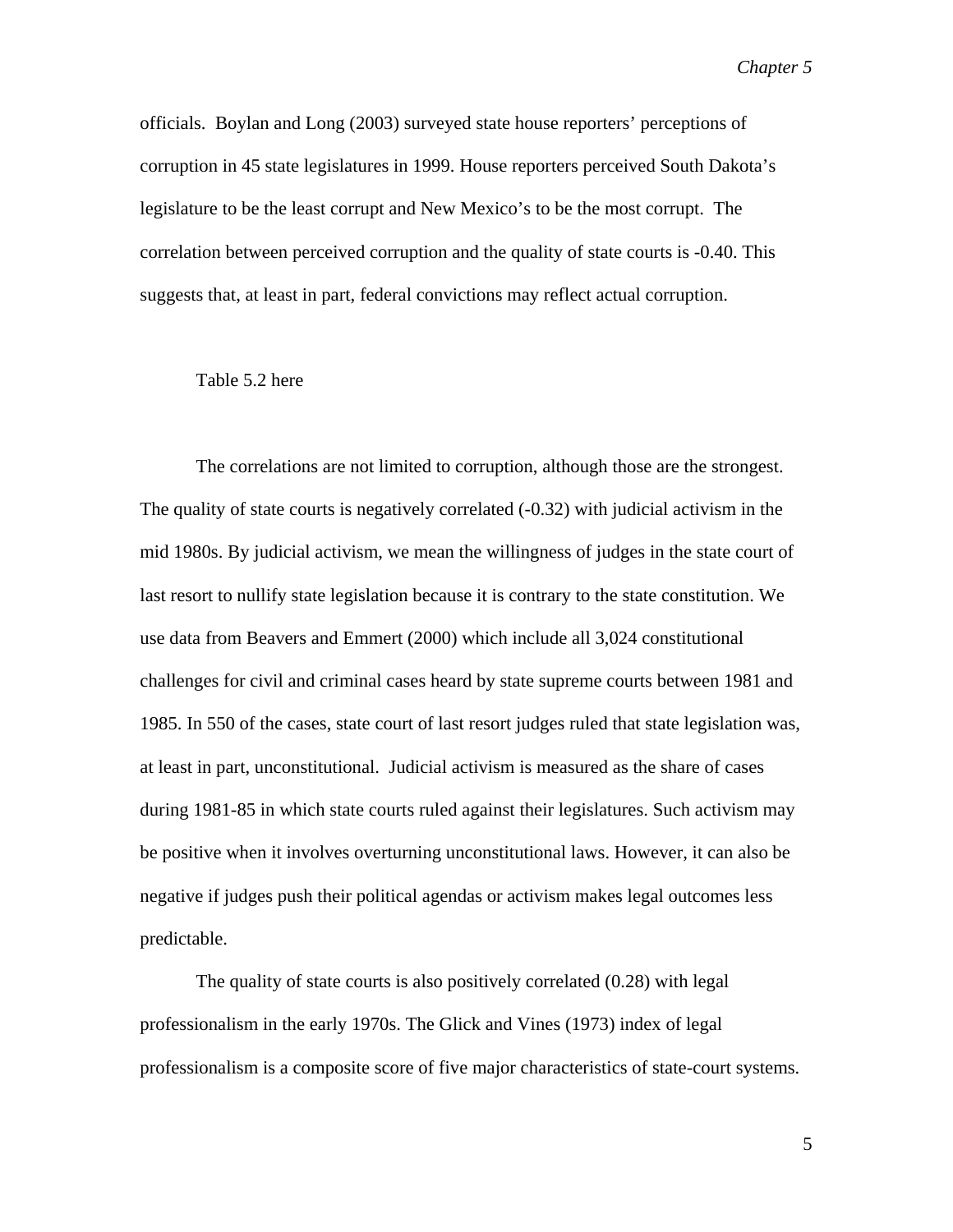It includes methods of selection for judges in all courts, state court organization, whether states had a professional administrator with a sufficiently large and competent staff, tenure in office for judges on major trial and appellate courts, and levels of basic salary for judges of major trial and appellate courts excluding fees and local payments. Each state's score was based on how closely judicial features in the state in the early 1970s mirrored the American Bar Association (ABA) model. Scores were then used to rank states from 1 (worst) to 48 (best). The five worst states were Mississippi, Arkansas, Alabama, West Virginia, and Indiana. The five best states were California, New Jersey, Illinois, Massachusetts, and New York.

The quality of state courts exhibited more modest correlations of the appropriate sign with judicial removals per capita (-0.22), the political attitude of state supreme court judges during 1960-93 (-0.22), and the citation of a state's supreme court as of 1975 (0.10). Judicial removal captures both the quality of judges and the extent to which judges can be easily bullied by state legislatures, politicians and administrators.<sup>[3](#page-5-0)</sup> Not surprisingly, states with more removals also had lower quality courts. The political attitude of state supreme court judges, 1960-93, is a measure of the ideology of these judges.<sup>[4](#page-5-1)</sup> States with more liberal state supreme courts were viewed as having lower quality courts. The reputation of a state supreme court in 1975 is based upon the number of citations of that court's opinions by other supreme courts in  $1975$  $1975$ <sup>5</sup>. States with more citations had slightly higher quality courts.

 $3$  Gray (2002).

<span id="page-5-1"></span><span id="page-5-0"></span><sup>&</sup>lt;sup>4</sup> Ideology was computed for 900 judges at the time of appointment or election. See Brace, Langer, and Hall (2000) for a detailed explanation of this variable. Our measure is the ideology of the median judge in each state.

<span id="page-5-2"></span><sup>&</sup>lt;sup>5</sup> Caldeira (1983).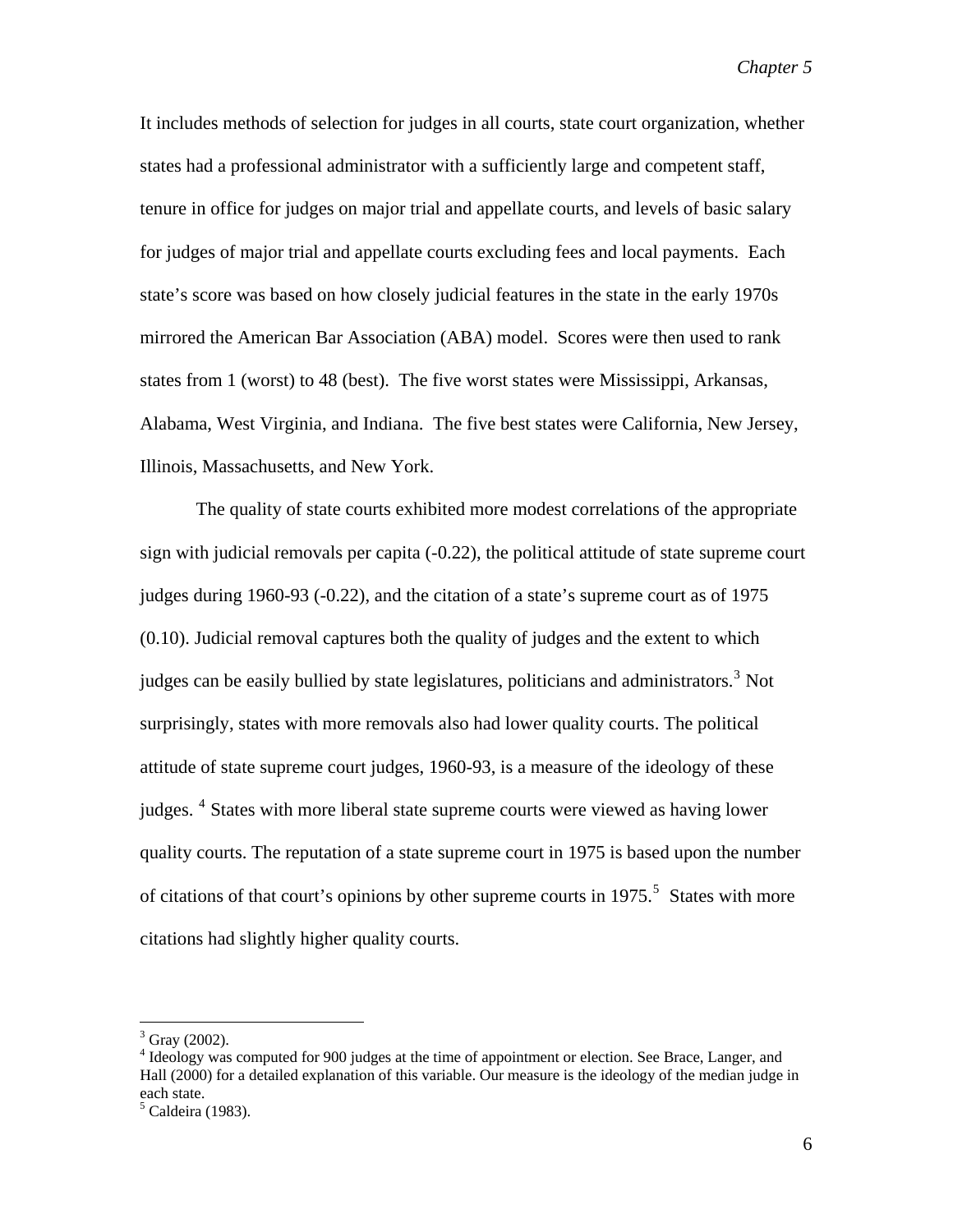In sum, although the survey is not ideal, it appears to be informative with respect to the quality of state courts. The survey's measure of the quality of state courts is correlated with several related measures, which adds to its credibility. In addition to being a credible measure, the survey is the only measure. There are no other direct measures of the quality of state courts.

# *Initial Conditions and the Quality of State Courts*

In this section, we demonstrate that state initial conditions appear to be systematically related to the average quality of state courts in 2002-2007. We use climate, civil law, transport and culture as initial conditions. We also consider the influence of the occupational composition of the state elite and the state median, the wealth share of the state elite, and soldier mortality, since these variables arguably influence state courts as well as state legislatures.

The important and somewhat unanswered question is why initial conditions at time of settlement have an effect on state courts at the beginning of the twenty-first century. We address this question in the next chapter. In the remainder of this chapter, we focus on documenting two things. First, we establish that initial conditions are strongly associated with the quality of state courts. Second, we show that initial conditions are strongly associated with inputs for state courts.

 In Table 5.3, we investigate the relationship between initial conditions and the quality of state courts. For ease of interpretation, we standardize court quality and our continuous explanatory variables to have means of zero and standard deviations of one. In column (1) where we include climate, civil law, transportation and culture, only the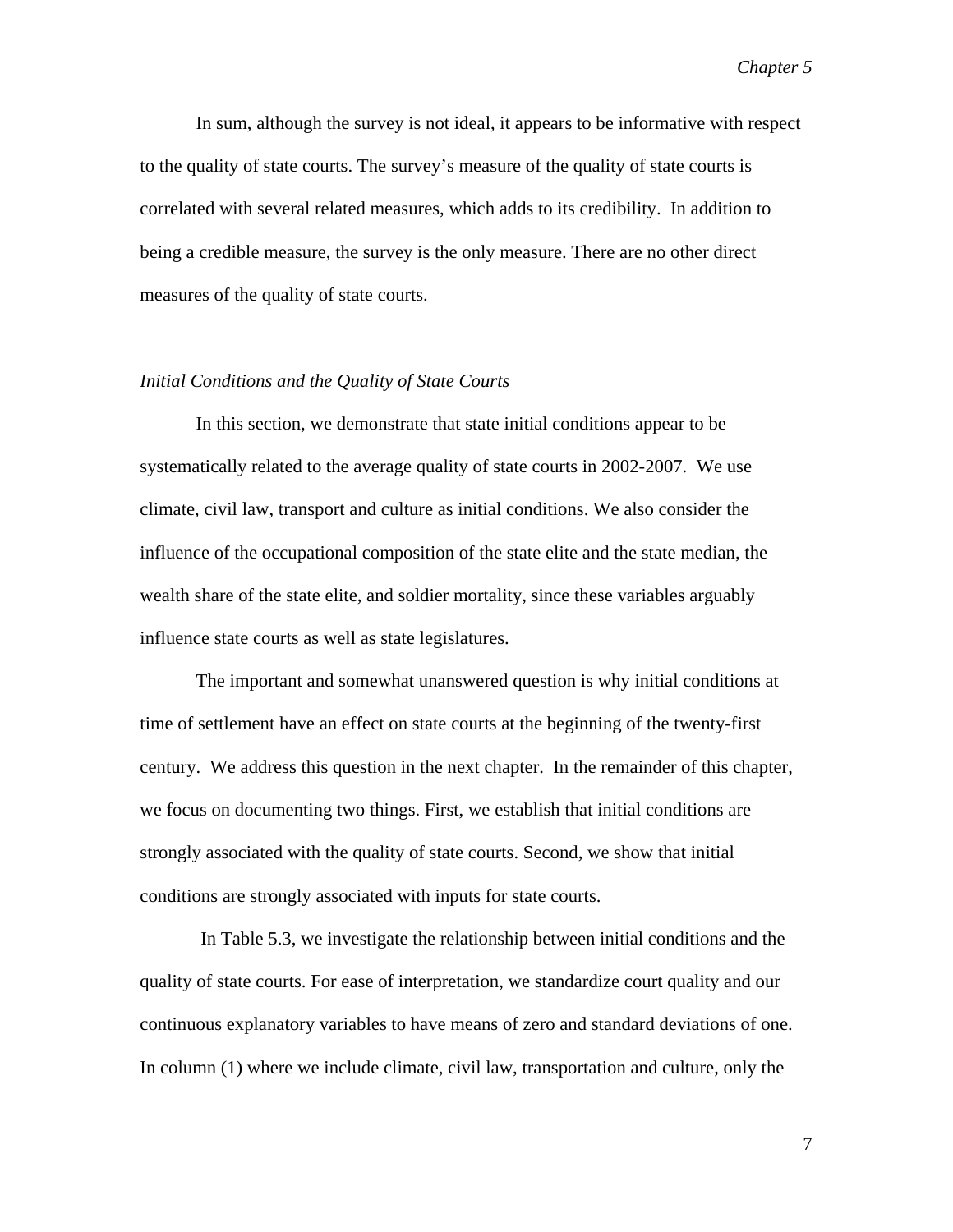coefficient on civil law is statistically significant. However, as we have already argued in Chapters 3 and 4, it is difficult to identify separately the influence of climate and culture in a cross-section with only 48 states. Thus, in columns (2) and (3) we exclude culture and then climate. Climate and culture, when included individually, are each statistically significant. Each is associated with a 0.35 standard deviation decline in court quality. This is roughly the difference between Arkansas and Wyoming. Arkansas has a warmer and wetter climate and a more traditionalistic political culture. Wyoming has a cooler and drier climate and a less traditionalistic political culture.

Table 5.3 here.

More importantly, in columns (1), (2), and (3), civil law is associated with 0.85 of a standard deviation decline in court quality. This is roughly the difference between the civil-law state of Florida and the common-law state of Vermont. Unlike climate and civil law, the influence of transportation is small and statistically insignificant in all three regressions.

In column (4), we present the results from the regression in column (2). However, we limit the sample to the 28 states that had entered the union by 1860. We do this to facilitate comparison with the next set of results. It is worth noting that relative to column (2), the fit in column (4) is much better. Initial conditions are a better predictor of the quality of courts in states that had entered the union by 1860 than they are for all states. The coefficients on climate and civil law in column (4) are also somewhat more negative than the coefficients on climate and civil law in column (2).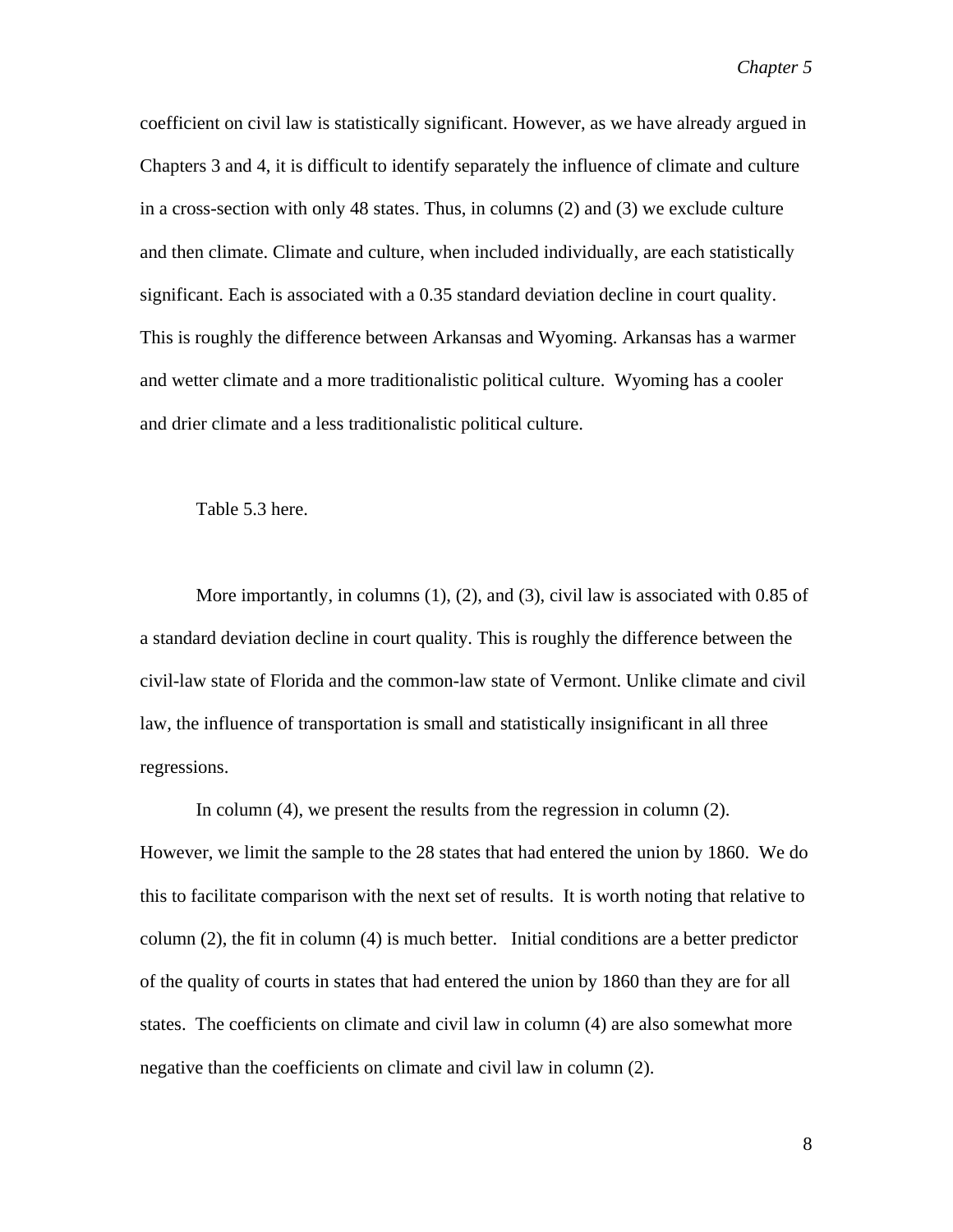In Chapter 4 we evaluated four possible mechanisms – the Herfindahl-Hirschman Index (HHI) of the elite, HHI of the median, wealth of the elite, and soldier mortality – through which initial conditions may have acted on state political competition. We found that the occupational composition of elites during the antebellum period (HHI of the elite) was the best predictor of the subsequent evolution of state political competition. State legislatures interact with and have substantial power over state courts. For this reason, we are interested in whether HHI of the elite is related to the quality of state courts as well.

In Table 5.4, we eliminate climate, culture, and transportation and run simple horse races with civil law and our four mechanism variables. In columns (1)-(4), the effect of civil law on the quality of state courts is negative, statistically significant, and large. In addition, three of the four mechanism variables – HHI of the elite, HHI of the median, and soldier mortality – have negative and statistically significant impacts on the quality of state courts. Thus, states with more concentrated elites and medians and states with higher mortality also had lower ranked courts.

As measured by R-squared, HHI of the elite in column (1) provides the best fit. The R-squared values were 0.54 (HHI of the elite), 0.50 (HHI of the median), 0.49 (wealth share of the state elite) and 0.40 (soldier mortality). Note that the R-squared for the initial conditions in the 28 states in column (4) of Table 5.3 was 0.65. Hence, civil and HHI of the elite do not fully capture the effects of initial conditions on state courts.

Taken together, the results in Tables 5.3 and 5.4 suggest that conditions at the time of settlement have influenced the quality of state courts at the beginning of the twenty-first century.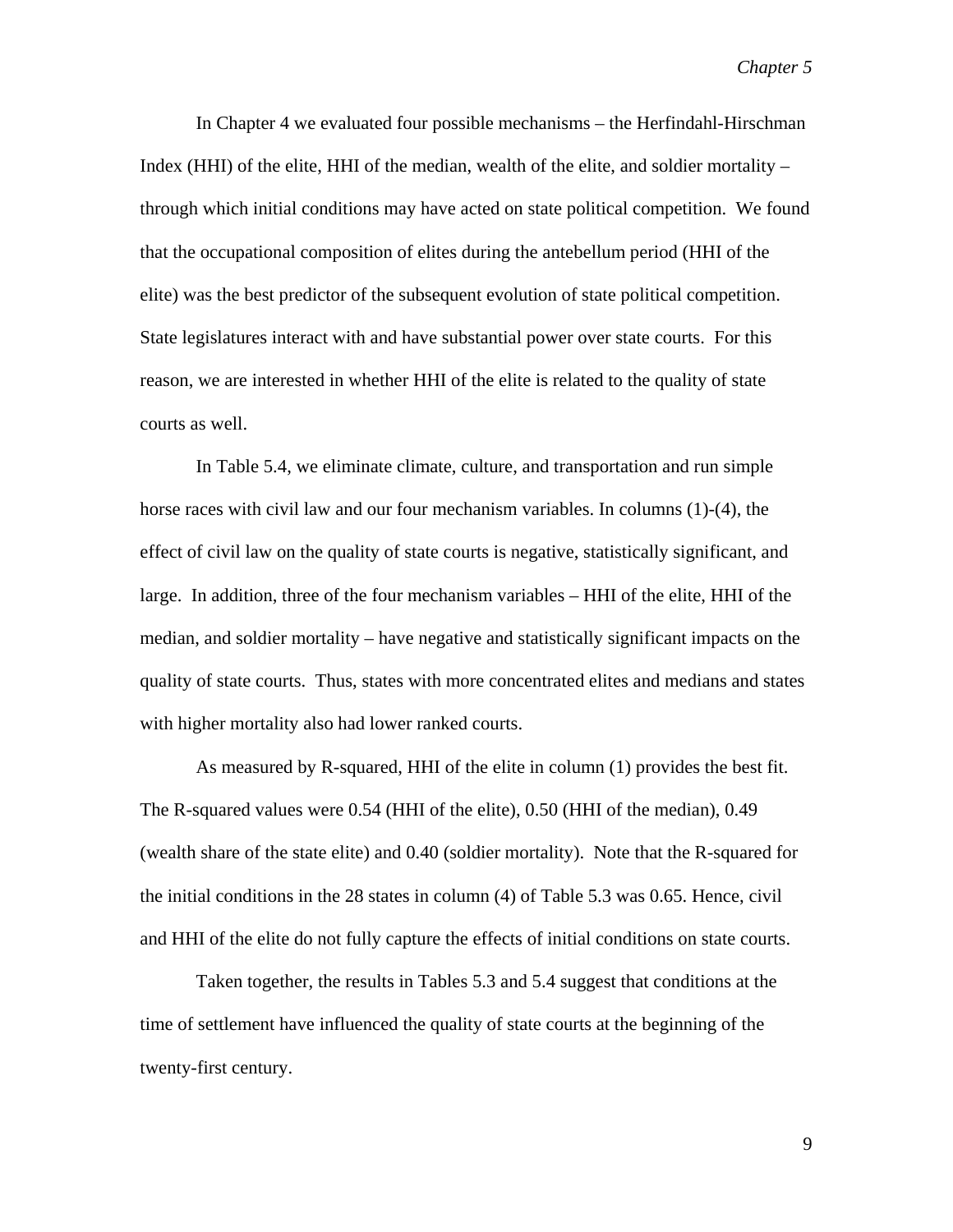# Table 5.4 here

### *Determinants of the Quality of State Courts*

Figure 5.1 outlines the relationship between initial conditions, inputs into the court system, and the quality of state courts. We begin by showing that these inputs are related to the quality of state courts. We then discuss each of these inputs and their relationship to initial conditions. We are able to measure many of these inputs over long periods of time. And we show that these inputs tend to be highly persistent.

## Figure 5.1 here

We begin by discussing the inputs into the court system. A general definition of judicial independence is that "judges are not subject to the influence of some other  $actor(s)$ : they are the authors of their own decisions."<sup>[6](#page-9-0)</sup> The independence of judges is determined in large part by what judges need to do to remain in office.<sup>[7](#page-9-1)</sup> Partisan elections are widely considered to give state legislative and executive officials most control over state court judges, because judges need to be re-elected to retain their positions. In particular, they need to participate in party primaries, give campaign speeches, and seek political contributions within the party. These activities tend to leave them in the debt of party officials, both within the legislative and executive branches and

<span id="page-9-0"></span><sup>6</sup> Kornhauser (2002), p.48.

<span id="page-9-1"></span><sup>&</sup>lt;sup>7</sup> Retention methods can be distinct from the methods of a judge's initial selection, although the two methods tend to coincide. For example, judges retained by a partisan or non-partisan retention election were typically selected in the first place by the same method. We focus on retention methods, because they determine the incentives that sitting judges face.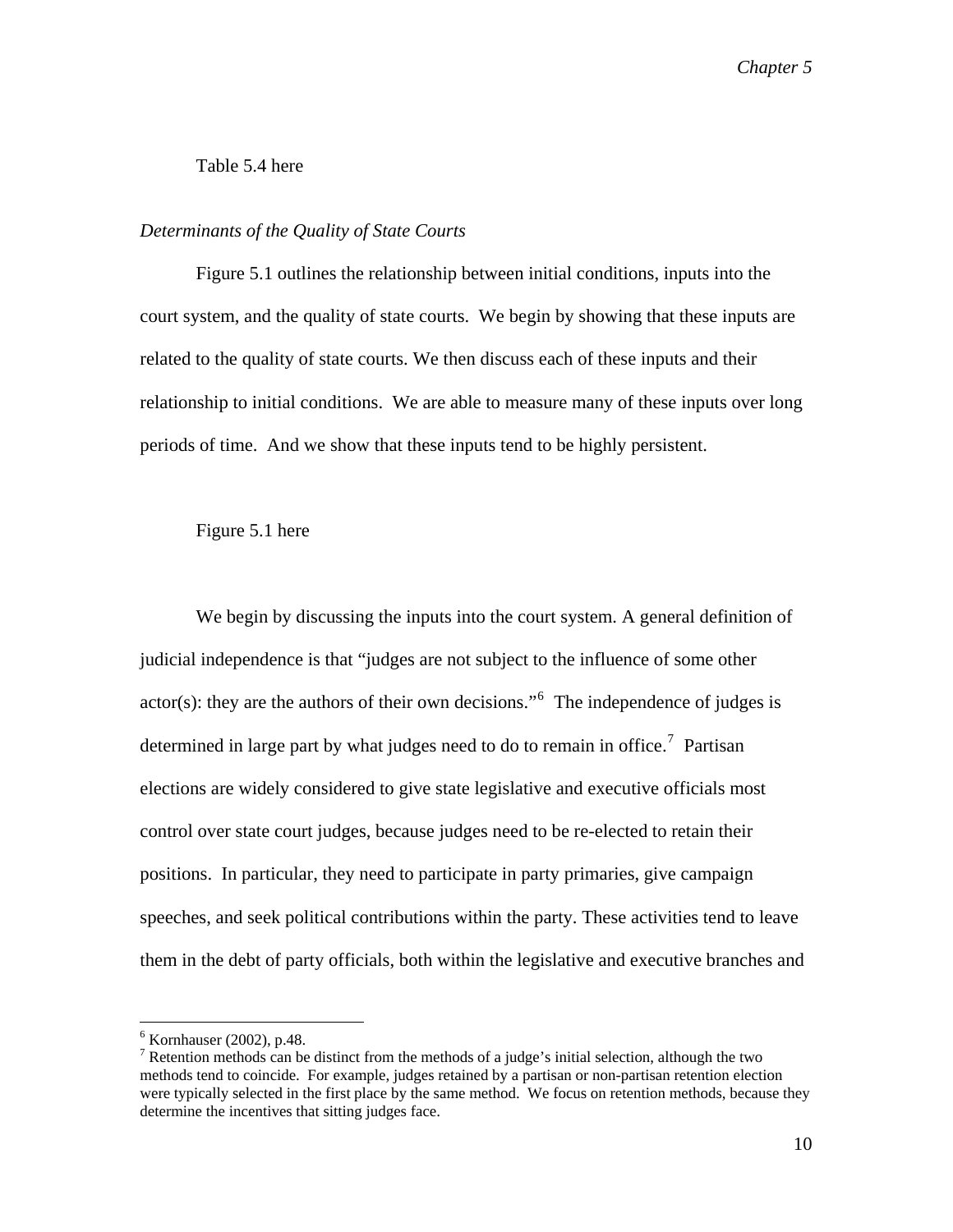outside the branches. Non-partisan elections have some of these features as well. However, they tend to require less cultivation of party officials and in some cases less fundraising. Thus, non-partisan elections and appointment of judges are associated with greater judicial independence than partisan elections. Judges with longer tenure are also relatively more insulated than judges with shorter tenure. Similarly, judges in states with fewer judicial removals per capita are relatively more insulated than judges with more judicial removals per capita. Finally, more independent judges may be more activist, in that they are more willing to declare legislation unconstitutional.

Workload and resources also affect the quality of state courts. Intermediate appellate courts reduce the workload of the state court of last resort, allowing it to have greater control over its docket. Higher judicial budgets per capita may also be associated with higher quality outcomes, as a consequence of the number and quality of court personnel. The relative judicial budget, computed as the judicial budget divided by the legislative budget, may be a better measure of resources going to courts. It accounts for the extent to which state legislatures provide scarce budgetary resources to the courts.

Political competition – although not explicitly included in Figure 5.1 – affects all three categories. It affects judicial independence, because state legislatures with higher levels of political competition have a more difficult time reaching the number of votes to recall or otherwise punish judges who make unpopular decisions. Political competition can affect workload through the creation of additional courts and through the creation of mandatory review for certain types of cases. And political competition can affect resources, since budgets are set annually.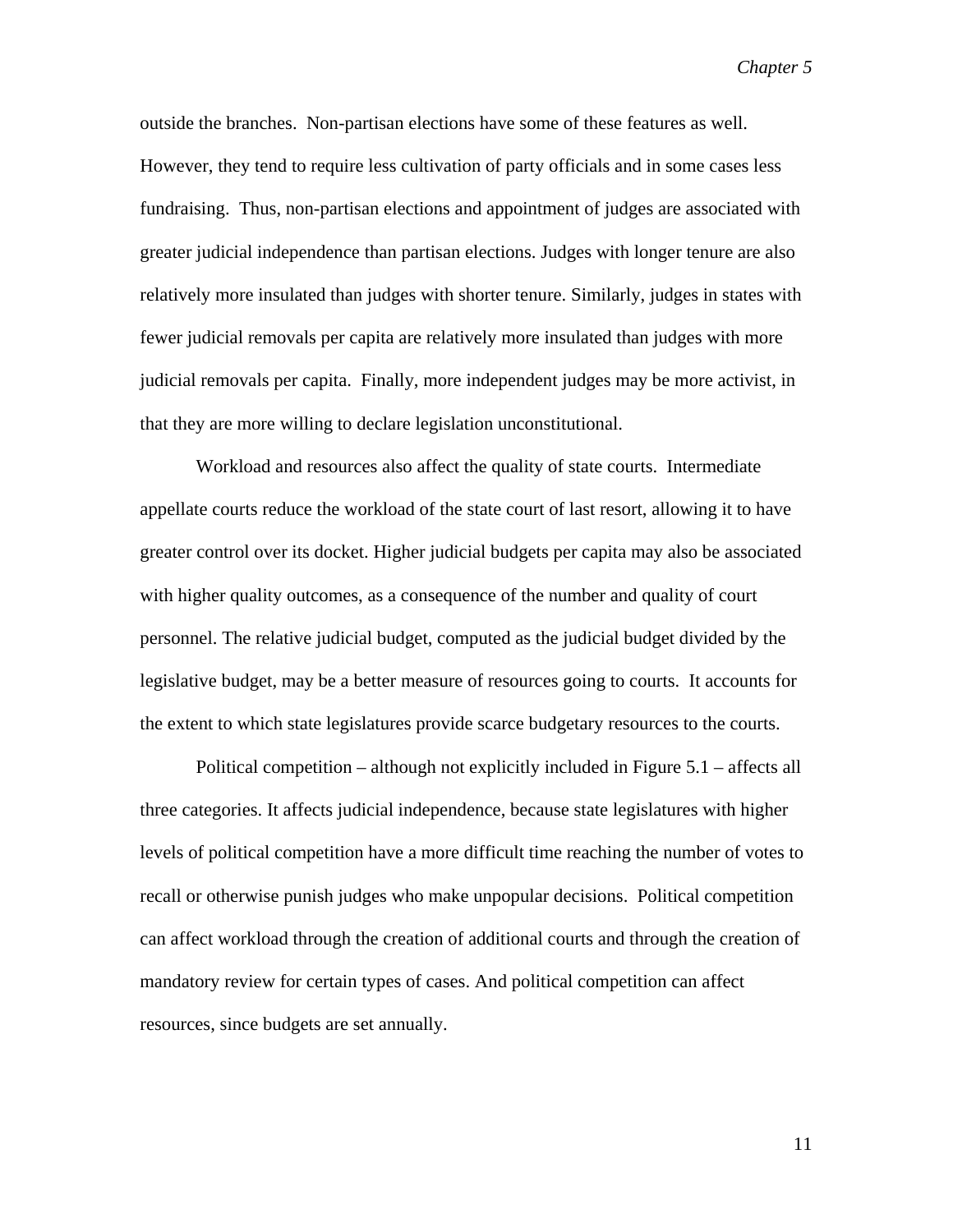Column (1) of Table 5.5 shows the average values of nine variables related to judicial independence, workload, and resources. The variables are measured over the period 1970-1990. The average value of the Ranney index of political competition was 64. In 80 percent of the state-years there were no partisan retention elections. In 53 percent of the state-years there were no competitive retention elections, whether partisan or non-partisan. The average judicial budget was \$16.29 per capita (in 2000 dollars). The average ratio of judicial to legislative budgets was 3.0. In the average state, 0.6 judges were removed per 1,000,000 in population between 1990 and 2001. State supreme courts ruled that legislation was unconstitutional in 9 percent of cases, on average. Sixty-one percent of states had intermediate appellate courts. Finally, the average judicial term was 8.3 years.

### Table 5.5 here.

Column (2) of Table 5.5 summarizes the correlations between the quality of state courts and the nine variables. Two variables – the Ranney index and no partisan elections – are highly correlated with the quality of state courts. Five variables – no elections, judicial budgets, relative judicial budgets, judicial removal, and judicial activism – are moderately correlated with the quality of state courts. And two variables – intermediate appellate courts and judicial term – are uncorrelated with the quality of state courts.

Table 5.6 reports the results of regressions of court quality in 2002-2007 on the variables from Table 5.5. As in previous regressions, all variables have been standardized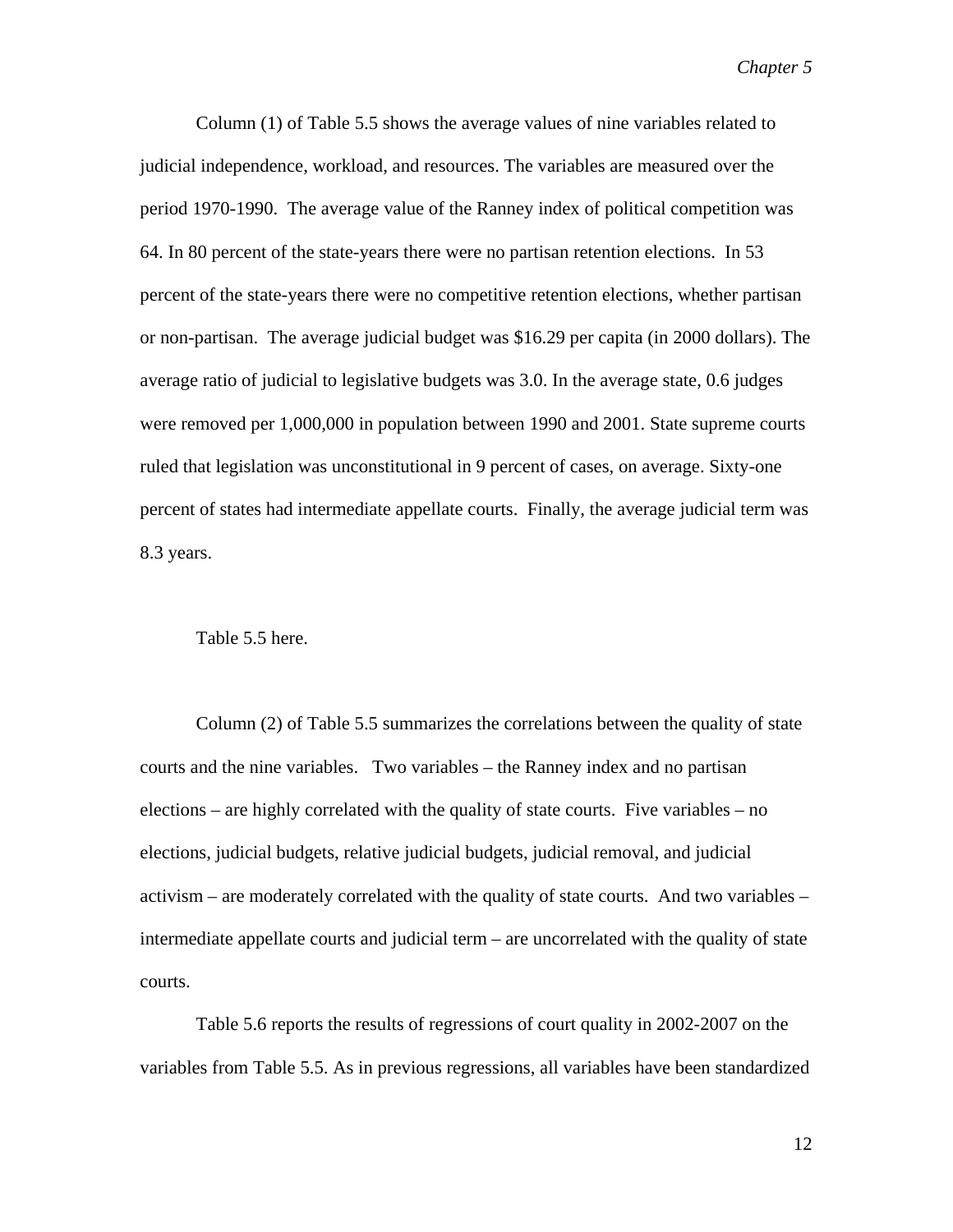to have a mean of 0 and a standard deviation of 1. In column (1) we include the Ranney index and the two judicial retention variables – no partisan and no elections. In line with the correlations in Table 5.5, the coefficients for the Ranney index and for no partisan elections are positive, statistically significant, and large in both cases. In contrast, the coefficient on no elections is small and not statistically significant. In column (2), we drop the variable no elections and add the two judicial budget variables. The coefficient on relative judicial budget is positive, statistically significant, and large. In contrast, the coefficient on judicial budget per capita is negative, not statistically significant, and small. The coefficients on the Ranney index and no partisan elections remain positive, statistically significant, and large.

In column (3), we drop judicial budget per capita and add four variables – judicial term, judicial removals, judicial activism, and whether the state had intermediate appellate courts. Of the four new variables, only the coefficient on judicial activism was statistically significant. Thus, in column (4), we drop the three statistically insignificant variables.

Overall, states with greater political competition, no partisan retention elections, less judicial activism, and higher relative judicial budgets during 1970-1990 had higher quality courts in 2002-2007. The effects in column (4) of the Ranney index, no partisan elections, relative judicial budgets and judicial activism range in absolute value from 0.237 to 0.465 of a standard deviation in court quality. To gain some sense of what these magnitudes might mean, note that the difference between Pennsylvania (higher quality courts) and Florida (lower quality courts) is roughly 0.40 of a standard deviation in court quality.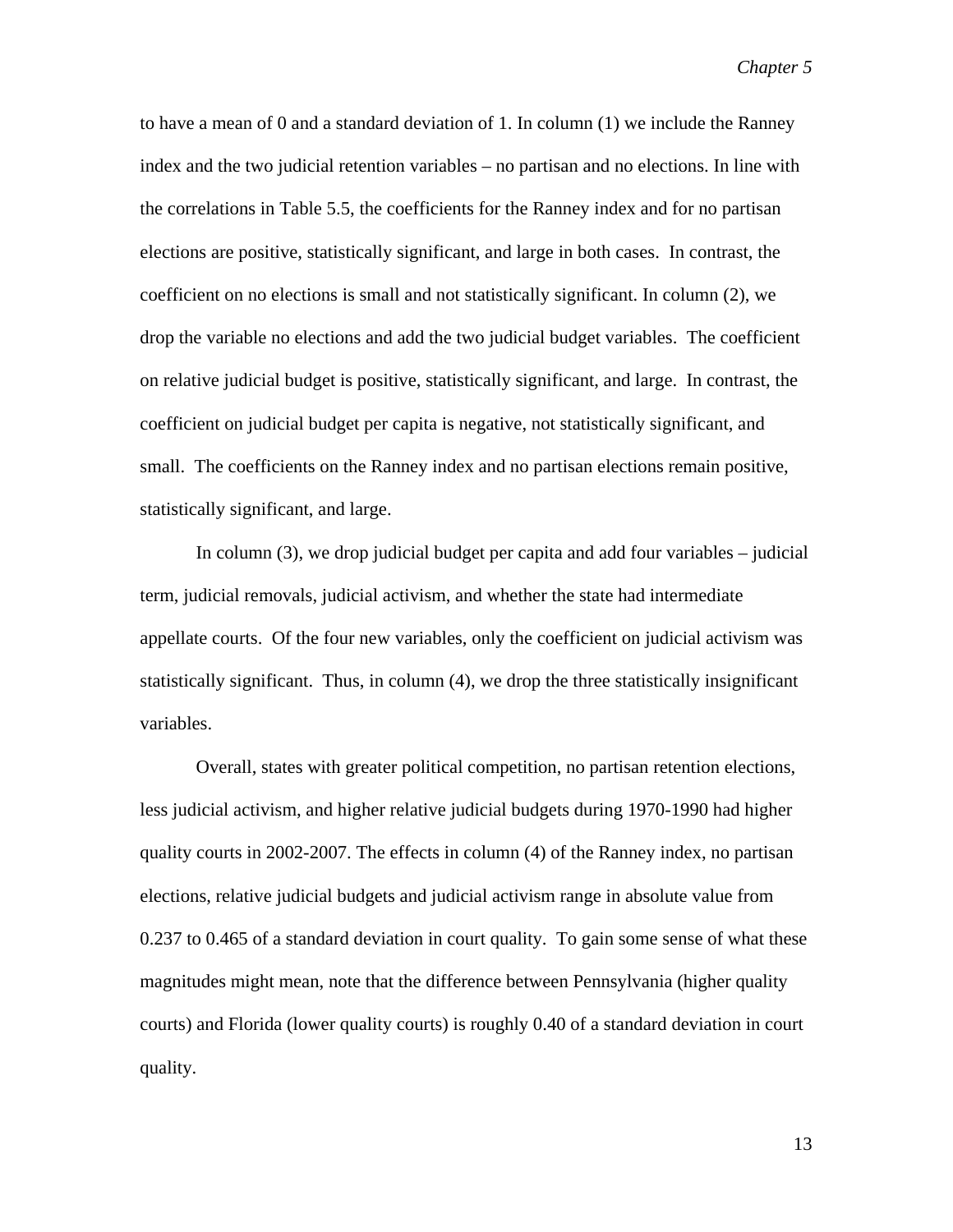One other notable point is that the fit in column (4) of Table 5.6 (R-squared of 0.61) is substantially better than the fit in Table 5.3 (R-squareds of 0.37-0.39), where we included only initial conditions. That contemporary variables would provide a better fit than initial conditions is not surprising. However, it is no less interesting.

Table 5.6 here.

### *Retention*

 $\overline{a}$ 

As we promised earlier, in this sub-section and those that follow, we discuss the input variables in more detail and investigate the extent to which they are related to state initial conditions.

In principle, the spectrum of judicial independence could run the gamut from judges who are fully subordinate to state legislatures to judges who are completely independent of state legislatures. The five state-level judicial retention procedures now in use fall between these two extremes. Of the five, most observers of the court systems believe that merit-based appointment leads to the most independent judiciary while partisan election of judges leads to the least independent judiciary.<sup>[8](#page-13-0)</sup> The three others – non-partisan elections and non-merit appointment by the legislature or the governor – fall in between.

 Numerous scholars and public officials have publicly opposed the partisan election of judges. In a 1906 address to the American Bar Association, the renowned legal scholar Roscoe Pound argued that "putting courts into politics and compelling judges to become politicians in many jurisdictions. . . [has] almost destroyed the

<span id="page-13-0"></span> $8$  Hall (2001) questions whether judicial reform has been effective.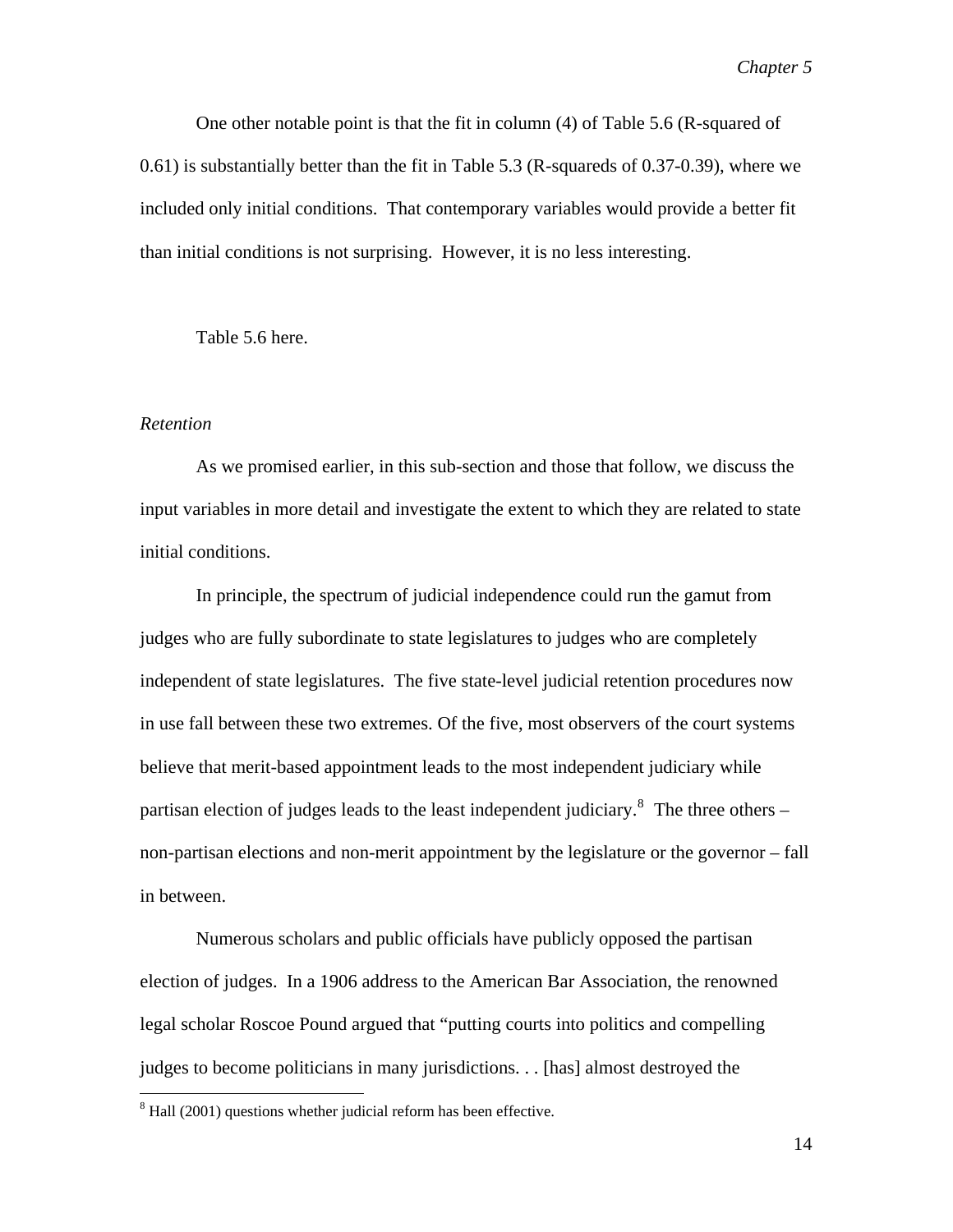traditional respect for the bench."<sup>[9](#page-14-0)</sup> The American Bar Association (ABA) was instrumental in the development of merit plans in the 1930s and in their adoption in some states beginning in the 1940s. The ABA is also on record as opposing both partisan and non-partisan judicial elections.<sup>[10](#page-14-1)</sup>

Judicial retention procedures vary across states and have varied at the state level over time. Hanssen (2004a) divides historical trends in the election and retention of judges into four periods. During the earliest period (1790-1847), all judges were appointed by either the legislature or governor or jointly when one nominated and the other confirmed the nominee. This retention process reflected a number of issues including the primacy of early legislatures, a lack of distinction between lawmaking and judging, and a distrust of Colonial judges, many of whom had been loyal to the crown. During the second period (1847-1910), 20 of the 29 existing states and all 17 of the new states adopted partisan elections. This change responded to popular concerns about legislatures and the perceived need for state courts to be independent of state legislatures. The result was the direct election of judges. Partisan elections forced judges to participate in the same processes as other political actors, leading to many of the same problems. In response, 17 of the 46 existing states and one of the two new states adopted non-partisan elections in the third period  $(1910-1958)$ .<sup>[11](#page-14-2)</sup>

Although non-partisan elections were perceived to be an improvement, many citizens felt that judges were still inadequately insulated from the political process. This

 $9^9$  29 A.B.A. Rep. 395, 410-411 (1906), *reprinted in* 8 Baylor L. Rev. 1, 19-20 (1956)

<span id="page-14-1"></span><span id="page-14-0"></span><sup>&</sup>lt;sup>10</sup> "BE IT RESOLVED, that the American Bar Association urges state, territorial, and local bar associations in jurisdictions where judges are elected in partisan or non-partisan elections to work for the adoption of merit selection and retention, and to consider means of improving the judicial elective process."." [www.abanet.org/govaffairs/judiciary/rappd.html](http://www.abanet.org/govaffairs/judiciary/rappd.html)<br><sup>11</sup> Mississippi is an outlier – it introduced partisan elections in 1914.

<span id="page-14-2"></span>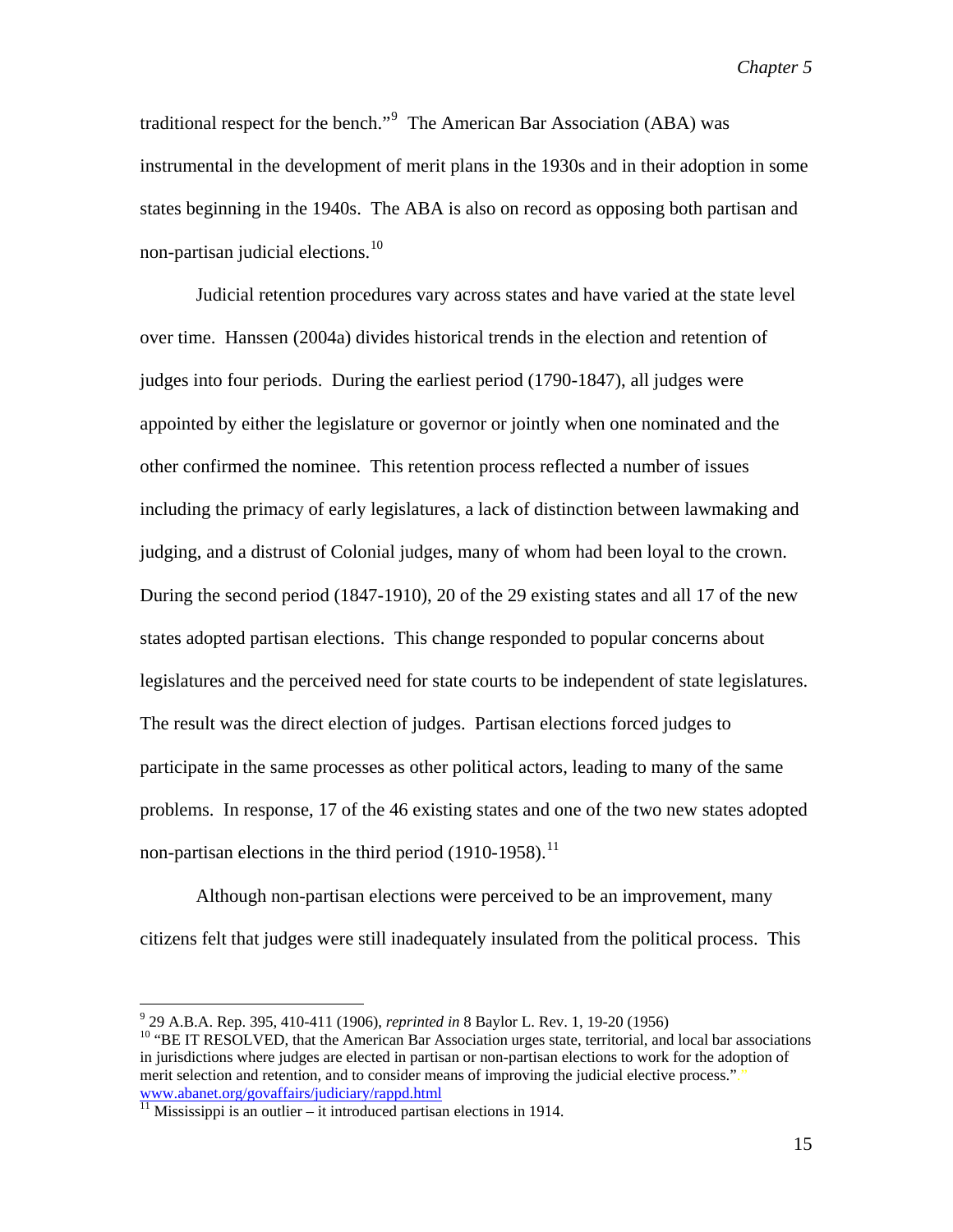was the case, for example, in Missouri in the 1930s, where the abuses of the state court system by "Boss Tom Pendergast" in Kansas City and ward bosses in St. Louis led to intense public backlash.<sup>[12](#page-15-0)</sup> Thus, in 1940 Missouri voters amended the state constitution by initiative and introduced a merit system for state supreme court and appellate court judges as well as many lower court judges. In the Missouri plan, a nonpartisan and expert commission selects candidates for a judicial vacancy based on merit.<sup>[13](#page-15-1)</sup> Once the selected candidate finishes his or her term, he or she must stand for uncontested and non-partisan retention election. However, in contrast to partisan and non-partisan elections where judges can easily lose office, judges standing for merit retention elections are highly likely to remain in office.<sup>[14](#page-15-2)</sup> Bonneau (2004), for example, documents that during 1990-2000 only 3 of 177 judges were defeated in merit retention elections. By 1990, 14 of the 48 continental states had merit selection committees and merit retention elections for their court of last resort judges. $15$ 

It is worth noting that the ABA was not entirely a disinterested party to adoption of the merit system. Lawyers have benefitted from the merit systems in two ways.<sup>[16](#page-15-4)</sup> First, they typically have greater input into who becomes a judge than under other systems. Second, the number of filed cases has increased. Because independent judges are less predictable, it is more worthwhile to file cases than it was when judges were more predictable.

A substantial empirical literature has developed that examines the effects of different methods of selection and retention on the outcomes of cases. Partisan elections

<span id="page-15-0"></span><sup>&</sup>lt;sup>12</sup> See Karlen, 1970 and the Missouri state website "Your Missouri Courts,"  $\frac{http://www.courts.mo.gov/}{http://www.courts.mo.gov/}$ .<br><sup>13</sup> The governor or the judicial commission selects the final candidate.

<span id="page-15-2"></span><span id="page-15-1"></span><sup>&</sup>lt;sup>14</sup> See Hall 1995 and Brace and Hall 1997.

<span id="page-15-3"></span><sup>&</sup>lt;sup>15</sup> The Book of the States, 1991.

<span id="page-15-4"></span> $16$  Hanssen (2002).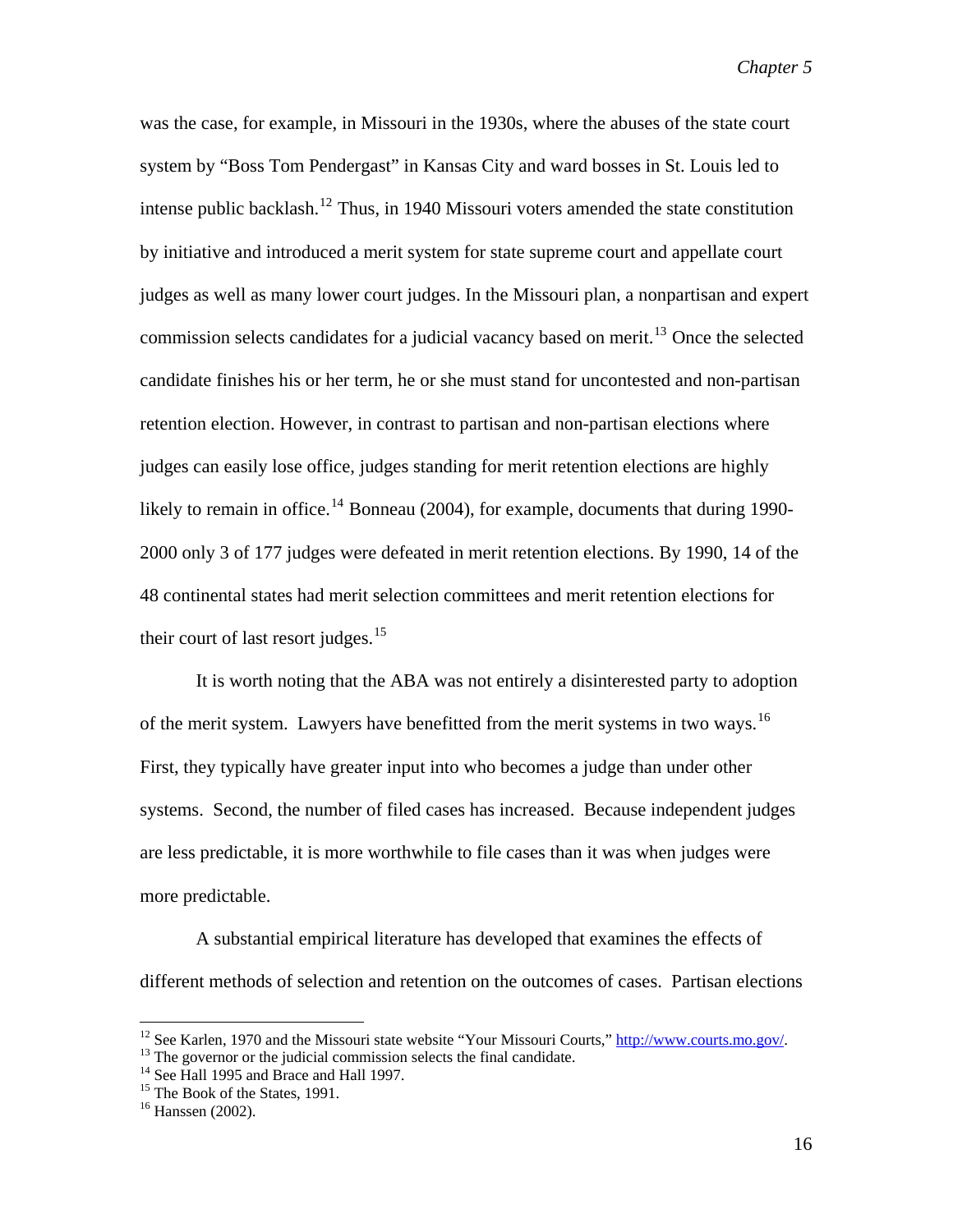are associated with higher tort awards, decisions against out-of-state businesses, a higher likelihood of siding with state agencies in challenges to regulations, a lower likelihood of enforcing constitutional restrictions on deficit financing, and more punitive sentencing outcomes.[17](#page-16-0) Elections are also associated with judges adopting positions on death penalty cases that may be contrary to their preferences.<sup>[18](#page-16-1)</sup>

Our analysis focuses on the evolution of partisan retention elections and all retention elections, both partisan and non-partisan, during 1912-2000. We start in 1912 because the last two states in the continental United States – Arizona and New Mexico – were admitted in that year. 1912 is an opportune starting date from an historical perspective as well. Many parties had come to believe that partisan elections detracted from judicial independence. And so around this time states began to change their methods of retaining judges.

 States that eliminated partisan elections or non-partisan elections typically did so only once during the twentieth century. Reform was costly and therefore rare, because it typically required amending or even replacing a constitution. These changes entailed a great deal of coordination among the legislature, executive branch and public interest groups.<sup>[19](#page-16-2)</sup> Because these procedures evolved slowly, we average the share of years during

<span id="page-16-0"></span><sup>&</sup>lt;sup>17</sup> See Tabarrok and Helland (1999), Hanssen (1999), Bohn and Inman (1996), Huber and Gordon (2004). One question that arises is whether the differential behavior of judges selected and retained by partisan elections and by other mechanisms reflects selection or incentives. The available evidence suggests that incentives are the dominant factor. That is, the judges selected are similar, but they behave differently once on the bench. Canon (1972), Glick and Emmert (1987), and Besley and Payne (2003) address this issue. Hall (1984) provides evidence that northern and southern judges have similar educational and family backgrounds. However, Choi, Gulati and Posner (2007) argue that, in the United States, appointed, highlevel state court judges write higher quality opinions while elected judges write many more opinions. Furthermore, they argue, election to the bench encourages state judges to behave more like politicians who focus on providing service to their constituents. In contrast, appointment to the judiciary encourages judges to behave more like professionals who focus on building a legacy as creators of law.<br><sup>18</sup> Hall (1987, 1992).

<span id="page-16-1"></span>

<span id="page-16-2"></span><sup>&</sup>lt;sup>19</sup> See Becker and Reddick (2003).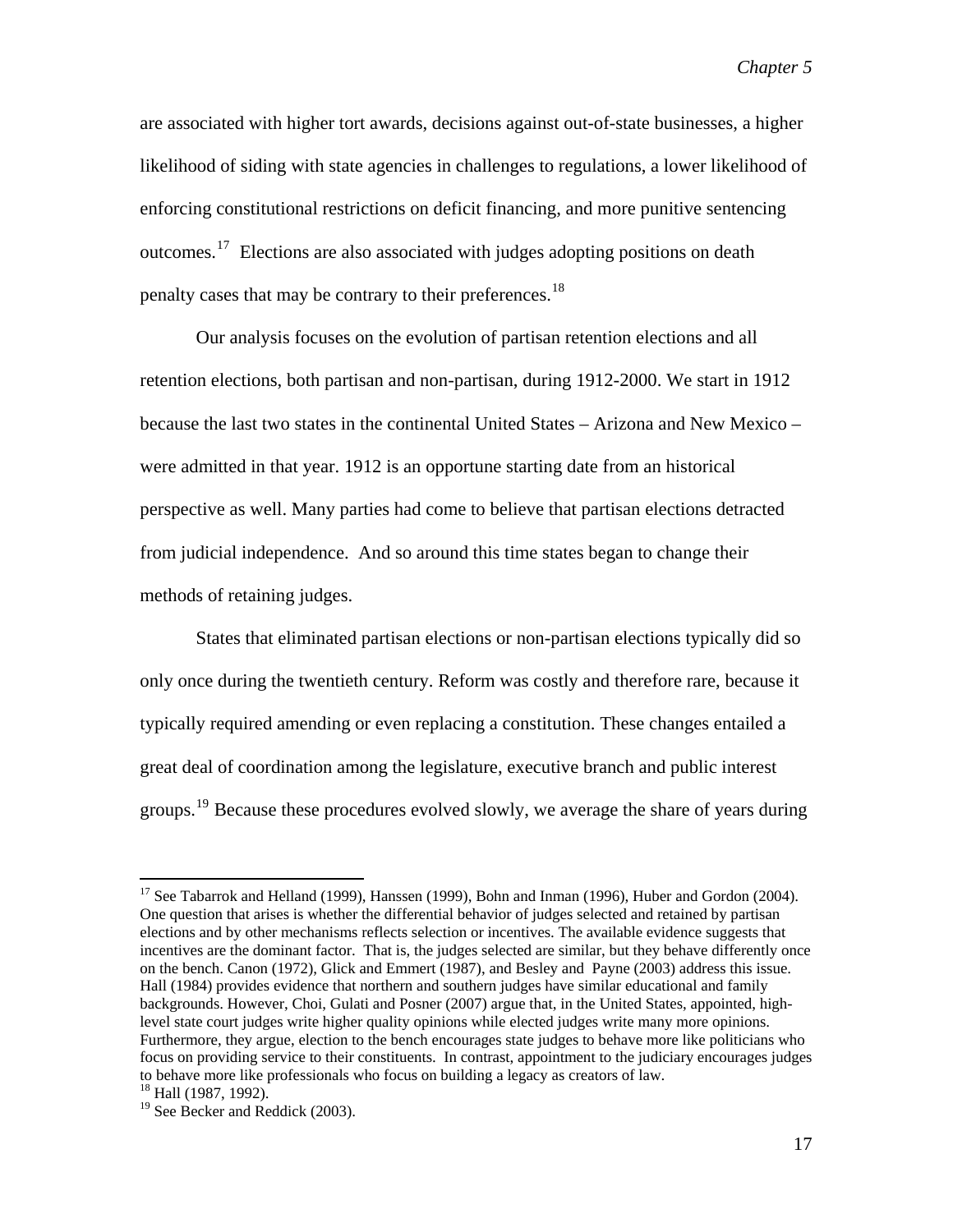1912-1920, and then for each subsequent decade (1921-1930, 1931-1940… 1991-2000) for which a particular state had no partisan elections and no elections.

 Columns (1) and (2) of Table 5.7 summarize the share of state-years in which there were no partisan elections and no elections during 1912-1920, and then on a decadal basis through [20](#page-17-0)00.<sup>20</sup> In 1912, 17 states (35 percent) did not use partisan elections to retain judges and 11 states (23 percent) did not use any form of elections to retain judges. During the years 1912 to 1920, there were no partisan elections in 41 percent of the state-years and no elections in 21 percent of the state-years. The trend away from partisan and non-partisan elections proceeded gradually yet steadily. By 1991-2000 there were no partisan elections in 88 percent of the state-years and no elections in 60 percent of the state-years.

Table 5.7 here.

 $\overline{a}$ 

 How have initial conditions influenced the elimination of partisan elections and all elections during 1912-2000? Let  $shREF_{id}$  denote the share of years during a decade when there are "no partisan elections" or "no elections" in state *i* in decade *d*. We estimate the following linear probability model:

 $\alpha_6$ CIV<sub>i</sub>  $*$   $t_2$  +  $\alpha_7$ TRANS<sub>i</sub> +  $\alpha_8$ TRANS<sub>i</sub>  $*$   $t_1$  +  $\alpha_9$ TRANS<sub>i</sub>  $*$   $t_2$  +  $\beta_7$  decade<sub>d</sub> +  $u_{it}$  $shREF_{id} = \alpha_0 + \alpha_1CLIM_i + \alpha_2CLIM_i * t_1 + \alpha_3CLIM_i * t_2 + \alpha_4CIV_i + \alpha_5CIV_i * t_1$ (1)

<span id="page-17-0"></span> $20$  One exception is Tennessee which eliminated partisan retention elections in 1952, reinstated them in 1966, and eliminated them again in 1995. Also, many states simply replaced partisan elections with nonpartisan elections.

 $20$  In the appendix, we report the results from ordered probit regressions. In general, the two models give very similar results.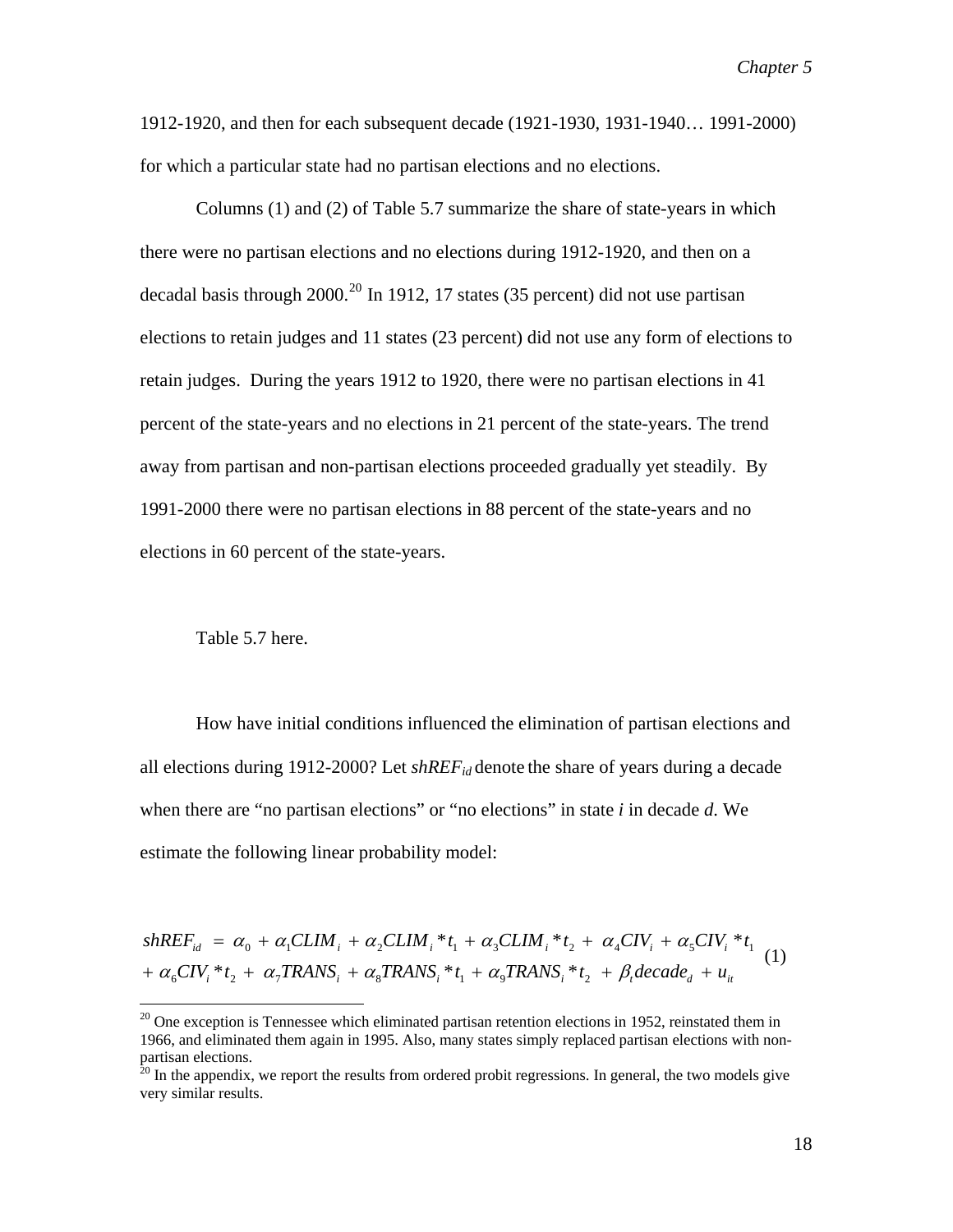The model in equation (1) extends the "time trend" model with structural breaks introduced in Chapter 3. The variables *CLIMi, CIVi, and TRANSi* denote climate, civil law, and access to water transportation in state  $i$ ;  $decade_d$  is a decadal dummy variable, and  $u_{it}$  is a state specific error term. All standard errors are robust and clustered at the state-level. In some regressions, we also control for logged population at the beginning of each decade. In Chapter 3 we argued that the time trend for initial conditions should vary, with break points at 1896 and 1960. Since the initial decade is 1912-1920, the interaction term  $t_1$  corresponds to the decades within 1912-1960. And, the interaction term  $t_2$  corresponds to the decades during 1961-2000.

Table 5.8 contains estimates of the linear probability model for "no partisan elections" and "no elections." In each pair of columns, we first estimate the regression with the three initial conditions – climate, transportation, and civil – and then estimate the regression with the initial conditions and population.

### Table 5.8 here.

Because the effects of initial conditions are permitted to vary over time, we plot their effects on the use of partisan elections and all elections over time in Figures 5.2-5.4. In these figures, we are plotting columns (2) and (4) in which we control for logged population. Figure 5.2 shows that states with warmer, wetter climates were more likely to use partisan retention elections than states with wetter, cooler climates in every decade. The initial difference was relatively small, but it grew through the 1950s and diminished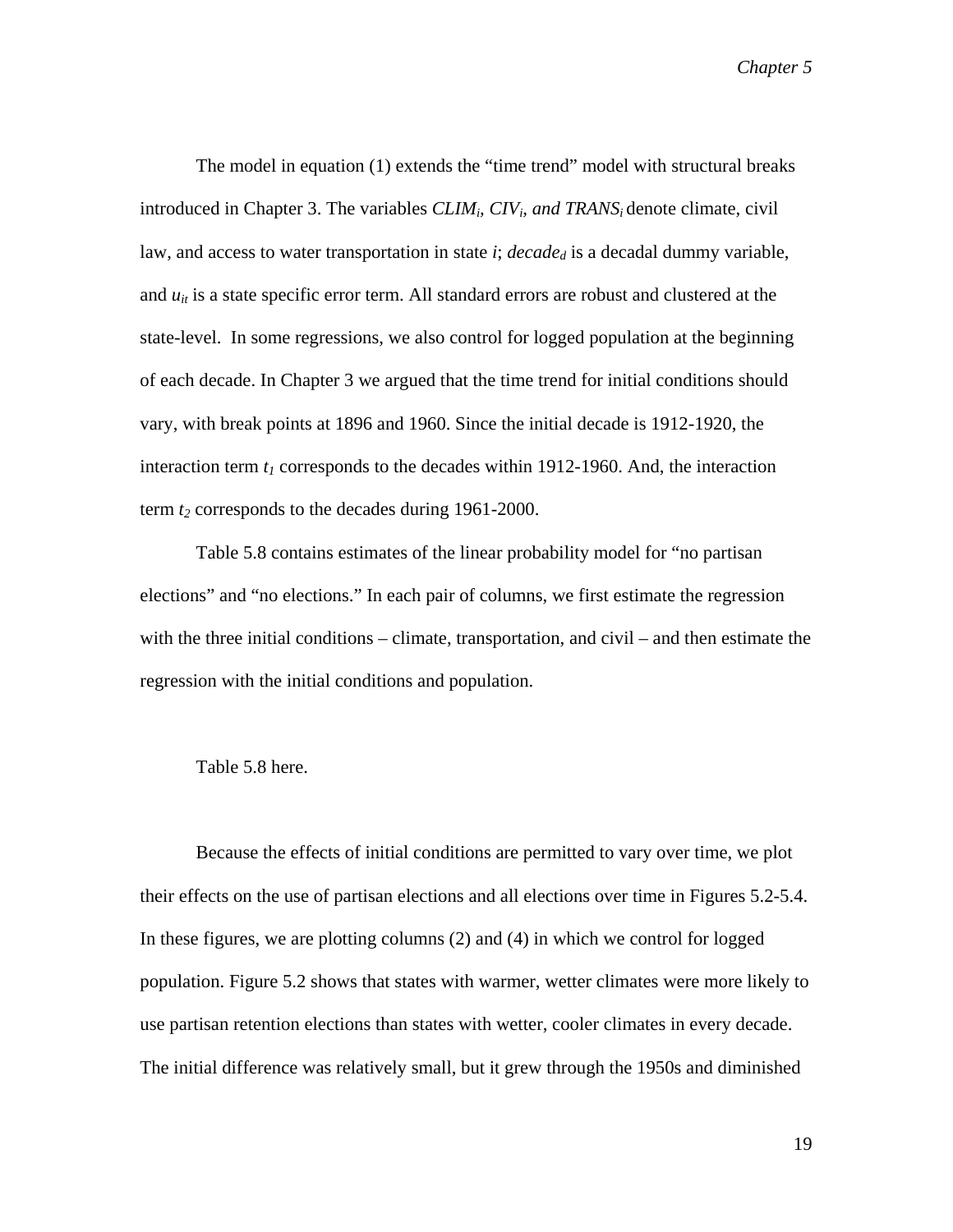in subsequent decades. Interestingly, states with warmer, wetter climates were less likely to use elections than states with wetter, cooler climates, although the effects in specific periods are generally small.

Figure 5.2 here.

Figure 5.3 shows that in 1912-1920 civil-law states were much more likely than common-law states to have any type of elections and to have partisan elections.<sup>[21](#page-19-0)</sup> Civillaw states converged towards common-law states in their use of elections until 1950. From 1950 to 2000, civil-law states diverged slightly from common-law states. Commonlaw states switched from elections somewhat more rapidly than civil-law states.

Figure 5.3 here.

Figure 5.4 shows that states with greater access to water transportation were much less likely to have partisan and non-partisan elections than states with more limited access to water transportation. The effect was fairly constant over time.

Figure 5.4 here.

<span id="page-19-0"></span> $21$  Although the magnitudes of the effects are substantial, the differences are only statistically significant in states where there were no systems of judicial elections in 1912-1920. In the ordered probit model reported in the appendix, civil law has a statistically significant negative influence on the removal of elections at the end of the twentieth century. The statistical significance of civil law is the only point on which the two models are different.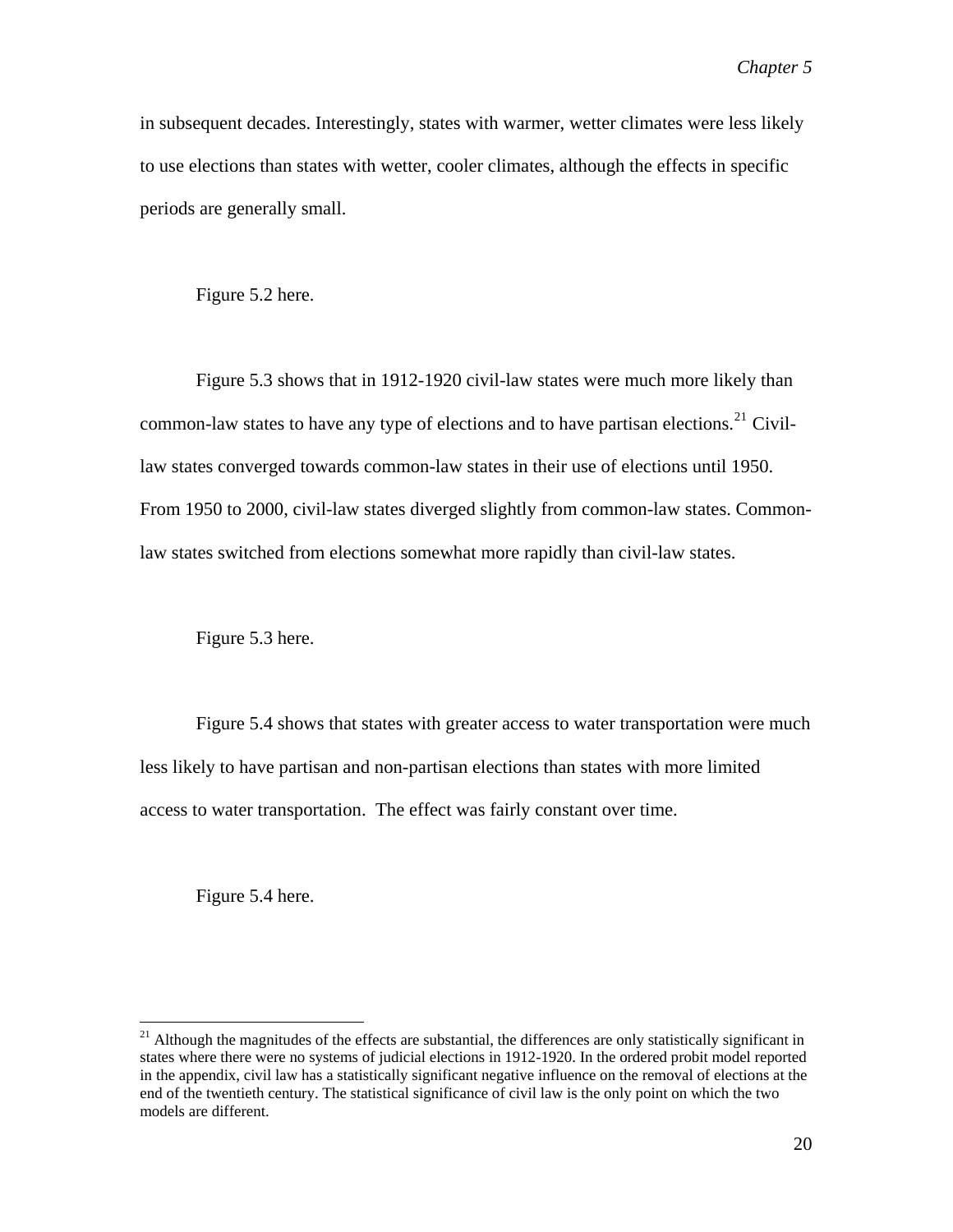Finally, the association between logged population and removal of both partisan elections and non-partisan elections in Table 5.8 is negative and statistically significant. One interpretation of this is that changing the method of retaining judges is a complicated process that requires coordination between the different government branches and the public at large. Thus, we expect that larger states would be slower to change these procedures.

In sum, Table 5.8 and the accompanying figures suggest that initial conditions influenced state judicial retention procedures in 1912-1920 as well as the evolution of these procedures over time.

# *Judicial Terms*

 $\overline{a}$ 

Longer tenure gives judges greater independence, because they face elections or other reappointment procedures less often. Court-of-last resort judges have term lengths before re-election or reappointment that vary from two to twenty-one years. Moreover, in Massachusetts, New Hampshire and Rhode Island, court of last resort judges are appointed with tenure.<sup>[22](#page-20-0)</sup> As we argued previously, judicial terms are an indicator of judicial independence.<sup>[23](#page-20-1)</sup> Moreover, like reforms to retention procedures, changes to the length of terms for members of the judiciary move slowly, because reform requires coordination among the different state government branches and even changes to state constitutions.

<span id="page-20-0"></span> $22$  Among these states, tenure systems either require their judges to retire at age 70 or allow them to serve for life.

<span id="page-20-1"></span><sup>&</sup>lt;sup>23</sup> Choi, Gulati and Posner (2007) argue that while it increases independence, length of term does not necessarily increase judicial quality.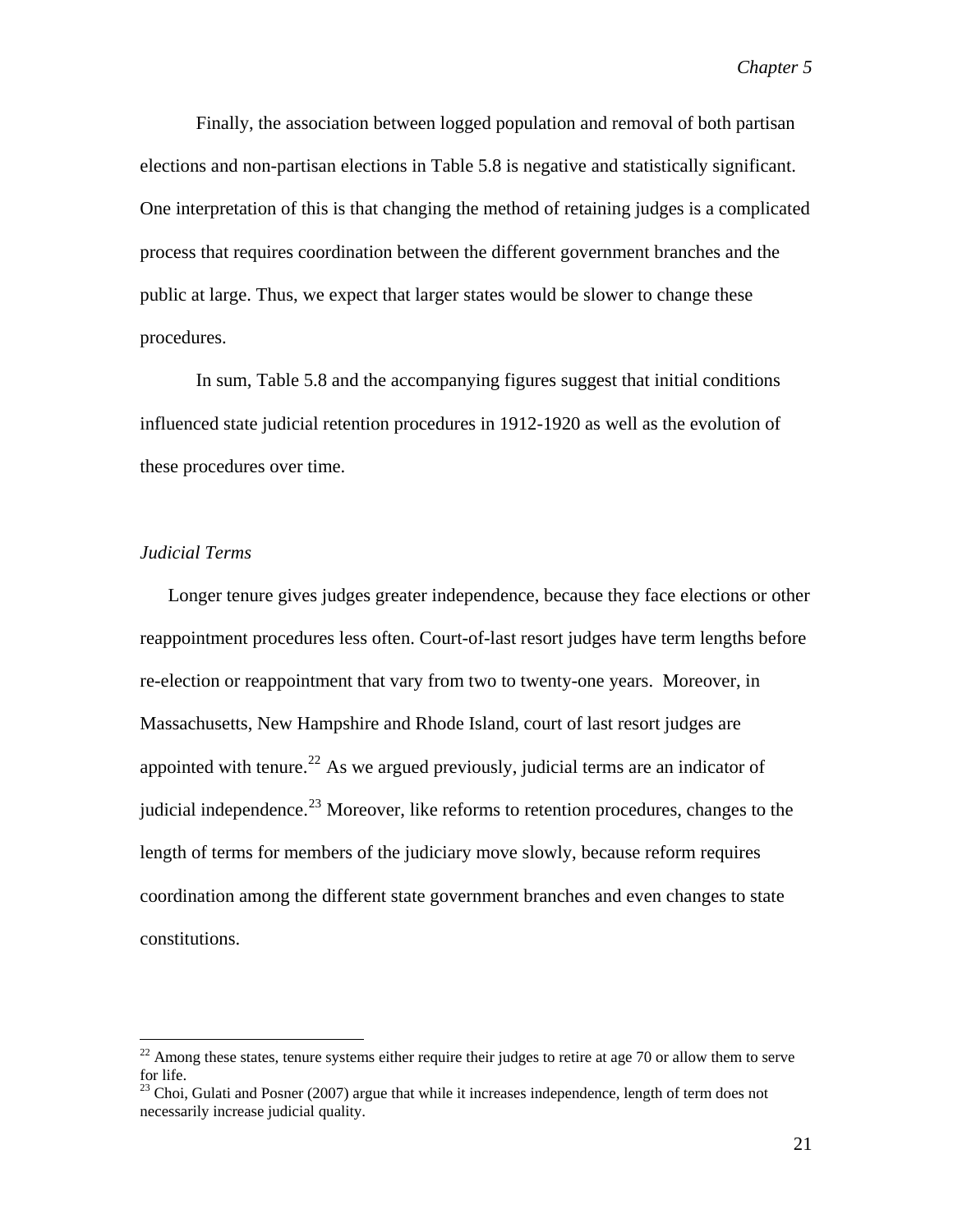For state court of last resort judges, data on judicial terms starting in 1937 is available from the Book of the States. We use this data starting in 1943 when it begins to cover all 48 continental states. Term rules change very slowly. For example, of the three states that grant judges life tenure, Massachusetts alone made a change, which was to require that judges step down at age 70. Of the 45 states that do not grant life tenure, only 11 changed the length of judicial terms between 1943 and 2000. Seven states – Illinois, Indiana, Iowa, Missouri, Montana, South Dakota and Vermont – increased term length. Three states – Louisiana, Maryland, and Pennsylvania – decreased term length. One state – Michigan – decreased term length during the 1960s and later reinstated the original term length of eight years.

 Because there is so little time-series variation in term lengths, we check for the influence of initial conditions at the beginning (1943) and end (2000) of our time series. Columns (1) and (3) in Table 5.9 report the results for the group of 45 states that do not grant tenure. In columns (2) and (4) we also include the three states that grant tenure under the assumption that tenured judges spend thirty-three years on the bench.<sup>[24](#page-21-0)</sup> Transportation is statistically significant in three of the four columns. Across the four columns, a one-standard-deviation increase in transportation led to judicial terms that were 0.65-2.92 years longer. Compared to an average term length of 8.3 years during 1970-1990, these increases in term length were sizeable in some instances. Most of the effect, however, came from inclusion of three states with life tenure. No other initial conditions are statistically significant. The low R-squareds suggest that initial conditions, including transportation, are only weakly related to judicial terms. And, as we saw in

<span id="page-21-0"></span> $24$  We assume that high court judges are on average appointed in their late 30s or early 40s. The results are not sensitive to this assumption.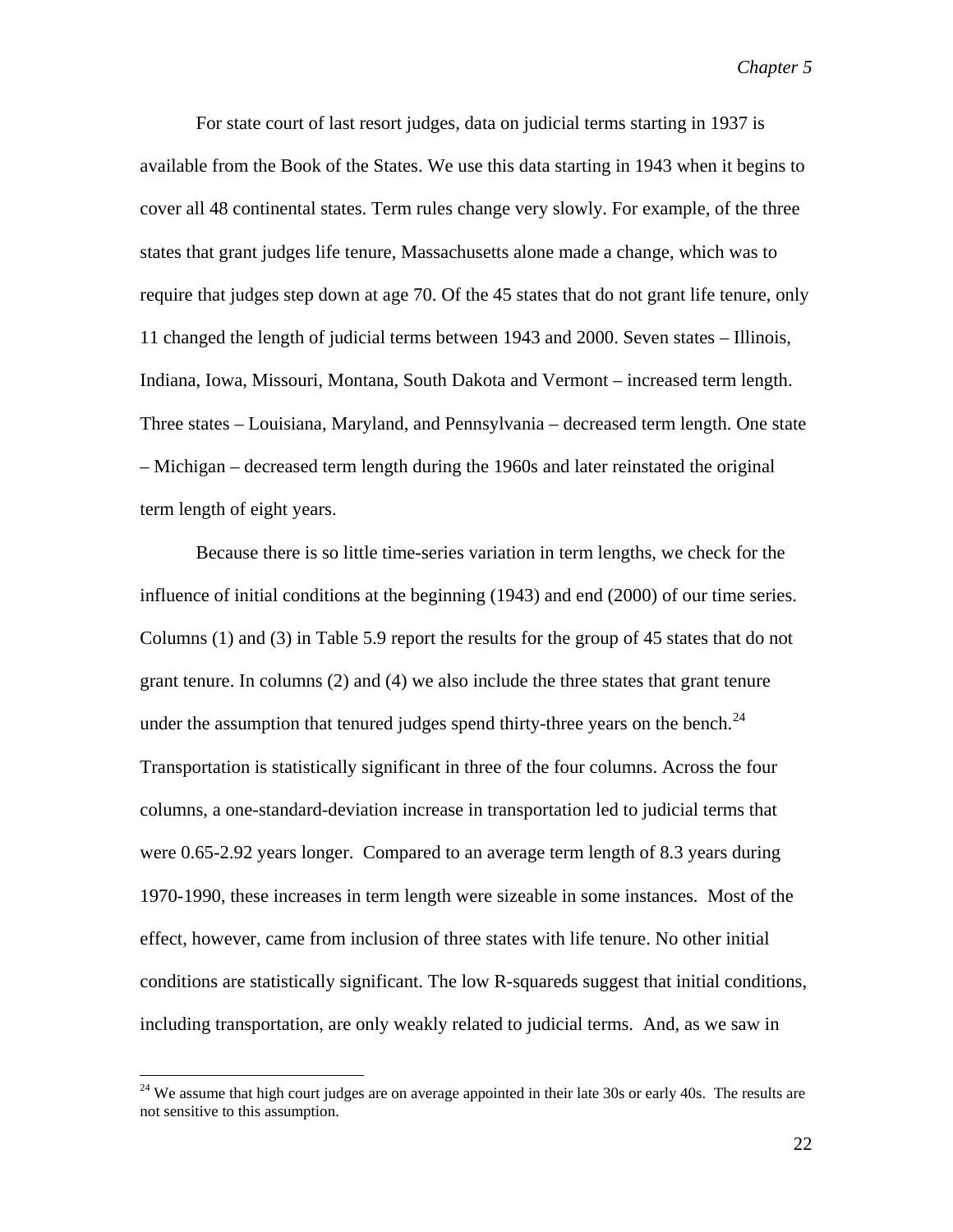Table 5.5, although judicial terms are important in principle, they relate weakly to the quality of state courts in practice.

#### Table 5.9 here

# *Judicial Budgets*

We use data from the Census of Governments on state judicial and legal budgets for the period 1961-2000. Data start to be available in 1953. <sup>[25](#page-22-0)</sup> Unfortunately, until 1961, only intermittent data are available. Furthermore, during this period, the consistency of the data and its comparability over time are questionable. Thus, we use data from the series beginning in 1961. The budget variable includes expenditures on all state criminal and civil courts. These expenditures include salaries for judges and court reporters and payments for witness fees, as well as payments to legal departments, general counsels, solicitors, and prosecuting and district attorneys. In 1982, this variable began to include payments for public defenders and legal services.

We deflate judicial and legal expenditures using 2000 as the base year and divide by state population in a given year. For brevity, deflated judicial and legal expenditures per capita are denoted as judicial budgets. Between 1961 and 2000, judicial budgets increased in the average state from \$3.53 to \$48.31. This increase represents an annual real growth rate of almost 7 percent. Dispersion in spending across states has been relatively stable. In 1961 spending on courts in the top ranked state (Vermont at \$13.28) was 14.8 times greater than in the lowest ranked state (Michigan at \$0.90). In 2000 spending in the top ranked state (Connecticut at \$116.69) was roughly 13.7 times greater

 $\overline{a}$ 

<span id="page-22-0"></span> $25$  U.S. Census Bureau (2001).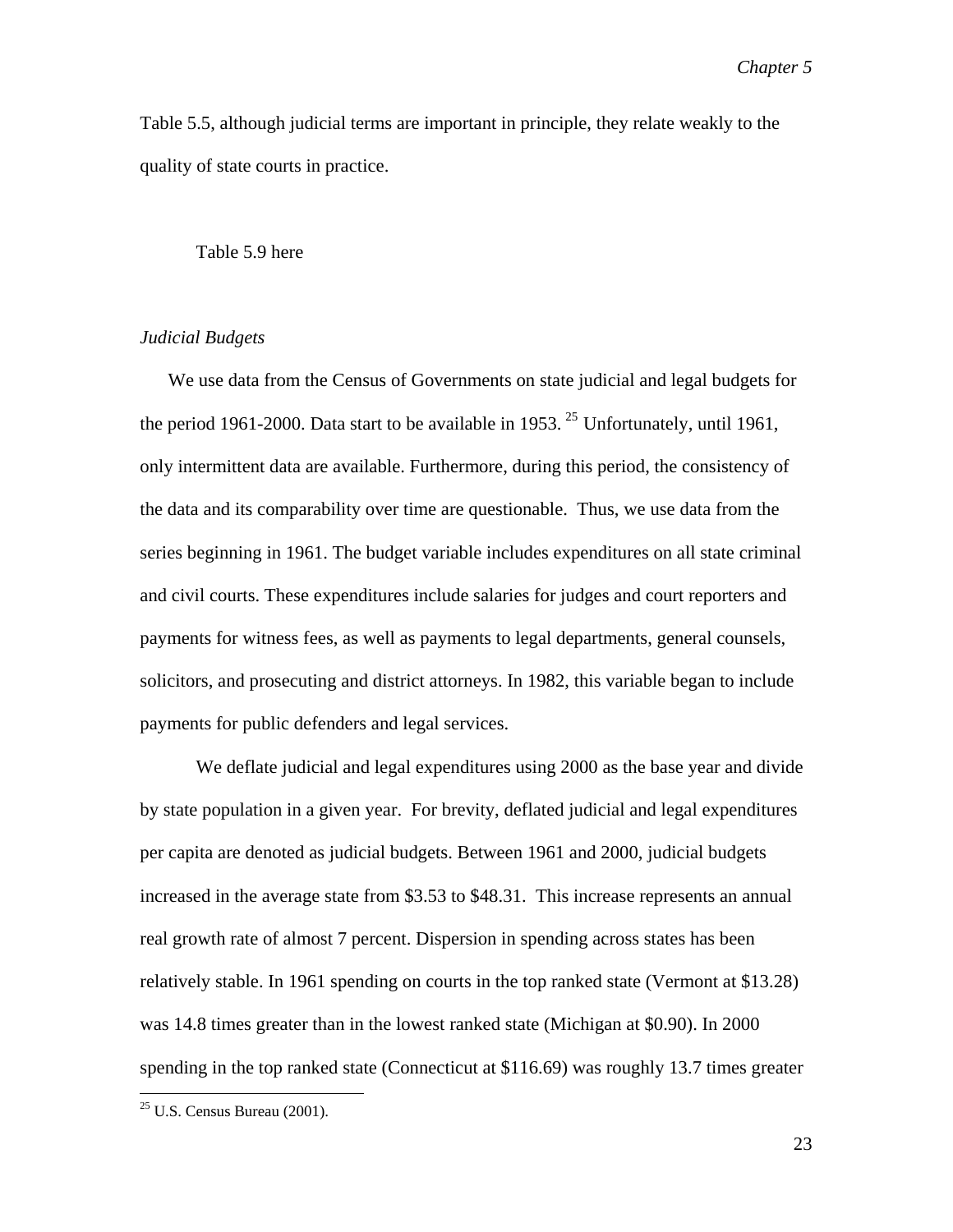than in the lowest ranked state (Washington at \$3.53). There has been some change in the rank of state spending. The correlation coefficient for the rank of judicial budgets in 1961 and 2000 is 0.51.

We also compute the relative judicial budget, which is the state judicial budget divided by the state legislative budget. Relative judicial budgets measure the balance of power between the legislature and the judiciary. Larger relative budgets are likely to imply a more powerful judiciary, as well as one that is very likely to be more independent. The average relative judicial budget grew from 2.2 in 1961 to 6.4 in 2000.

 We examine the relationship between initial conditions and judicial budgets by adapting the model in equation (1). Because judicial budgets exhibit substantial variation over time, we use annual data and include year fixed effects. In equation (1) we allowed the effects of initial conditions to be different in the periods 1912-1960 and 1961-2000. Because the budget data that we use falls exclusively in this second period, we drop the time-interacted effects of initial conditions.<sup>[26](#page-23-0)</sup> We also control for whether a state has an intermediate appellate court, because it requires substantial budgetary support.

We report our results in Table 5.10. In columns (1) and (3), we regress budgets and relative budgets on initial conditions. In columns (2) and (4), we add controls for population and for whether the state has an intermediate appellate court. In all four regressions, the coefficients on climate and civil are not statistically significant. By contrast, in columns (1) and (2), the coefficient on access to water transportation is positive, statistically significant and large. A one standard deviation increase in access to

<span id="page-23-0"></span> $^{26}$  In unreported regressions, we find that when we control for time-interacted effects and a full set of year fixed effects, the time-interacted effects are jointly statistically insignificant for both judicial budgets and relative judicial budgets. This suggests that time-interacted effects of initial conditions are not important during 1961-2000.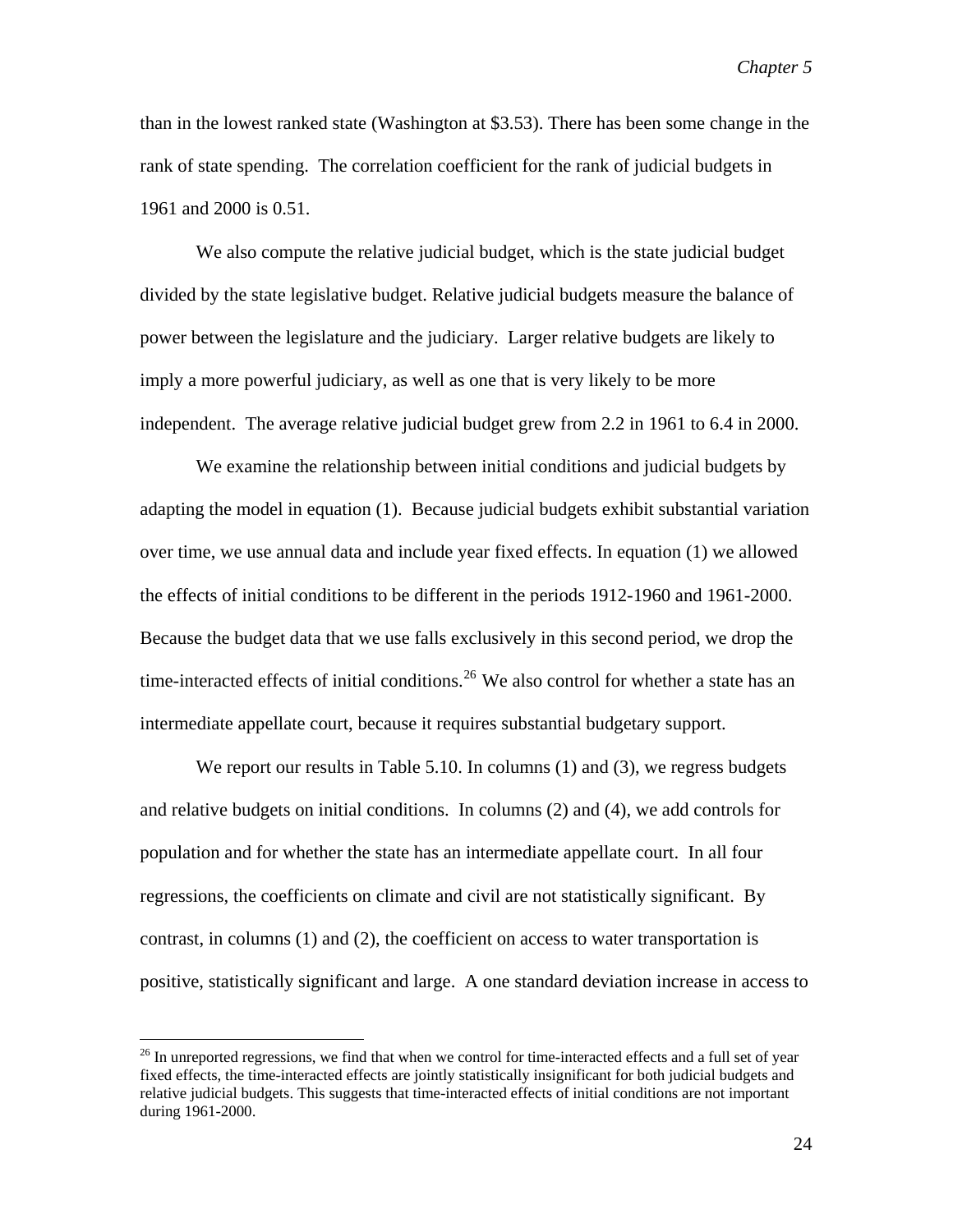water transportation is associated with a 23-32 percent increase in the judicial budget. The latter can be thought of as the difference between Nevada, which is landlocked, and Tennessee, which has much better access to water transportation. In columns (3) and (4), the coefficients on water transport are not statistically significant.

Intermediate appellate courts and population also have significant effects on budgets in columns (2) and (4). The coefficients on intermediate appellate courts are positive, statistically significant, and large. The coefficients on population are negative, statistically significant, and large. There are a number of possible explanations for the negative influence of population. One is that there are economies of scale in court systems. Another is that bigger states have more agencies competing for scarce dollars. A third is that the strong negative effect is partly the result of the fact that population and intermediate appellate courts are positively correlated. We will discuss this last point further in the next section.

#### *Intermediate Appellate Courts*

Intermediate appellate courts now exist in many states to help the state supreme courts handle appeals from trial courts. This enables courts of last resort to have greater control over their dockets. The control is not complete. Supreme courts in some states have mandatory jurisdiction over a variety of cases, including death penalty appeals. Nevertheless, having greater control over the docket allows state supreme courts to devote more attention to fewer cases.

Similar to the elimination of retention elections, the introduction of intermediate appellate courts required substantial coordination among different branches of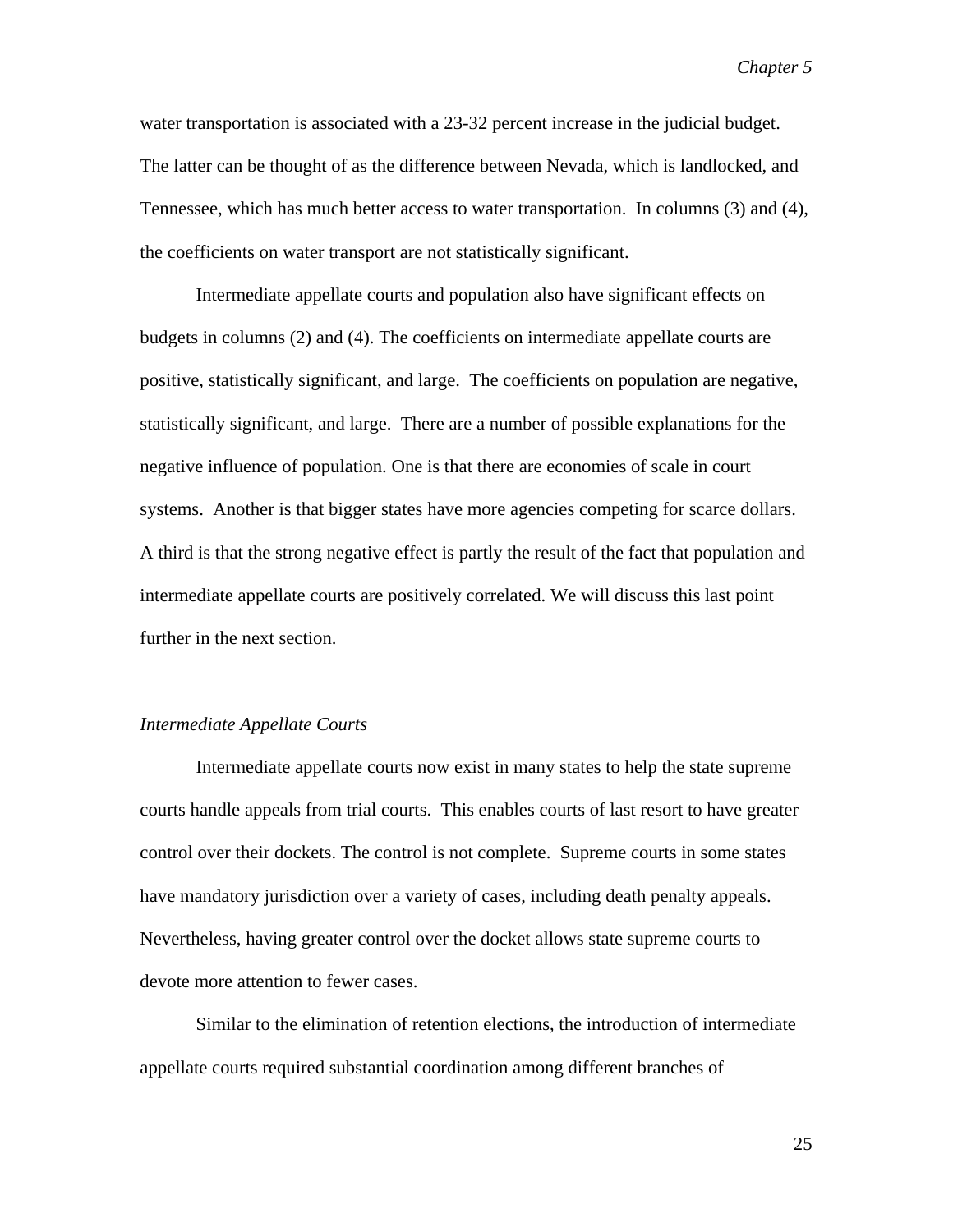government. This was true, because change required either an executive order or an amendment to the state constitution.<sup>[27](#page-25-0)</sup> Thus, reform moved slowly and without reversal. In 1909, only nine states had intermediate appellate courts. As late as 1956, only three more states had intermediate appellate courts. Reform accelerated in the 1960s, and by 2000, intermediate appellate courts were operating in 37 of the 48 states.

As Kagan et al. (1978) noted, rapid growth in state population was associated with growth in the caseload in state supreme courts. Supreme courts in states that established intermediate appellate courts were subsequently successful in controlling their caseload. For example, New Jersey established an intermediate appellate court in 1844. The intermediate appellate court may have been one reason why the New Jersey Supreme Court could keep a low caseload during 1900 and 1935, a period when population increased by 222 percent. Similarly, one explanation for why the Tennessee Supreme Court had low caseload throughout the twentieth century is that it set up an intermediate appellate court for equity cases in 1895 and for civil cases in 1907. It then expanded the intermediate appellate court for civil appeals in  $1925$ <sup>[28](#page-25-1)</sup>

In Table 5.11, we estimate for the period 1912-2000 the same linear probability model that we estimated for judicial retention procedures in equation (1). In particular, we estimate how the initial conditions have affected the share of state years during 1912- 1920, 1921-1930…, 1991-2000 in which there were operating intermediate appellate courts. Once again, the interaction terms  $t_1$  and  $t_2$  correspond respectively to the decades within 1912-1960 and 1961-2000.

 $27$  See Chapp and Hanson (1990).

<span id="page-25-1"></span><span id="page-25-0"></span><sup>28</sup> See Kagan et al. (1978), pp.973-974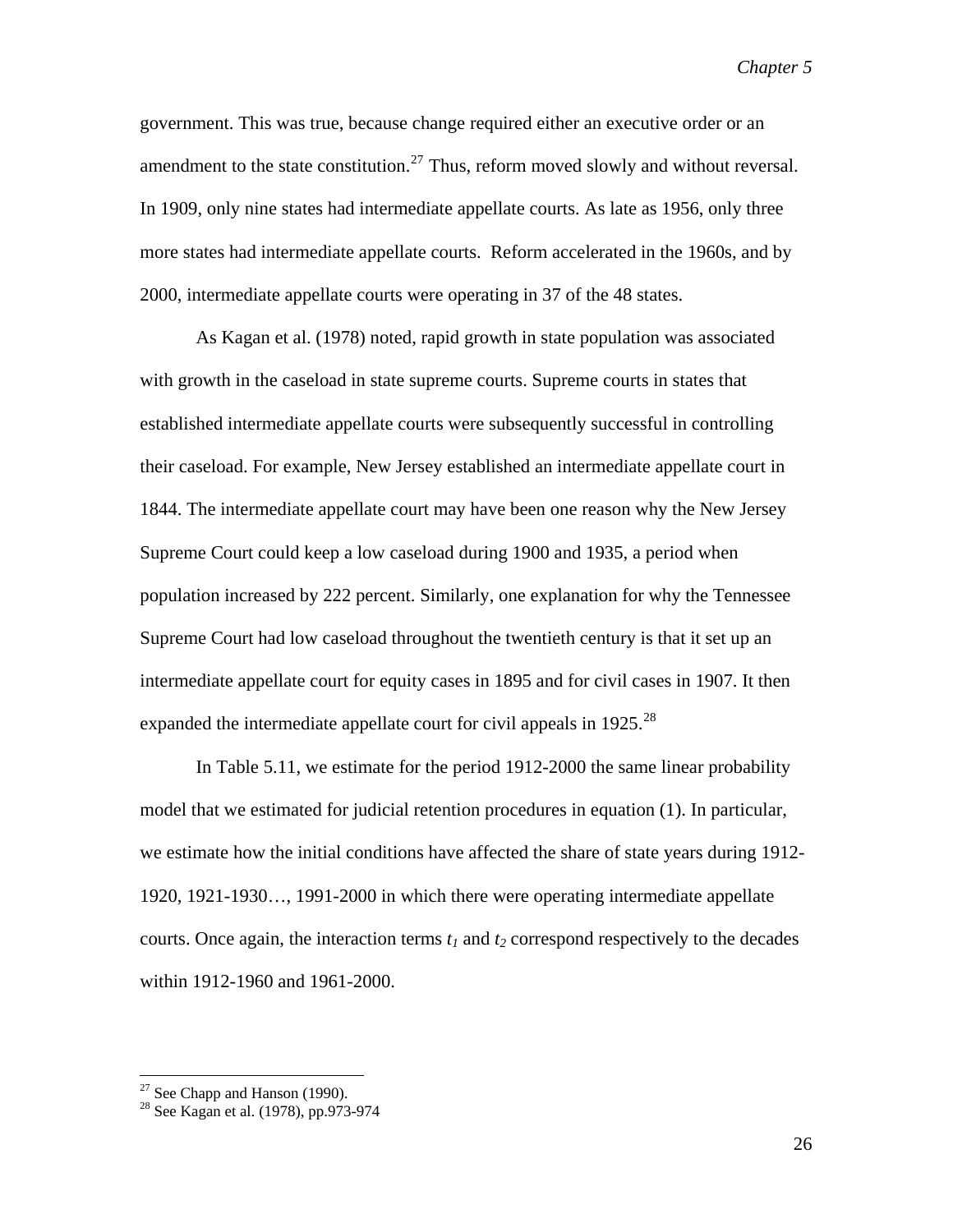In column (1) of Table 5.11, we report the influence of initial conditions and in column (2) we include a control for logged population at the beginning of each decade within the sample. In both columns the coefficients on climate and transportation are not statistically significant. Somewhat surprisingly, in both columns the effect of civil law on the adoption of intermediate appellate courts is large, positive and statistically significant throughout the period. The effect is illustrated in Figure  $5.5^{29}$  $5.5^{29}$  $5.5^{29}$  One interpretation of the positive influence of civil law is that legislatures and members of the executive branch in civil-law states prefer intermediate appellate courts for reasons having to do with control. The issue of control is likely to arise if the number of important cases is large enough that they cannot all be heard by the state high court. At this juncture, the state legislature has two options. It can let these important cases be heard and decided by trial courts, or it can create intermediate appellate courts. The latter choice may be more attractive if control is important, because there are typically only a small number of intermediate appellate courts. In many states, there is only one. In contrast, trial courts are large in number and are geographically distributed. These factors make monitoring trial courts' activities and possibly punishing errant judges much more difficult.

### Table 5.11 and Figure 5.5 here

 $\overline{a}$ 

Consistent with Kagan et al (1978), the coefficient on population is positive, statistically significant, and large. Moreover, the fit improves appreciably. Thus, state population appears to be an important factor in the adoption of intermediate appellate courts.

<span id="page-26-0"></span> $29$  This corresponds to column (2) in Table 5.11 where we control for logged population.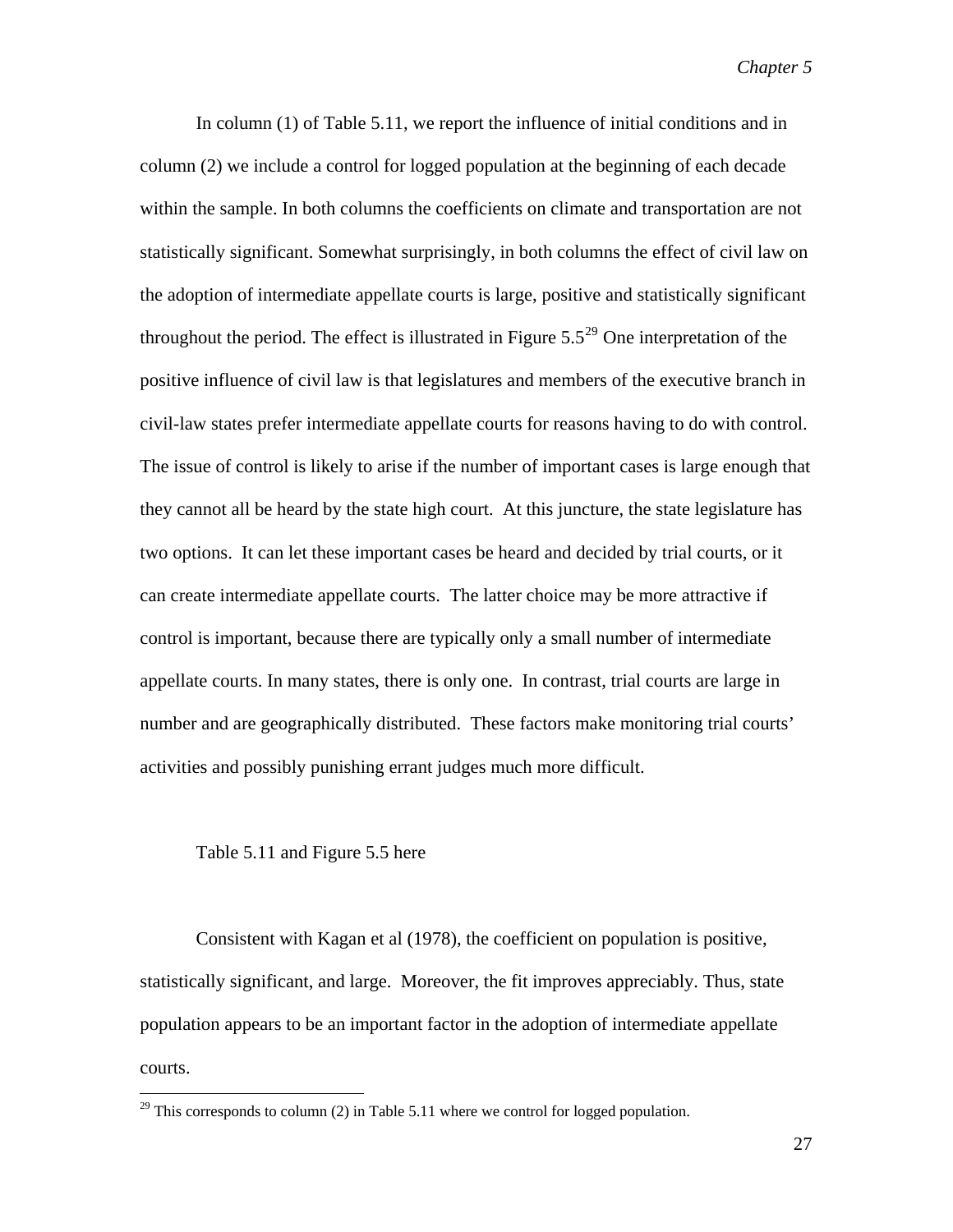# *Lawyers and Judges*

 $\overline{a}$ 

We have not yet discussed a key input into the legal system, namely, lawyers and judges. The Census of Population recorded the primary occupation of all adults from 1850 onward. Thus, we can track lawyers and judges together as a percentage of the population for the period  $1850-2000$ .<sup>[30](#page-27-0)</sup> The percentage of lawyers and judges sheds light on a number of issues including: the attractiveness of law as a profession; the depth of the pool from which judges were selected; the relative demand for lawyers across states at a given point in time and the evolution of relative demand over time.

 In Figure 5.6, we plot the number of lawyers per 100,000 in the United States by decade. From 1850 to 1970, the average number of lawyers fluctuated between 108 per 100,000 and 155 per 100,000. The relatively limited variation in the number of lawyers per capita from 1850 to 1970 is striking, because this was a period of extraordinary change. One dimension of this change was that the United States became much more heavily urban, something that is often considered to be a predictor of litigation and the need for lawyers. The number of lawyers then rose extremely rapidly from 1970 to 2000.

 In Table 5.12, we examine the relationship between three state initial conditions – climate, transportation, and civil law – and the natural log of the number of lawyers per capita from 1870 to 2000. We control for population, to capture any scale related issues, such as smaller states requiring proportionately more or fewer lawyers. The regression in column (1) restricts the effects of the initial conditions to be constant over the whole period, but it includes decade-specific fixed effects. Climate had a statistically significant

<span id="page-27-0"></span> $30$  To make these calculations, we computed the number of lawyers and judges (of all genders and races) from the published census volumes for 1850-1930. From 1940 onward, we used the 1-100 public use samples of the Censuses of Population to estimate the number of lawyers and judges.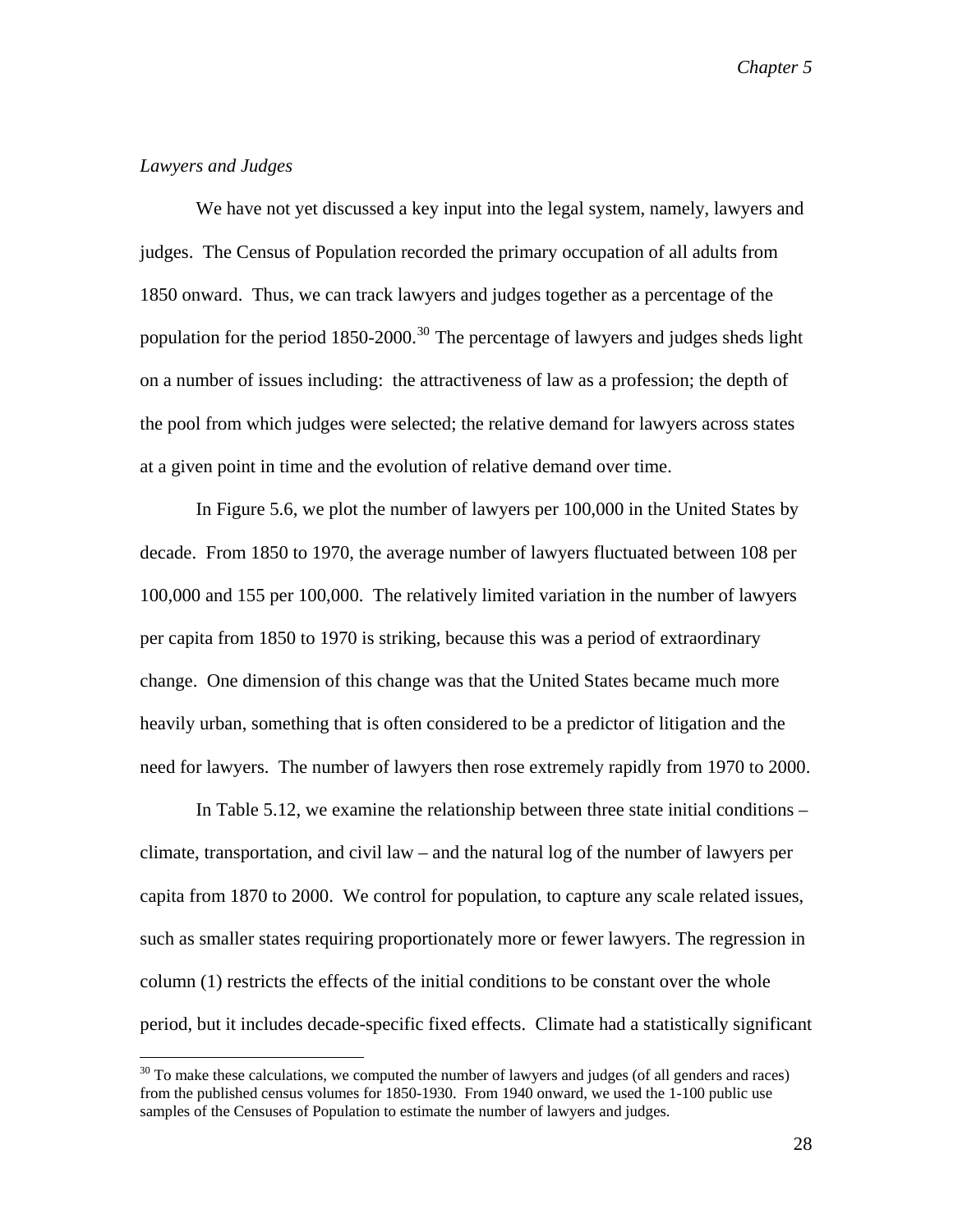negative effect on the number of lawyers per capita. A one-standard-deviation increase in climate decreased the number of lawyers by 20 percent. Transportation had a statistically significant positive effect on the number of lawyers per capita. A one standard deviation increase in access to water transportation increased the number of lawyers by 9 percent. Both civil law and population had positive yet statistically insignificant effects. The fit is good when one considers the parsimony of the model.

In column (2), we estimate the time-trend model with the usual breaks at 1896-1900 (because we are using decadal observations) and 1960. Figure 5.7 plots the marginal effects of climate, transportation, and civil law on the number of logged lawyers per capita. The effect of climate was always negative and large. It was falling from 1870 to 1900 and rising thereafter, although it remained negative throughout. The effect of greater access to water transportation was initially negative and fell slightly from 1870 to 1900. After 1900, the effect was rising and it became positive after 1940. By 2000, the effect of increased access to water transportation was strongly positive. The effect of civil law was the reverse of access to water transportation. It was initially positive and rose slightly between 1870 and 1900. The positive effect of having been a civil-law state on lawyers per 100,000 may have been driven in part by lawyers' tendencies to flock to the frontier as new states and territories were formed.<sup>[31](#page-28-0)</sup> Many of these lawyers sought to establish themselves as judges, legislators, governors, and other state officials.

The effect of civil law on the number of lawyers per 100,000 was falling after 1900, negative after 1950, and strongly negative in 2000. The decline in the number of lawyers per capita in civil-law states after 1900 may be related to the fact that civil-law states were slow to move away from partisan elections. Recall that judges retained under

<span id="page-28-0"></span> $31$  See Friedman (1985).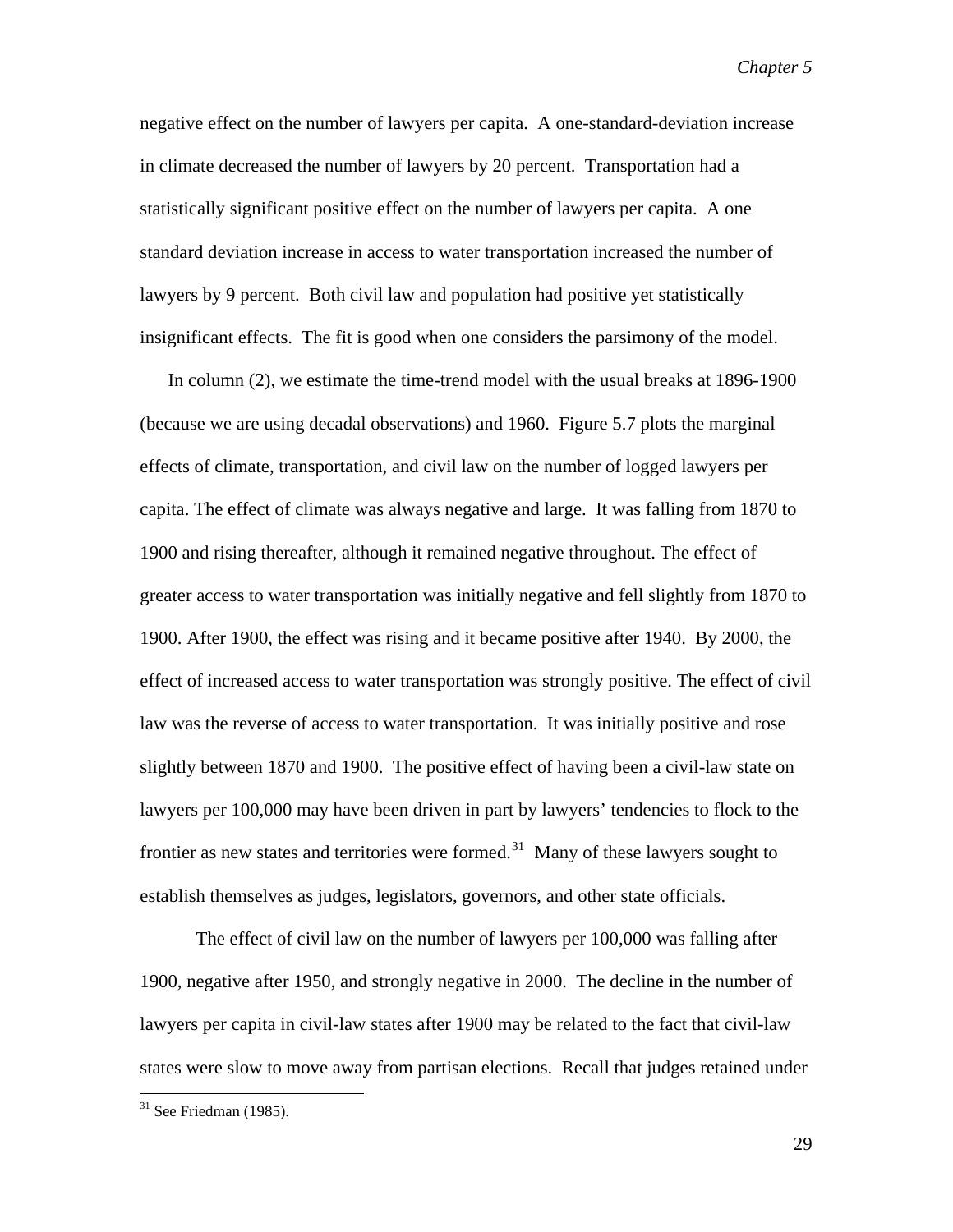partisan elections are more predictable in their decision making than, for example, judges who are appointed. Thus, relatively fewer cases are filed under partisan elections than under appointment-based systems, which may have an effect on the demand for lawyers.

The effects of initial conditions on lawyers and judges per capita at the end of the twentieth century are consistent with what we found for the quality of state courts. States with warmer, wetter climates had fewer lawyers and judges in 2000 and lower quality courts in 2002-2007. States with greater access to water transport had more lawyers and judges and insignificantly higher-quality courts. Civil-law states had fewer lawyers and judges and lower-quality courts. The relative impact of climate and civil law on lawyers in 2000 and courts in 2002-2007 is notable. A one-standard-deviation increase in the climate index is associated with having 10-percent fewer lawyers per capita and 0.34 of a standard deviation lower quality courts. And, having civil law origins is associated with having 40-percent fewer lawyers per capita and courts whose quality is 0.89 of a standard deviation lower.

Because lawyers and judges per capita is a crude and indirect measure of the functioning of the state legal system, we are cautious with inferences. However, we find that the patterns for the evolution of lawyers and judges per capita are consistent with the patterns in the evolution of both judicial selection systems and state budgets. Besides fewer lawyers and judges per capita, states with warmer, wetter climates were slower to move from partisan elections. States with great access to water transport had more lawyers and judges per capita, were more likely to have abandoned partisan elections, and had larger judicial budgets in both absolute and relative terms. Civil-law states had larger initial numbers of lawyers and judges per capita than common-law states.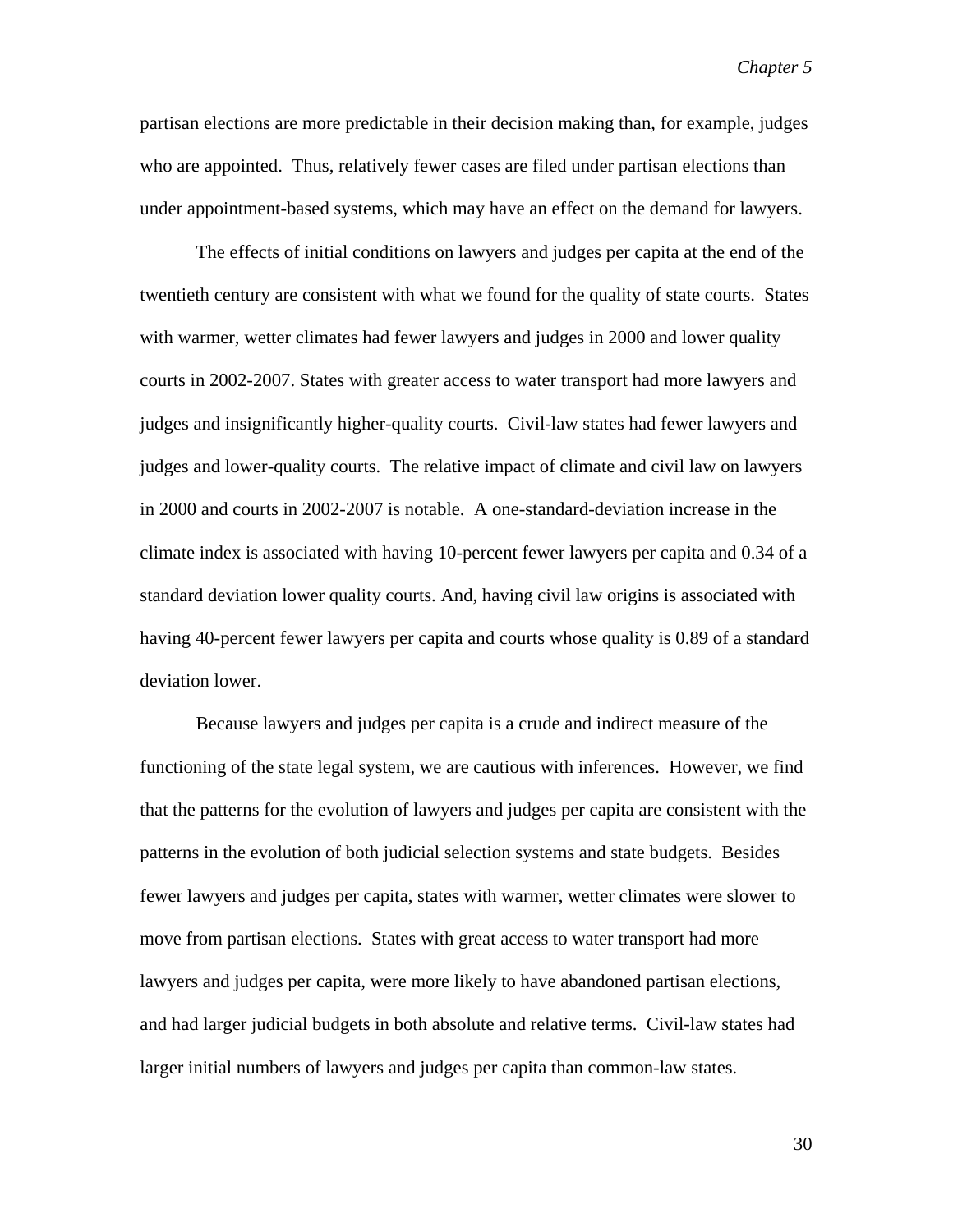However, beginning in 1900, the numbers of judges and lawyers per capita in civil-law states fell over time and became negative by 1950. At the same time, civil-law states were slower to move from partisan elections and had lower absolute and relative budgets.

### *Conclusion*

 We began by showing the relationship between state initial conditions and the quality of state courts in 2002-2007. Both climate and civil law had negative, large, and statistically significant effects on the quality of state courts. In contrast, access to water transportation had a positive, small, and statistically insignificant effect on state courts. The question is why and how conditions at the time of a state's settlement would affect the quality of state courts.

 To address this, we examined the relationship between contemporary variables and the quality of state courts. Of the contemporary variables, the four that had statistically significant relationships with the quality of state courts were: the Ranney index, whether the state had no partisan elections, the size of the state judicial budget relative to the legislative budget, and judicial activism. The effects of the first three were positive – states with greater competition in the state legislature, states that did not use partisan elections to retain their judges, and states with larger relative judicial budgets - and all had higher quality state courts. States with more activist state court judges had lower quality courts. For judicial selection and the Ranney index, we had data over very long periods of time that allowed us to begin to examine why and how initial conditions have affected these inputs into the judicial system. For judicial budgets, we had data over a shorter period of time – forty years at the end of the twentieth century – which allowed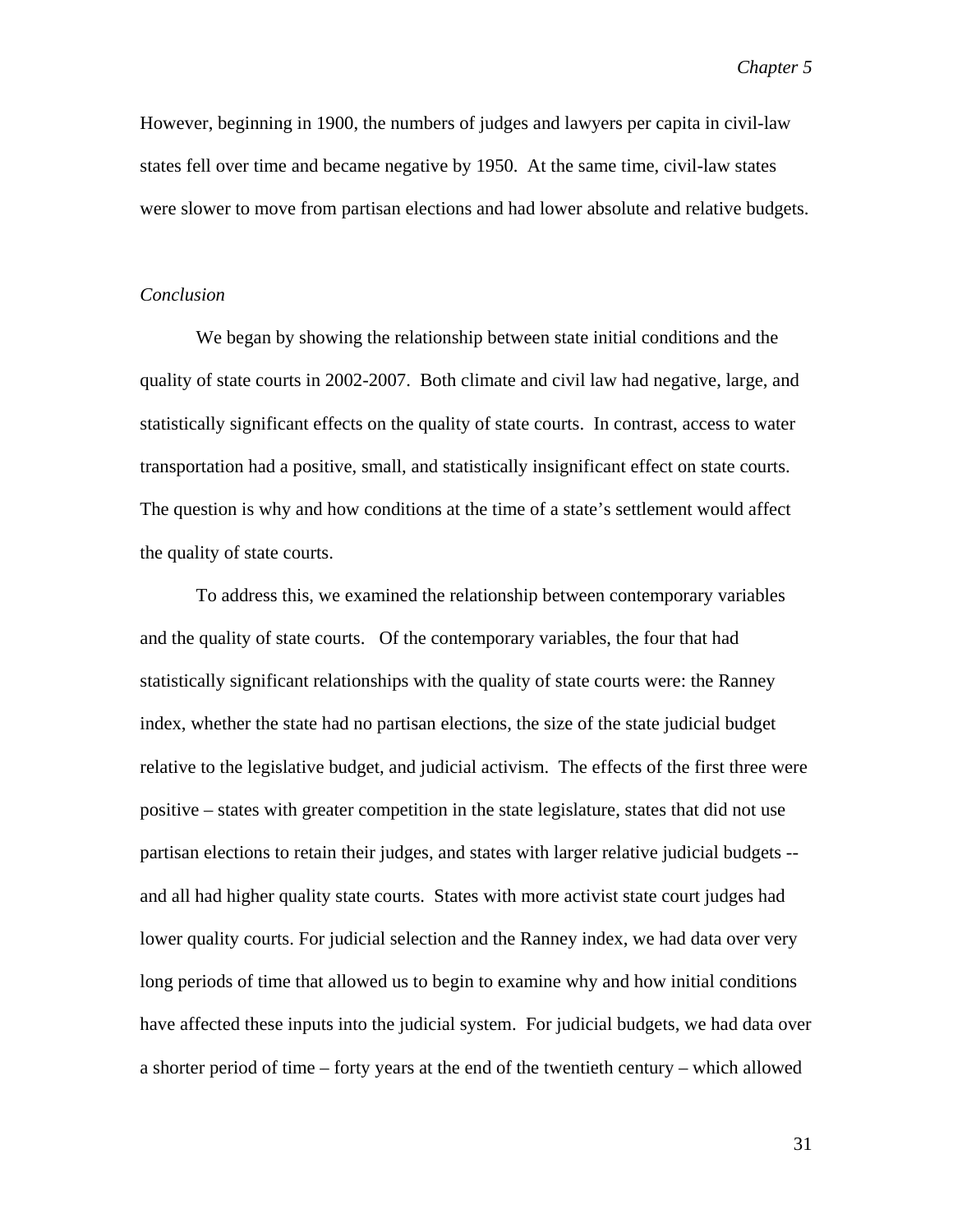a more limited examination of the effects of initial conditions over time. And for activism, we had data only for 1981-1985.

 As we discussed in detail in Chapter 3, the evolution of the state Ranney index was strongly related to state initial conditions. The effect of climate on the Ranney index was persistently negative and statistically significant, while the effect of transportation on the Ranney index was persistently positive and statistically significant. The effect of civil-law origins was persistently positive but not statistically significant in most cases.

For partisan elections, we showed that climate, access to water transportation, and civil law all had substantial and persistent effects on the use of partisan elections. States with warmer and wetter climates were more likely to use partisan elections, as were states with civil-law origins. As we discussed earlier, the effect of climate on partisan elections is likely to have been a product of two related factors. States with warmer, wetter climates had lower competition in the state legislature and a more homogeneous elite that was likely to prefer less independent (and more pro-elite) judges. The civil-law effect on partisan elections, while at times substantial, was not statistically significant in the second half of the twentieth century and was only marginally significant during the first half of the twentieth century. The civil-law effect was stronger for all elections.

States with greater access to water transportation were less likely to use partisan elections. This was a likely result of a number of forces, including greater competition in the state legislature, a more diverse elite that preferred independent judges, and competition with other states for trade through the provision of more impartial courts.

 Although we observed relative budgets over a much shorter period of time, the fact that the effect of civil-law origins on this measure was negative, albeit statistically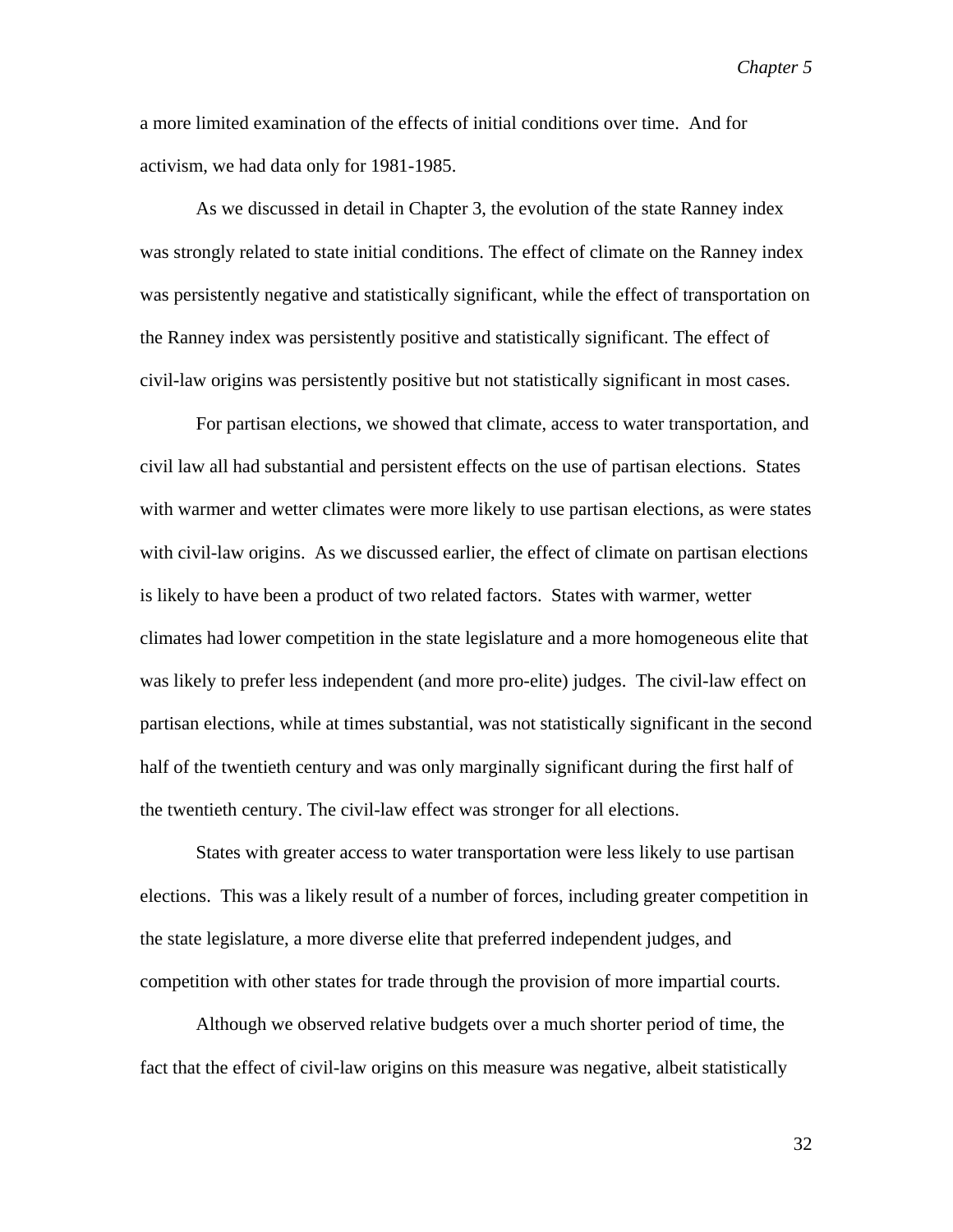insignificant, is of interest. In principle, under civil law the judiciary is viewed as subordinate to the legislature.<sup>[32](#page-32-0)</sup> Consistent with this result, we found that civil-law states had smaller budgets in absolute terms and in relative terms. The effect of access to water transportation on judicial budgets was positive and statistically significant. This is likely to be driven by the same forces that led these states not to use partisan elections. The effect of climate on judicial budgets was negative but not statistically significant. This too was likely to be driven by the same forces that led these states to use partisan elections.

Finally, we found that the evolution of the number of lawyers and judges was also systematically related to initial conditions. States with warmer and wetter climates had fewer lawyers and judges, as did civil-law states. This may be another reason why these states had lower quality state courts in 2002-2007.

<span id="page-32-0"></span> $32$  Merryman (1985).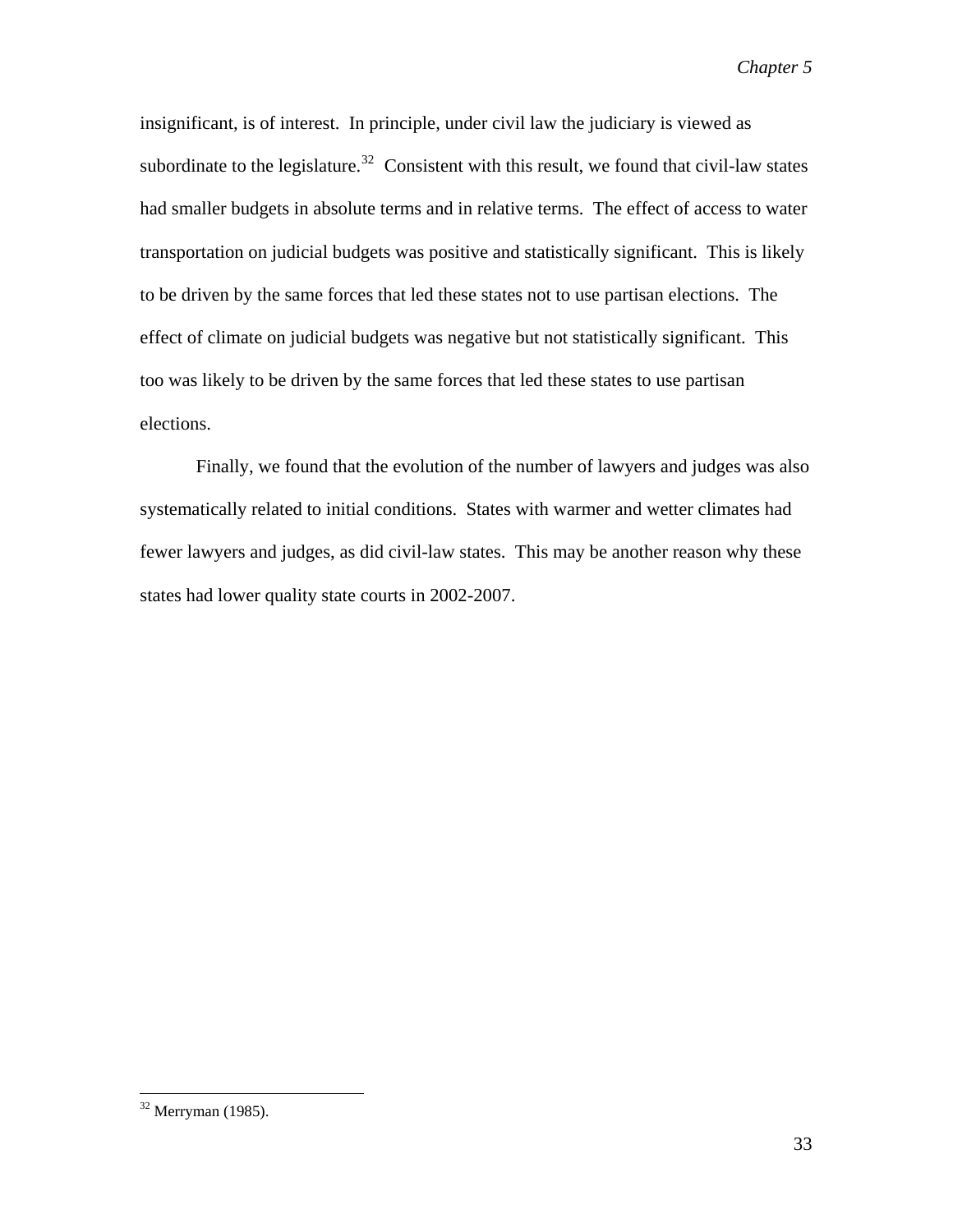| Year of | Respondents | States evaluated | Respondents'   |
|---------|-------------|------------------|----------------|
| Survey  |             | by the average   | years of legal |
|         |             | respondent       | experience     |
| 2002    | 824         |                  | 21             |
| 2003    | 928         |                  | 22             |
| 2004    | 1,402       |                  | 20             |
| 2005    | 1,437       |                  | 19             |
| 2006    | 1,456       |                  | NA             |
| 2007    | 1,599       |                  | 22             |

Table 5.1: Quality of Courts Surveys – Respondents

Notes: *State Liability Systems Ranking Study,* various years*.*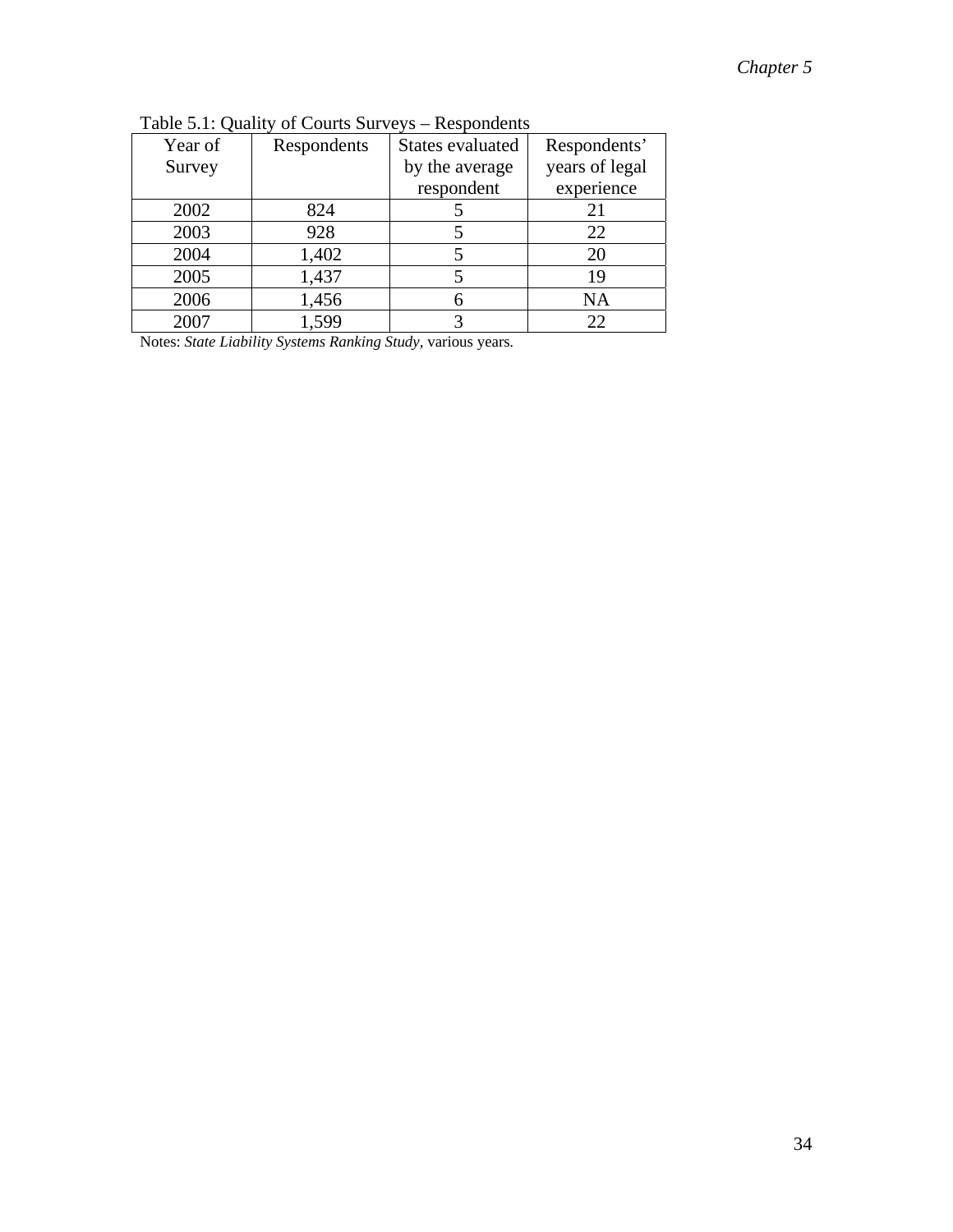| Correlations with the Quality of State Courts 2002-2007 |         |                       |         |  |
|---------------------------------------------------------|---------|-----------------------|---------|--|
| Government                                              | $-0.47$ | Legal                 | 0.28    |  |
| Corruption, 1992-                                       |         | Professionalism,      |         |  |
| 2001                                                    |         | prior to 1973         |         |  |
|                                                         |         | (ranked in            |         |  |
|                                                         |         | ascending order)      |         |  |
| Corruption, 1982-                                       | $-0.40$ | Judicial Removal,     | $-0.22$ |  |
| 1991                                                    |         | 1990-2001             |         |  |
| Corruption based                                        | $-0.40$ | Political attitude of | $-0.22$ |  |
| on surveys of state                                     |         | supreme court         |         |  |
| reporters, 1999                                         |         | judges, 1960-93       |         |  |
|                                                         |         | (increasing in        |         |  |
|                                                         |         | liberalism)           |         |  |
| Judicial Activism,                                      | $-0.32$ | Citations of          | 0.10    |  |
| 1981-85                                                 |         | Supreme Court,        |         |  |
|                                                         |         | 1975 (ranked in       |         |  |
|                                                         |         | ascending order)      |         |  |

Table 5.2: Correlations among Measures of Quality of State Courts

Notes: Corruption, 1992-2001, is average federal public corruption convictions per 100,000 for 1992-2001 and 1982-1991 (Public Integrity Section, selected years). Corruption as perceived by state legislative reporters in 1999 is based on a survey of State House reporters (Boylan and Long, 2003). Judicial removal is the total number of judges removed, including those who step down by agreement or an order, between January 1990 and December 2001 per 1,000,000 in population (Gray 2002). Judicial activism is based on the 3,024 constitutional challenges in both civil and criminal cases to state legislation in state supreme courts during 1981-85 compiled by Beavers and Emmert (1985). Judicial activism is measured as the share of these cases in which state court of last resort ruled that state legislation was, at least to some degree, unconstitutional. The index of legal professionalism is a composite score including five major factors of state court systems. The factors include (1) method of selection for judges in all courts -- states were scored for approximation to ABA model plan of selection; (2) state court organization and the approximation to the ABA model court structure; (3) judicial administration in the states -- states were scored for presence of professional administrator and size and nature of his staff; (4) tenure of office for judges of major trial and appellate courts and approximation to ABA recommendations; (4) level of basic salary for judges of major trial and appellate courts exclusive of fees and local payments. Each factor involved scoring the state on a five-point scale according to how closely judicial features in the state approached the ABA model and each was measured prior to 1973 (Glick and Vines 1973). Reputation of a state supreme court in 1975 is based upon the number of citations by other supreme courts in 1975 (Caldeira 1983). Political Attitude of Supreme Court Judges, 1960-93, is a measure of the ideology of these judges serving during this period based on elite ideology for appointed judges and citizen ideology for elected judges and also includes the influence of partisan affiliation of these judges. The measure ranges from a minimum of most conservative to a maximum of most liberal and is computed for 900 judges at the time of appointment or election. We report the ideology of the median judge in each state. (Brace, Langer, and Hall 2000). The numbers have been updated and are available at [http://www.u.arizona.edu/~llanger/replication\\_datasets.htm](http://www.u.arizona.edu/%7Ellanger/replication_datasets.htm).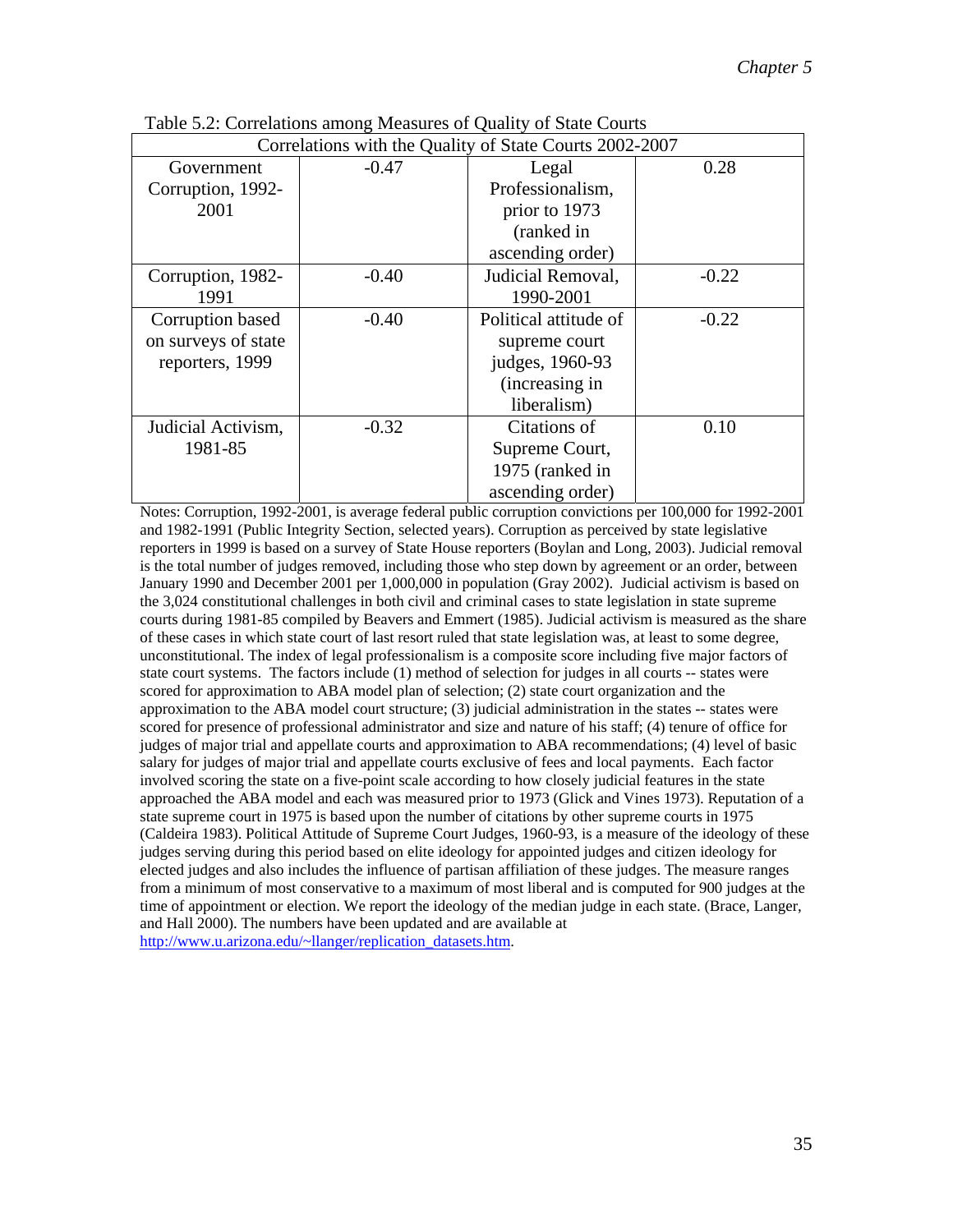| Dependent        | Standardized Quality of State Courts in 2002-2007 |             |            |             |
|------------------|---------------------------------------------------|-------------|------------|-------------|
| Variable         |                                                   |             |            |             |
| Column           |                                                   | (2)         | (3)        | (4)         |
| Climate          | $-0.176$                                          | $-0.363***$ |            | $-0.549***$ |
|                  | (0.31)                                            | (0.12)      |            | (0.154)     |
| Culture          | $-0.210$                                          |             | $-0.336**$ |             |
|                  | (0.29)                                            |             | (0.13)     |             |
| Civil            | $-0.833***$                                       | $-0.843***$ | $-0.886**$ | $-1.04***$  |
|                  | (0.30)                                            | (0.29)      | (0.34)     | (0.310)     |
| <b>Transport</b> | 0.072                                             | 0.130       | 0.013      | $-0.009$    |
|                  | (0.15)                                            | (0.11)      | (0.11)     | (0.107)     |
| Observations     | 48                                                | 48          | 48         | 28          |
| R-squared        | 0.39                                              | 0.37        | 0.38       | 0.65        |

Notes: Standard errors are in parentheses and are robust. The notations \*, \*\*, and \*\*\* denote statistical significance at the 10-percent, 5-percent, and 1-percent levels. The constant is estimated but not reported. The p-value for the F-test for the joint exclusion of climate and culture is 0.019. Climate, transportation, and the quality of state courts are standardized to have a mean of 0 and a standard deviation of 1. Thus, the point estimates for climate and transportation estimate "quantitative significance," i.e., the influence of a one-standard deviation increase in this initial condition on the quality of state courts, as measured in standard deviations. Civil law is a dummy variable that measures the influence of civil relative to commonlaw origins.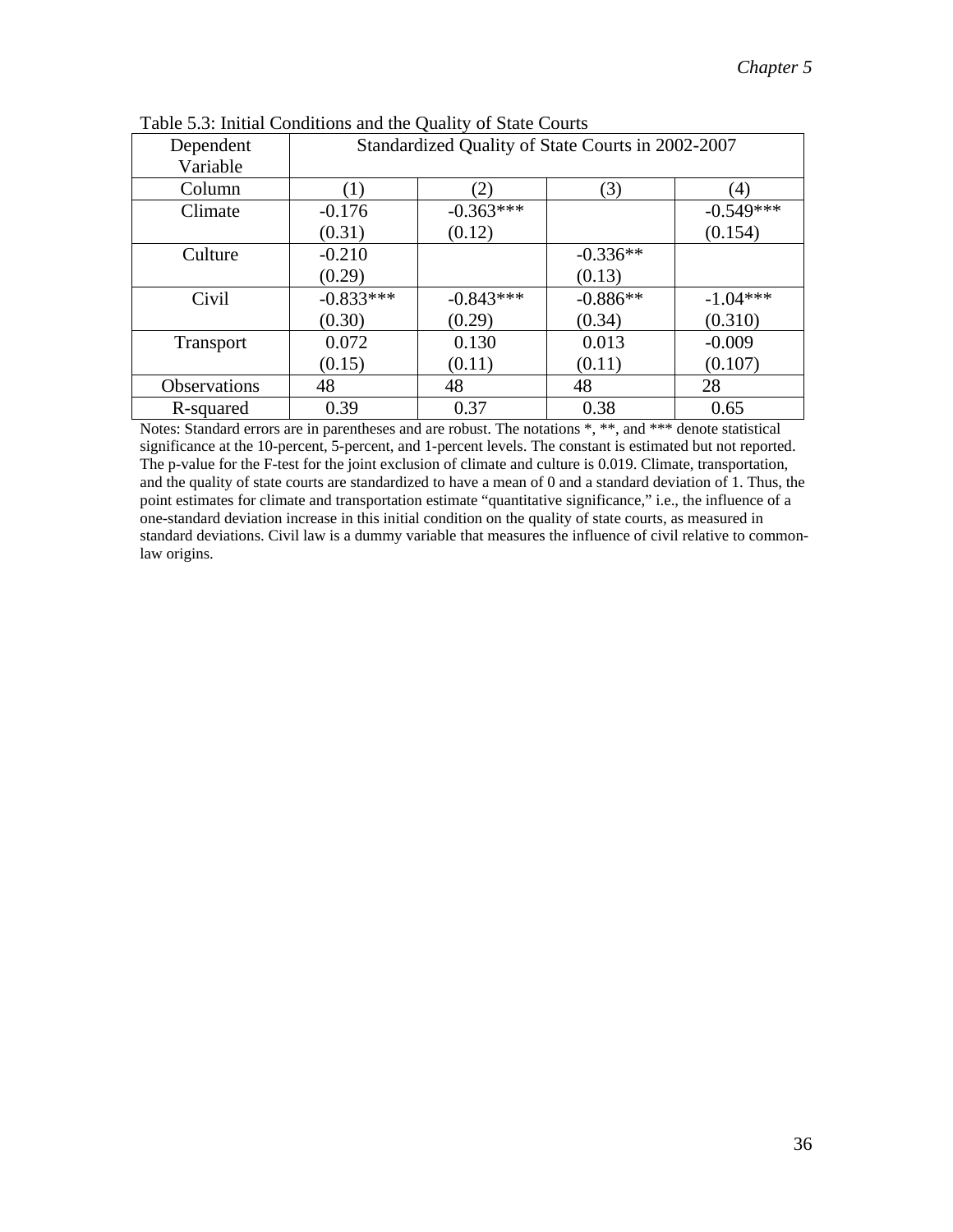| Dependent                | Standardized Quality of State Courts in 2002-2007 |            |                  |                  |
|--------------------------|---------------------------------------------------|------------|------------------|------------------|
| Variable                 |                                                   |            |                  |                  |
| Column                   | $\left(1\right)$                                  | (2)        | $\mathcal{L}(3)$ | $\left(4\right)$ |
| Civil                    | $-1.25***$                                        | $-1.42***$ | $-1.34***$       | $-0.779**$       |
|                          | (0.33)                                            | (0.353)    | (0.392)          | (0.323)          |
| <b>HHI</b> elite         | $-0.318**$                                        |            |                  |                  |
|                          | (0.137)                                           |            |                  |                  |
| <b>HHI</b> Median        |                                                   | $-0.231**$ |                  |                  |
|                          |                                                   | (0.097)    |                  |                  |
| Elite Share of           |                                                   |            | $-0.204$         |                  |
| Wealth                   |                                                   |            | (0.168)          |                  |
| <b>Soldier Mortality</b> |                                                   |            |                  | $-0.385***$      |
|                          |                                                   |            |                  | (0.135)          |
| <b>Observations</b>      | 28                                                | 28         | 28               | 28               |
| R-squared                | 0.55                                              | 0.50       | 0.50             | 0.40             |

Table 5.4: Civil Law, Mechanism Variables, and the Quality of State Courts

Notes: Standard errors are in parentheses and are robust. The notations \*, \*\*, and \*\*\* denote statistical significance at the 10-percent, 5-percent, and 1-percent levels. The constant is estimated but not reported. The quality of state courts is standardized to have a mean of 0 and a standard deviation of 1. Civil law is a dummy variable that measures the influence of civil relative to common-law origins.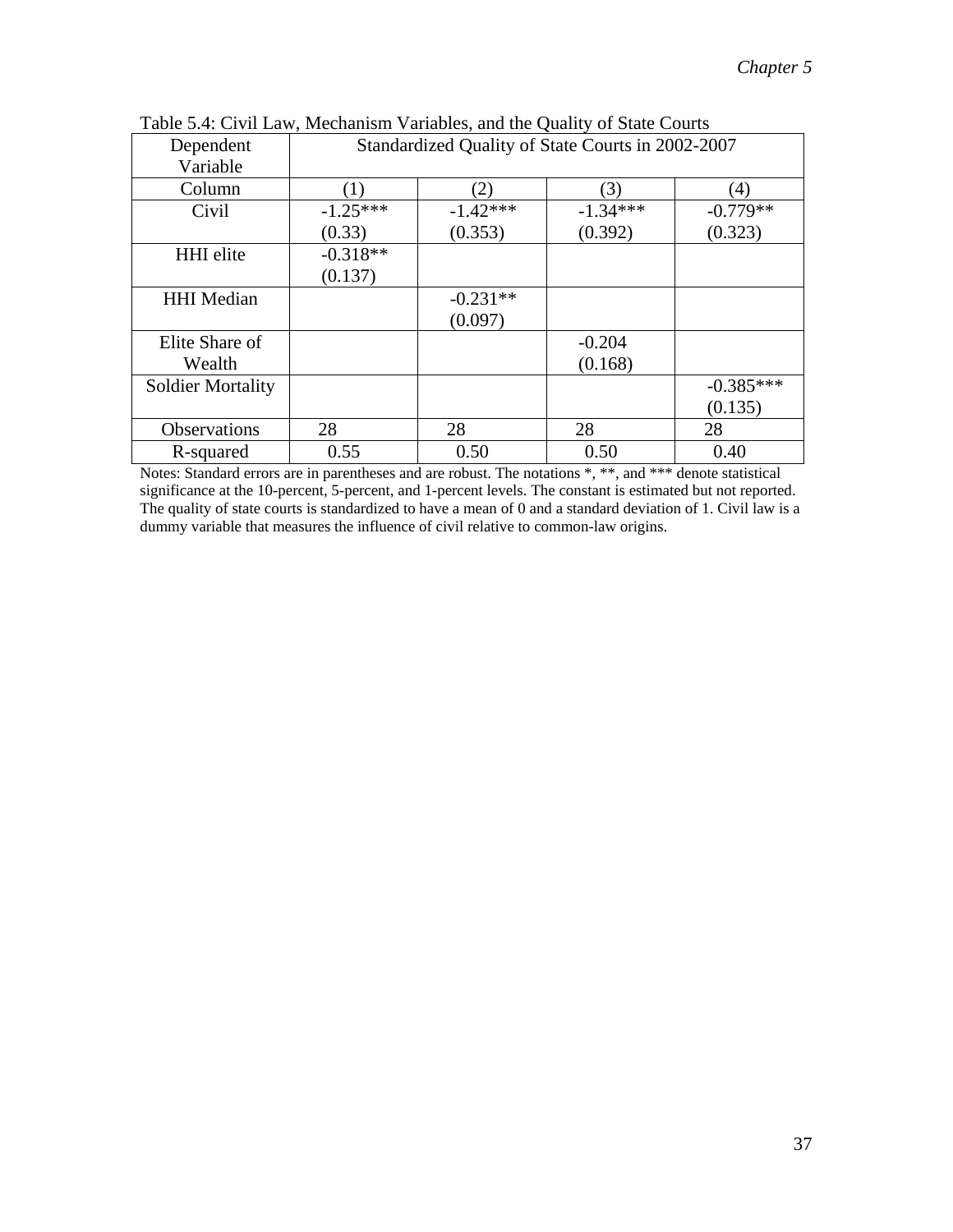|                         | Mean                 | Correlation with     |
|-------------------------|----------------------|----------------------|
|                         | (Standard deviation) | <b>Court Quality</b> |
| Column                  | (1)                  | (2)                  |
| Ranney Index            | 63.96<br>(24.73)     | 0.60                 |
| No Partisan             | 0.804                | 0.58                 |
| Elections               | (0.378)              |                      |
| No Elections            | 0.530                | 0.34                 |
|                         | (0.479)              |                      |
| Judicial Budget per     | 16.29                | 0.33                 |
| capita                  | (9.95)               |                      |
| Relative Judicial       | 3.02                 | 0.24                 |
| <b>Budget</b>           | (1.88)               |                      |
| <b>Judicial Removal</b> | 0.595                | $-0.22$              |
|                         | (0.906)              |                      |
| Judicial Activism,      | 8.94                 | $-0.18$              |
| 1981-1985               | (25.04)              |                      |
| Intermediate            | 0.614                |                      |
| <b>Appellate Courts</b> | (0.432)              | $-0.09$              |
| <b>Judicial Term</b>    | 8.34<br>(2.31)       | $-0.07$              |
|                         |                      |                      |

Table 5.5: Contemporary Variables and the Quality of State Courts

Notes: All of the variables are averaged over the period 1970-1990. When making calculations for judicial term length, we drop the three states where judges are tenured.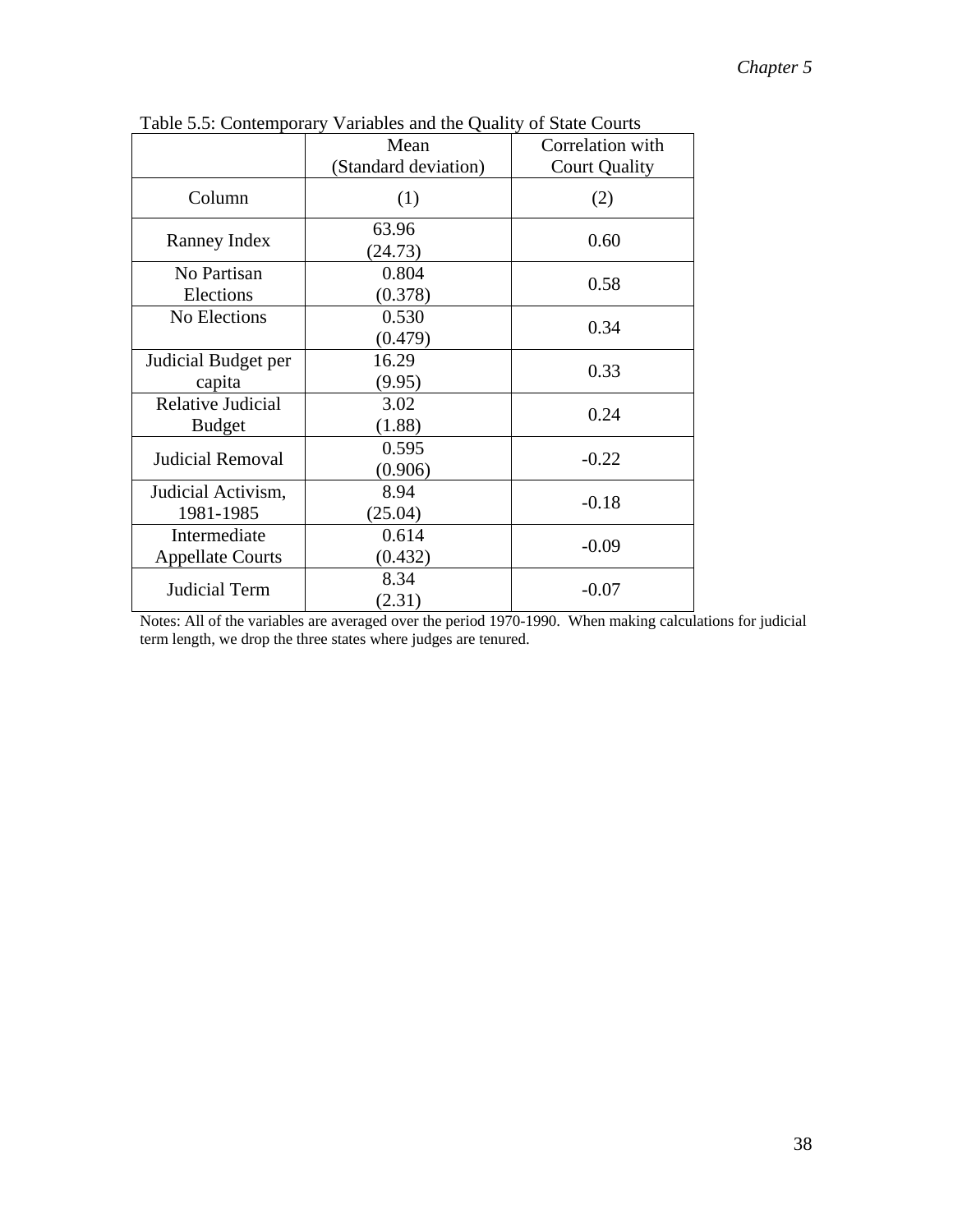| Dependent<br>Variable  | Standardized Quality of State Courts in 2002-2007 |            |            |            |
|------------------------|---------------------------------------------------|------------|------------|------------|
| Column                 | (1)                                               | (2)        | (3)        | (4)        |
| Ranney Index           | $0.397***$                                        | $0.406***$ | $0.329**$  | $0.329**$  |
|                        | (0.135)                                           | (0.128)    | (0.145)    | (0.138)    |
| No partisan            | $0.320*$                                          | $0.417***$ | $0.412***$ | $0.465***$ |
| elections              | (0.167)                                           | (0.145)    | (0.148)    | (0.123)    |
| No elections           | 0.0579                                            |            |            |            |
|                        | (0.102)                                           |            |            |            |
| <b>Judicial Budget</b> |                                                   | $-0.0404$  |            |            |
| per capita             |                                                   | (0.137)    |            |            |
| Relative Judicial      |                                                   | $0.379***$ | $0.267**$  | $0.279***$ |
| <b>Budget</b>          |                                                   | (0.129)    | (0.0991)   | (0.100)    |
| Judicial               |                                                   |            | $-0.272**$ | $-0.237**$ |
| Activism, 1981-        |                                                   |            | (0.114)    | (0.106)    |
| 1985                   |                                                   |            |            |            |
| Judicial               |                                                   |            | $-0.150$   |            |
| Removal                |                                                   |            | (0.110)    |            |
| Intermediate           |                                                   |            | $-0.114$   |            |
| Appellate              |                                                   |            | (0.108)    |            |
| Courts                 |                                                   |            |            |            |
| Judicial Term          |                                                   |            | 0.0279     |            |
|                        |                                                   |            | (0.0592)   |            |
| Observations           | 47                                                | 47         | 47         | 47         |
| R-squared              | 0.445                                             | 0.566      | 0.641      | 0.613      |

Table 5.6: Determinants of the Quality of State Courts

Notes: Standard errors are in parentheses and are robust. The notations  $*, **$ , and  $***$  denote statistical significance at the 10-percent, 5-percent, and 1-percent levels. The constant is estimated but not reported. We have 47 observations. Because Nebraska is unicameral, we cannot compute a Ranney index for it. All variables have been standardized to have a mean of 0 and a standard deviation of 1.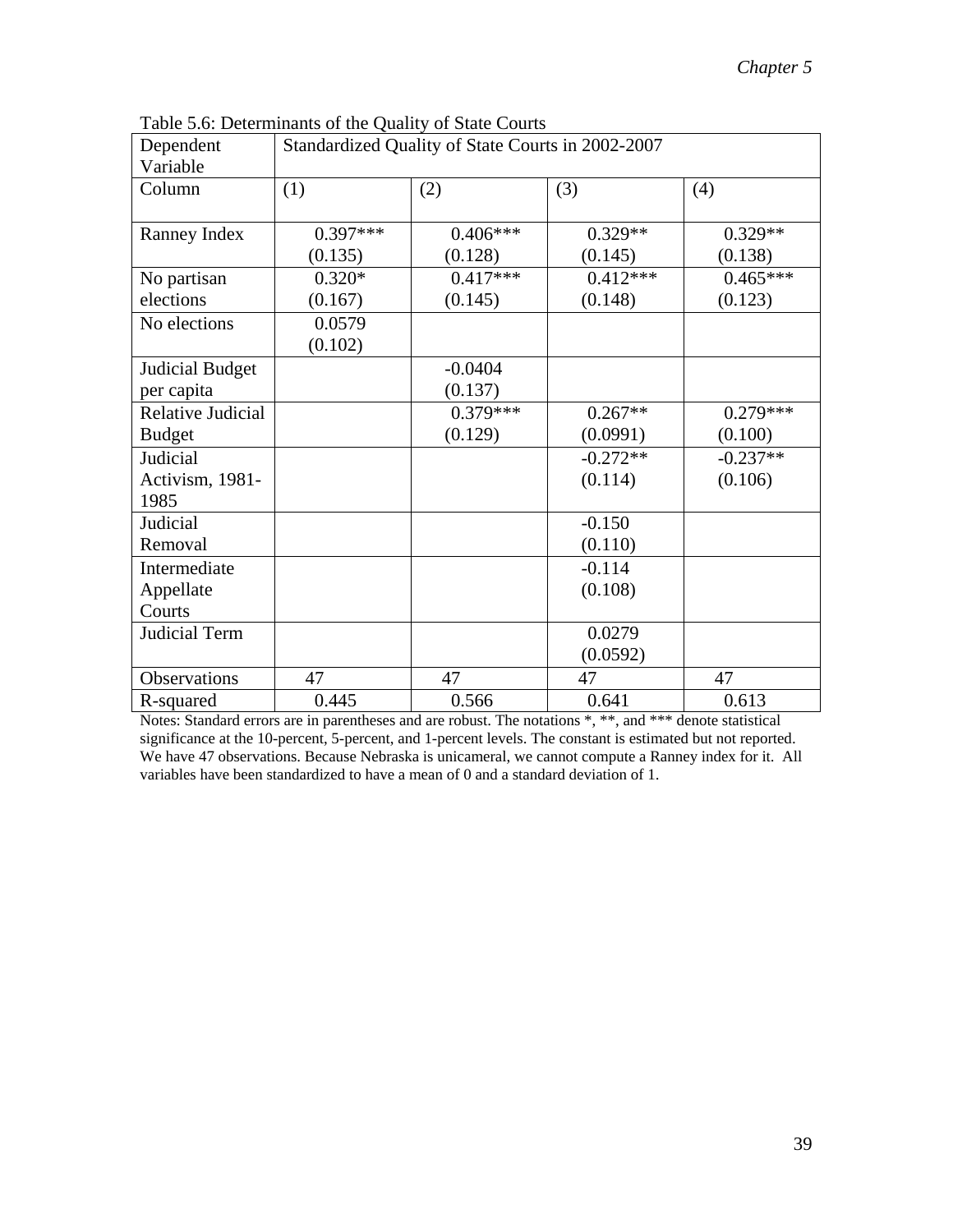Table 5.7: Judicial Retention

|           | No Partisan<br>Elections | <b>No Elections</b> |
|-----------|--------------------------|---------------------|
| Column    | (1)                      | (2)                 |
| 1912-1920 | 0.412                    | 0.213               |
| 1921-1930 | 0.438                    | 0.208               |
| 1931-1940 | 0.483                    | 0.225               |
| 1941-1950 | 0.538                    | 0.25                |
| 1951-1960 | 0.602                    | 0.275               |
| 1961-1970 | 0.669                    | 0.356               |
| 1971-1980 | 0.783                    | 0.504               |
| 1981-1990 | 0.831                    | 0.567               |
| 1991-2000 | 0.881                    | 0.596               |

Notes: *The Book of States*, various years.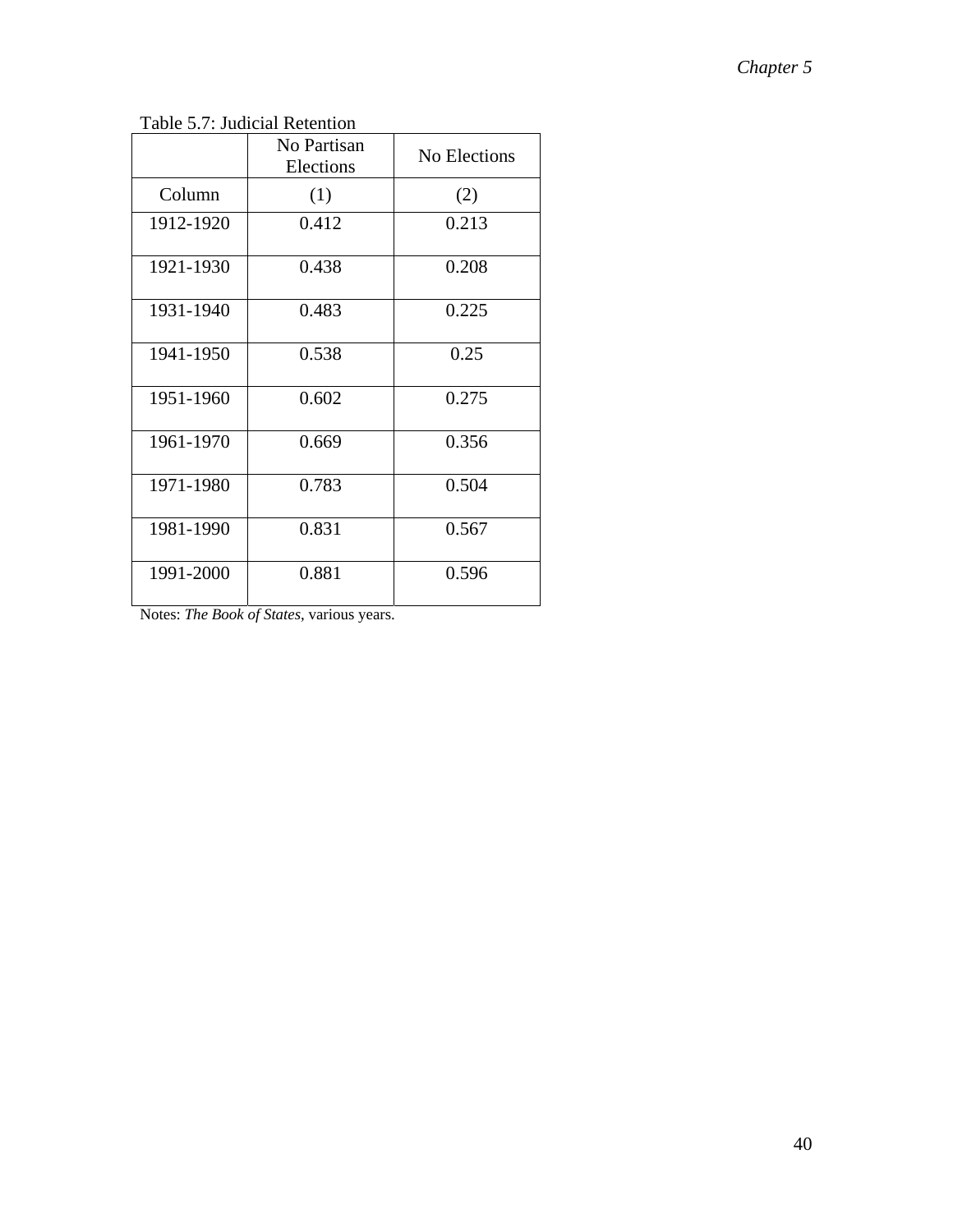| Dependent                | No Partisan | No Partisan | No Elections | No Elections |
|--------------------------|-------------|-------------|--------------|--------------|
| Variable                 | Elections   | Elections   |              |              |
| Column                   | (1)         | (2)         | (3)          | (4)          |
| Climate                  | $-0.126$    | $-0.097$    | 0.056        | 0.080        |
|                          | (0.084)     | (0.083)     | (0.060)      | (0.060)      |
| Climate $*_{t_1}$        | $-0.034**$  | $-0.036**$  | $-0.009$     | $-0.011$     |
|                          | (0.016)     | (0.16)      | (0.011)      | (0.011)      |
| Climate $*_t_2$          | $0.024**$   | $0.024**$   | $-0.006$     | $-0.066$     |
|                          | (0.011)     | (0.011)     | (0.009)      | (0.009)      |
| Civil                    | $-0.281$    | $-0.269$    | $-0.365***$  | $-0.355***$  |
|                          | (0.185)     | (0.177)     | (0.112)      | (0.108)      |
| Civil <sup>*</sup> $t_1$ | 0.034       | 0.042       | 0.047        | 0.054        |
|                          | (0.034)     | (0.033)     | (0.034)      | (0.034)      |
| Civil <sup>*</sup> $t_2$ | $-0.008$    | $-0.009$    | $-0.007$     | $-0.008$     |
|                          | (0.026)     | (0.026)     | (0.028)      | (0.014)      |
| Transportation           | 0.120       | $0.142**$   | $0.162**$    | $0.180***$   |
|                          | (0.074)     | (0.066)     | (0.064)      | (0.060)      |
| Transportation* $t_1$    | 0.005       | 0.007       | 0.004        | 0.006        |
|                          | (0.012)     | (0.012)     | (0.006)      | (0.006)      |
| Transportation* $t_2$    | $-0.008$    | $-0.009$    | $-0.014$     | $-0.014$     |
|                          | (0.008)     | (0.009)     | (0.008)      | (0.008)      |
| Logged population        | X           | $-0.102**$  | X            | $-0.082*$    |
|                          |             | (0.044)     |              | (0.048)      |
| Observations             | 432         | 432         | 432          | 432          |
| R-squared                | 0.36        | 0.39        | 0.24         | 0.26         |

Table 5.8: Initial Conditions and Judicial Retention 1912-2000

Notes: Standard errors are in parentheses. They are robust and clustered at the state level. The notations \*\*\*, \*\* and \* denote significance at the 1-percent, 5-percent and 10-percent levels. Controls for national decadal time effects and a constant are estimated but not reported. Climate and transportation are standardized to have a mean of 0 and a standard deviation of 1. Thus, the point estimates for climate and transportation indicate "quantitative significance," i.e., the influence of a one-standard deviation increase in this initial condition on the share of years in which there are no partisan election or other elections. Civil law is a dummy variable that measures the influence of civil relative to common-law origins.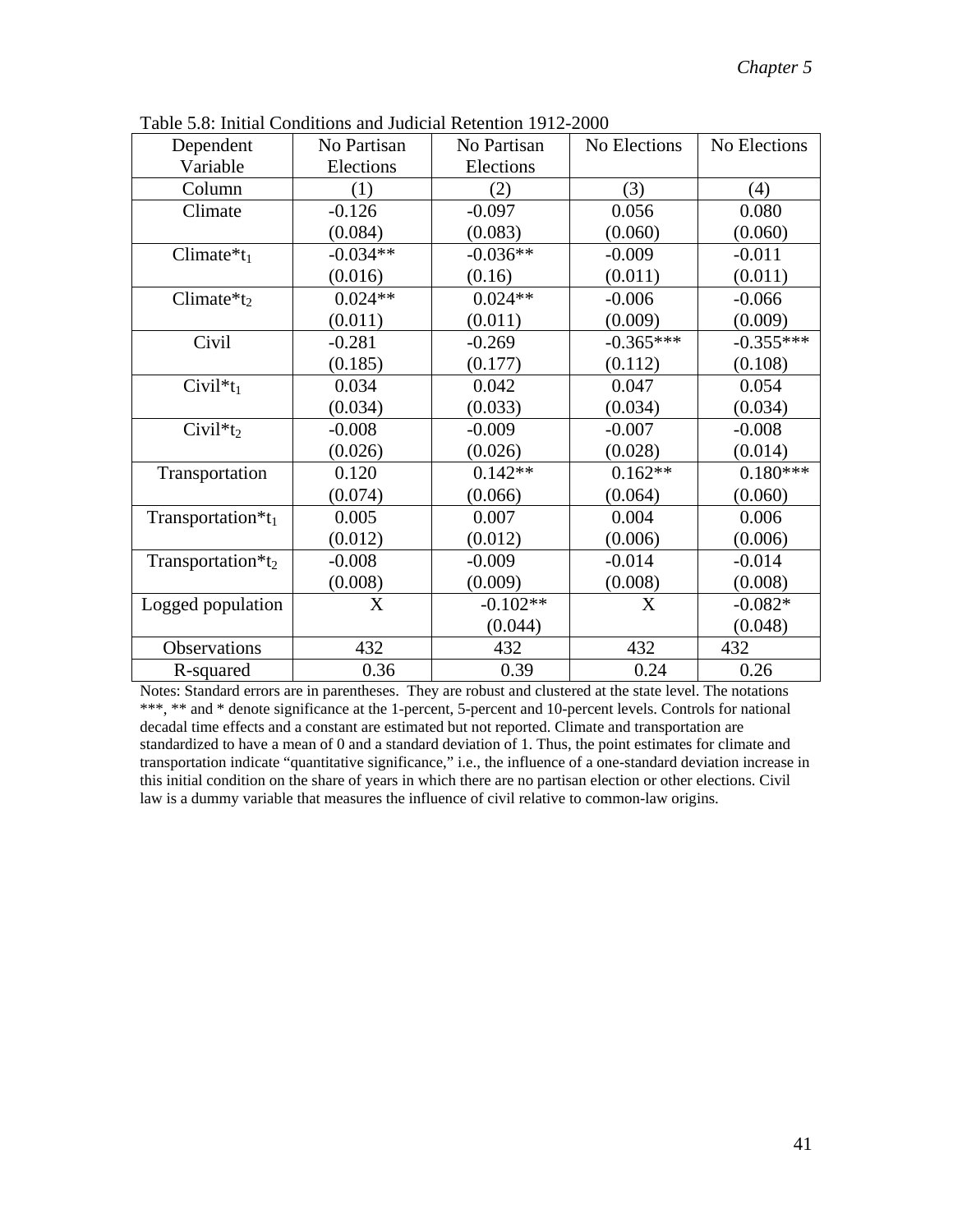| Dependent Variable              | Judicial Term Length |                     |                     |                     |
|---------------------------------|----------------------|---------------------|---------------------|---------------------|
| Date of Judicial<br>Term Length | 1943                 | 1943                | 2000                | 2000                |
| Column                          | (1)                  | (2)                 | (3)                 | (4)                 |
| Climate                         | 0.117<br>(0.460)     | $-0.520$<br>(0.699) | $-0.177$<br>(0.335) | $-0.839$<br>(0.621) |
| Civil                           | $-0.515$<br>(0.892)  | $-2.04$<br>(1.43)   | 0.264<br>(0.777)    | $-1.30$<br>(1.37)   |
| Transportation                  | $1.03**$<br>(0.494)  | $2.92**$<br>(1.25)  | 0.649<br>(0.389)    | $2.60**$<br>(1.25)  |
| <b>Observations</b>             | 45                   | 48                  | 45                  | 48                  |
| <b>States with Tenure</b>       | N <sub>o</sub>       | Yes                 | N <sub>o</sub>      | Yes                 |
| R-squared                       | 0.104                | 0.190               | 0.073               | 0.160               |

Notes: Standard errors are in parentheses. They are robust. Length of terms in states where tenure is granted is set at 33 under the assumption that high court judges will go onto the bench in their late 30s or early 40s. The results with tenured states in columns (2) and (4) do not change appreciably when we vary the length of term. The notations \*\*\*, \*\* and \* denote significance at the 1-percent, 5-percent and 10 percent levels. Climate and transportation are standardized to have a mean of 0 and a standard deviation of 1. Thus, the point estimates for climate and transportation estimate "quantitative significance," i.e., the influence of a one-standard deviation increase in this initial condition on a judicial term. Civil law is a dummy variable that measures the influence of civil- relative to common-law origins.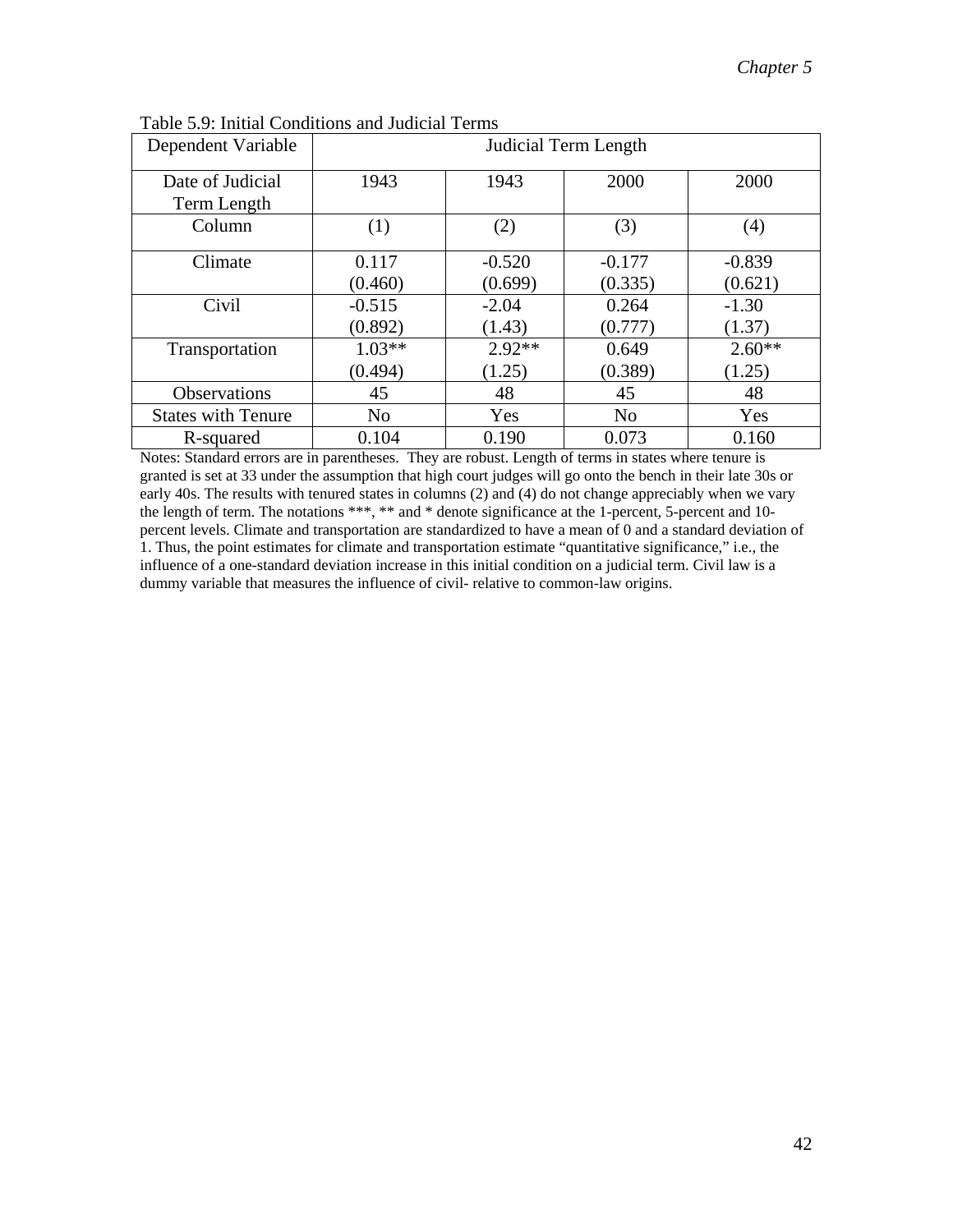| Dependent      | Logged Real Judicial Budget per |             |                        | <b>Relative Judicial Budget</b> |
|----------------|---------------------------------|-------------|------------------------|---------------------------------|
| Variable       | Capita (2000=100)               |             | (Judicial/Legislative) |                                 |
| Column         | (1)                             | (2)         | (3)                    | (4)                             |
| Climate        | $-0.130$                        | $-0.109$    | 0.171                  | 0.155                           |
|                | (0.084)                         | (0.076)     | (0.393)                | (0.375)                         |
| Civil          | $-0.286$                        | $-0.166$    | $-1.13$                | $-1.20$                         |
|                | (0.191)                         | (0.174)     | (0.698)                | (0.765)                         |
| Transportation | $0.234***$                      | $0.320***$  | 0.385                  | 0.478                           |
|                | (0.081)                         | (0.062)     | (0.303)                | (0.312)                         |
| Intermediate   |                                 |             |                        |                                 |
| Appellate      |                                 | $0.259*$    |                        | $1.13*$                         |
| Courts         | X                               | (0.130)     | X                      | (0.564)                         |
| Logged         |                                 | $-0.315***$ |                        | $-0.479*$                       |
| population     | X                               | (0.082)     | X                      | (0.275)                         |
| Observations   | 1920                            | 1920        | 1920                   | 1920                            |
| R-squared      | 0.746                           | 0.788       | 0.264                  | 0.280                           |

Table 5.10: Initial Conditions and Judicial Budgets during 1961-2000

Notes: Standard errors are in parentheses. They are robust and clustered at the state level. The notations \*\*\*, \*\* and \* denote significance at the 1-percent, 5-percent and 10-percent levels. Controls for annual time effects and a constant are estimated but not reported. Climate and transportation are standardized to have a mean of 0 and a standard deviation of 1. Thus, the point estimates for climate and transportation estimate "quantitative significance," i.e., the influence of a one-standard deviation increase in this initial condition on budgets. Civil law is a dummy variable that measures the influence of civil relative to common-law origins.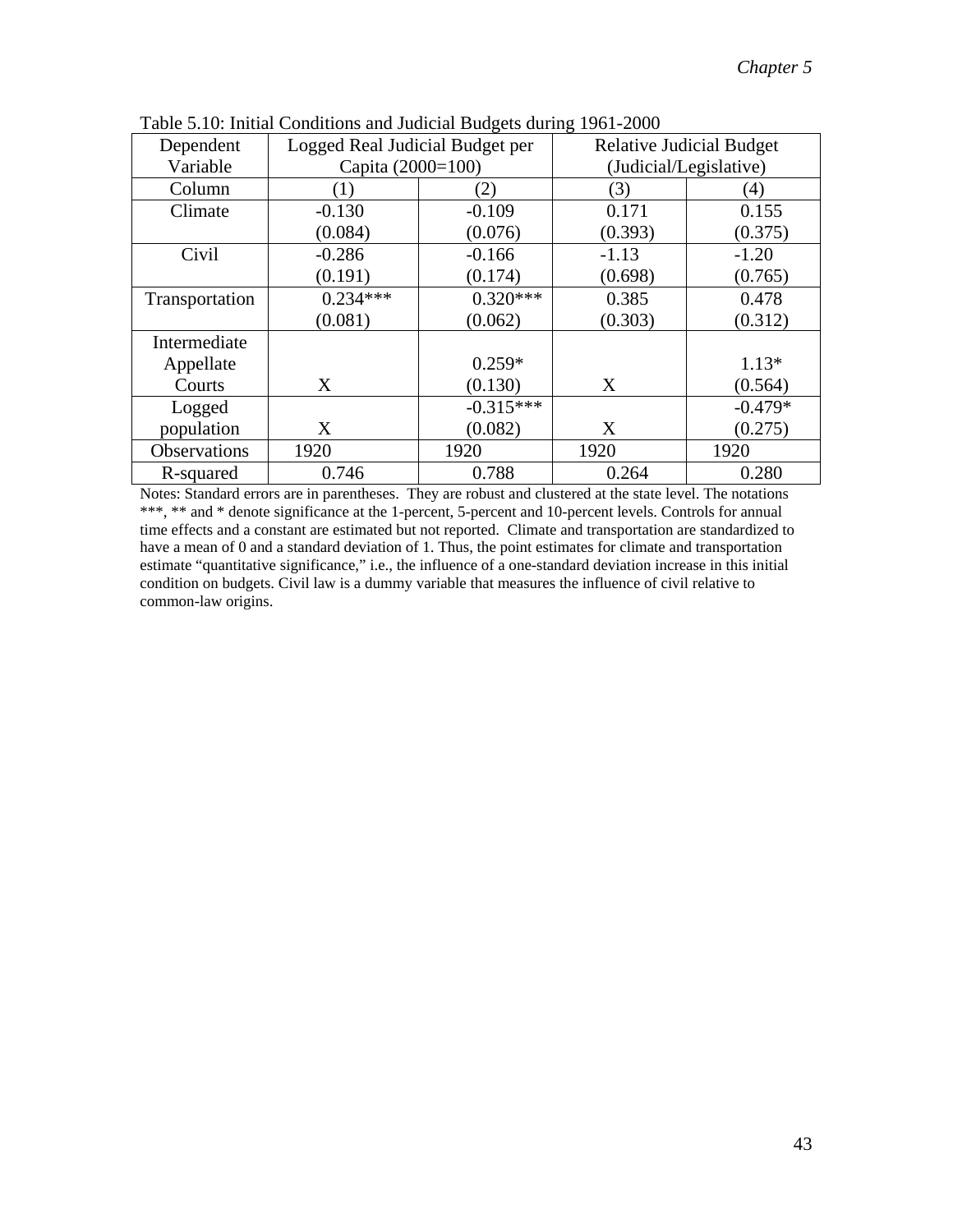| Dependent Variable            | <b>Operating Intermediate Appellate Courts</b> |             |  |
|-------------------------------|------------------------------------------------|-------------|--|
| Column                        | (1)                                            | (2)         |  |
| Climate                       | 0.096                                          | 0.030       |  |
|                               | (0.085)                                        | (0.084)     |  |
| Climate $*_{t_1}$             | 0.004                                          | 0.010       |  |
|                               | (0.004)                                        | (0.005)     |  |
| Climate $*_t_2$               | $-0.009$                                       | $-0.009$    |  |
|                               | (0.010)                                        | (0.010)     |  |
| Civil                         | $0.372**$                                      | $0.344**$   |  |
|                               | (0.179)                                        | (0.150)     |  |
| $Civil*t_1$                   | $-0.019*$                                      | $-0.038***$ |  |
|                               | (0.009)                                        | (0.012)     |  |
| $Civil*t_2$                   | 0.011                                          | 0.012       |  |
|                               | (0.024)                                        | (0.024)     |  |
| Transportation                | $-0.007$                                       | $-0.057$    |  |
|                               | (0.062)                                        | (0.056)     |  |
| Transportation*t <sub>1</sub> | 0.007                                          | 0.002       |  |
|                               | (0.008)                                        | (0.008)     |  |
| Transportation*t2             | 0.001                                          | 0.002       |  |
|                               | (0.009)                                        | (0.009)     |  |
| Logged population             | X                                              | $0.231***$  |  |
|                               |                                                | (0.038)     |  |
| Observations                  | 432                                            | 432         |  |
| R-squared                     | 0.38                                           | 0.56        |  |

Table 5.11: Initial Conditions and Intermediate Appellate Courts

Notes: Standard errors are in parentheses. They are robust and clustered at the state level. The notations \*\*\*, \*\* and \* denote significance at the 1-percent, 5-percent and 10-percent levels. Controls for national decadal time effects and a constant are estimated but not reported. Climate and transportation are standardized to have a mean of 0 and a standard deviation of 1. Thus, the point estimates for climate and transportation indicate "quantitative significance," i.e., the influence of a one-standard deviation increase in this initial condition on the share of years per decade when intermediate appellate courts operate. Civil law is a dummy variable that measures the influence of civil relative to common-law origins.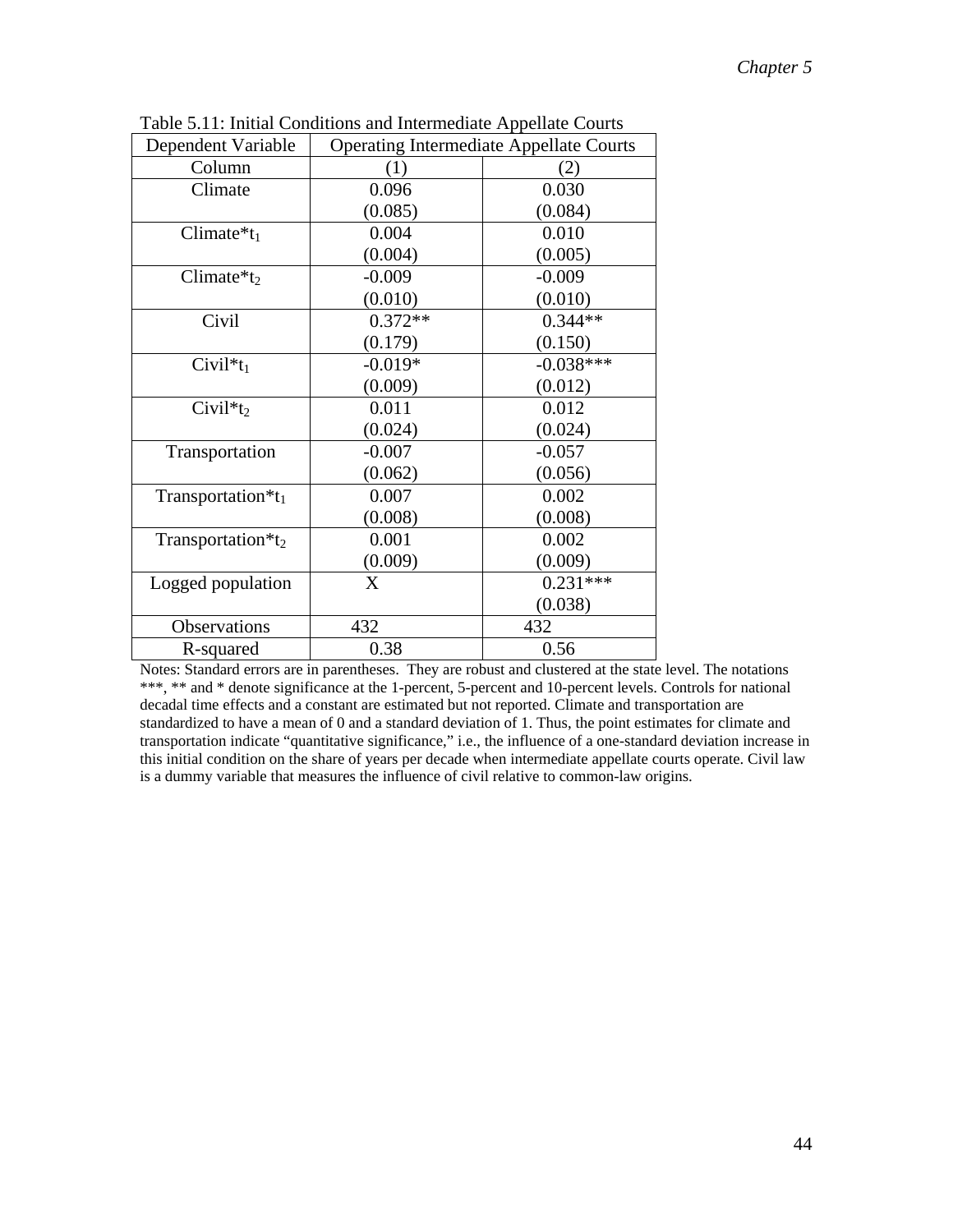| Dependent Variable            | Logged Lawyers per 100,000 |             |  |
|-------------------------------|----------------------------|-------------|--|
| Column                        | (1)                        | (2)         |  |
| Climate                       | $-0.199***$                | $-0.248***$ |  |
|                               | (0.046)                    | (0.047)     |  |
| Climate $*_{t_1}$             |                            | $-0.005**$  |  |
|                               |                            | (0.002)     |  |
| Climate $*_{t_2}$             |                            | $0.001*$    |  |
|                               |                            | (0.001)     |  |
| Climate $*_1$                 |                            | $0.006***$  |  |
|                               |                            | (0.001)     |  |
| Civil                         | 0.094                      | $0.206**$   |  |
|                               | (0.094)                    | (0.094)     |  |
| $Civil*t_1$                   |                            | 0.002       |  |
|                               |                            | (0.003)     |  |
| $Civil*t_2$                   |                            | $-0.005***$ |  |
|                               |                            | (0.002)     |  |
| Civil <sup>*</sup> $t_3$      |                            | $-0.008***$ |  |
|                               |                            | (0.002)     |  |
| Transportation                | $0.088**$                  | 0.031       |  |
|                               | (0.040)                    | (0.043)     |  |
| Transportation*t1             |                            | $-0.004**$  |  |
|                               |                            | (0.002)     |  |
| Transportation*t2             |                            | $0.003***$  |  |
|                               |                            | (0.001)     |  |
| Transportation*t <sub>3</sub> |                            | $0.004***$  |  |
|                               |                            | (0.001)     |  |
| Logged population             | 0.039                      | 0.048       |  |
|                               | (0.038)                    | (0.038)     |  |
| Observations                  | 651                        | 651         |  |
| R-squared                     | 0.523                      | 0.577       |  |

Table 5.12: Initial Conditions and Lawyers and Judges, 1870-2000

Notes: Standard errors are in parentheses. They are robust and clustered at the state level. The notations \*\*\*, \*\* and \* denote significance at the 1-percent, 5-percent and 10-percent levels. Controls for national decadal time effects (for all decades during 1870-2000) and a constant are estimated but not reported. Climate and transportation are standardized to have a mean of 0 and a standard deviation of 1. Thus, the point estimates for climate and transportation estimate "quantitative significance," i.e., the influence of a one-standard deviation increase in this initial condition on logged lawyers per decade. Civil law is a dummy variable that measures the influence of civil relative to common-law origins on logged lawyers per decade. Because we are using decadal data during 1870-2000, the time interaction variables  $t_1$ ,  $t_2$  and  $t_3$ correspond to annual effects during 1870-1900, 1900-1960, and 1960-2000.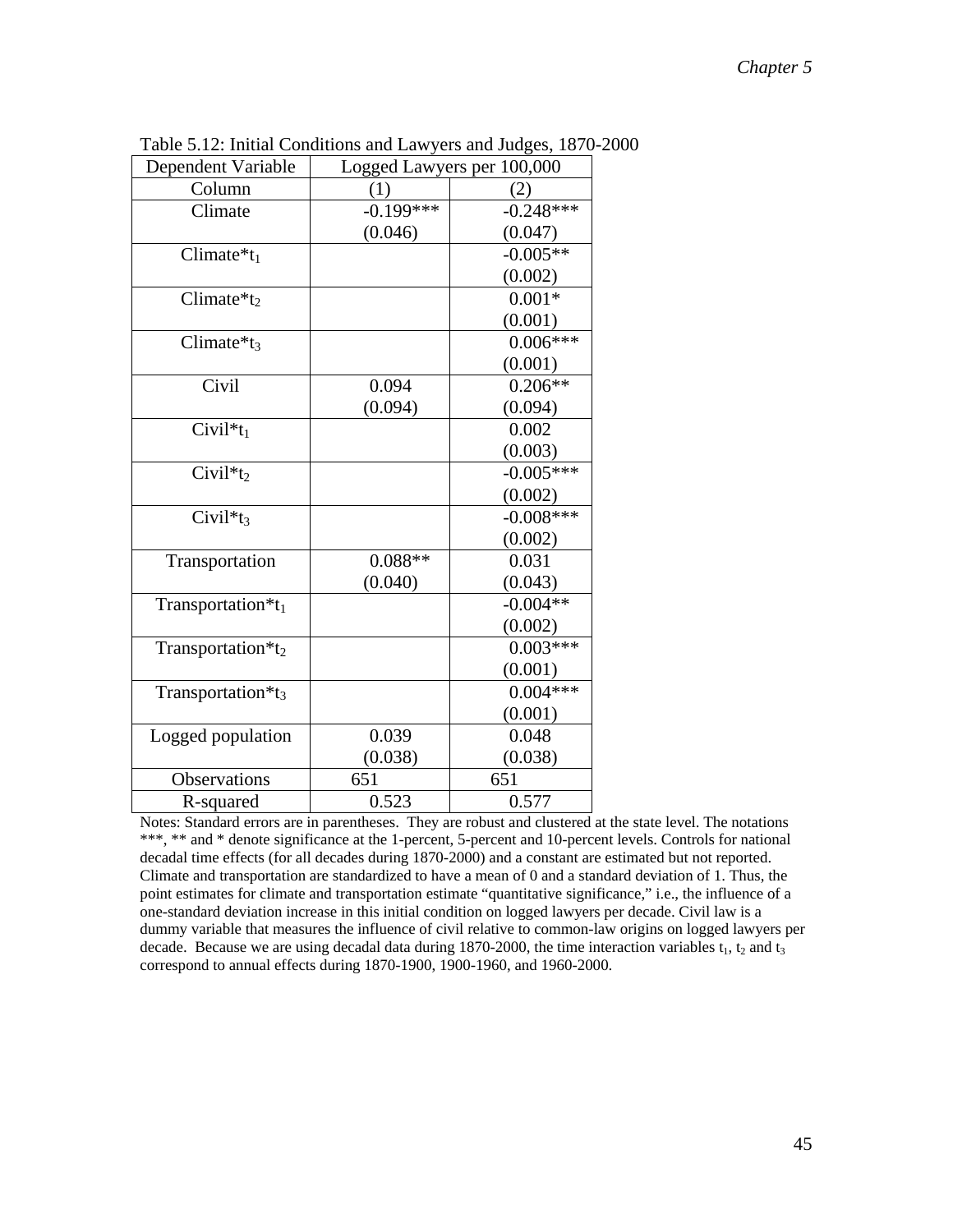

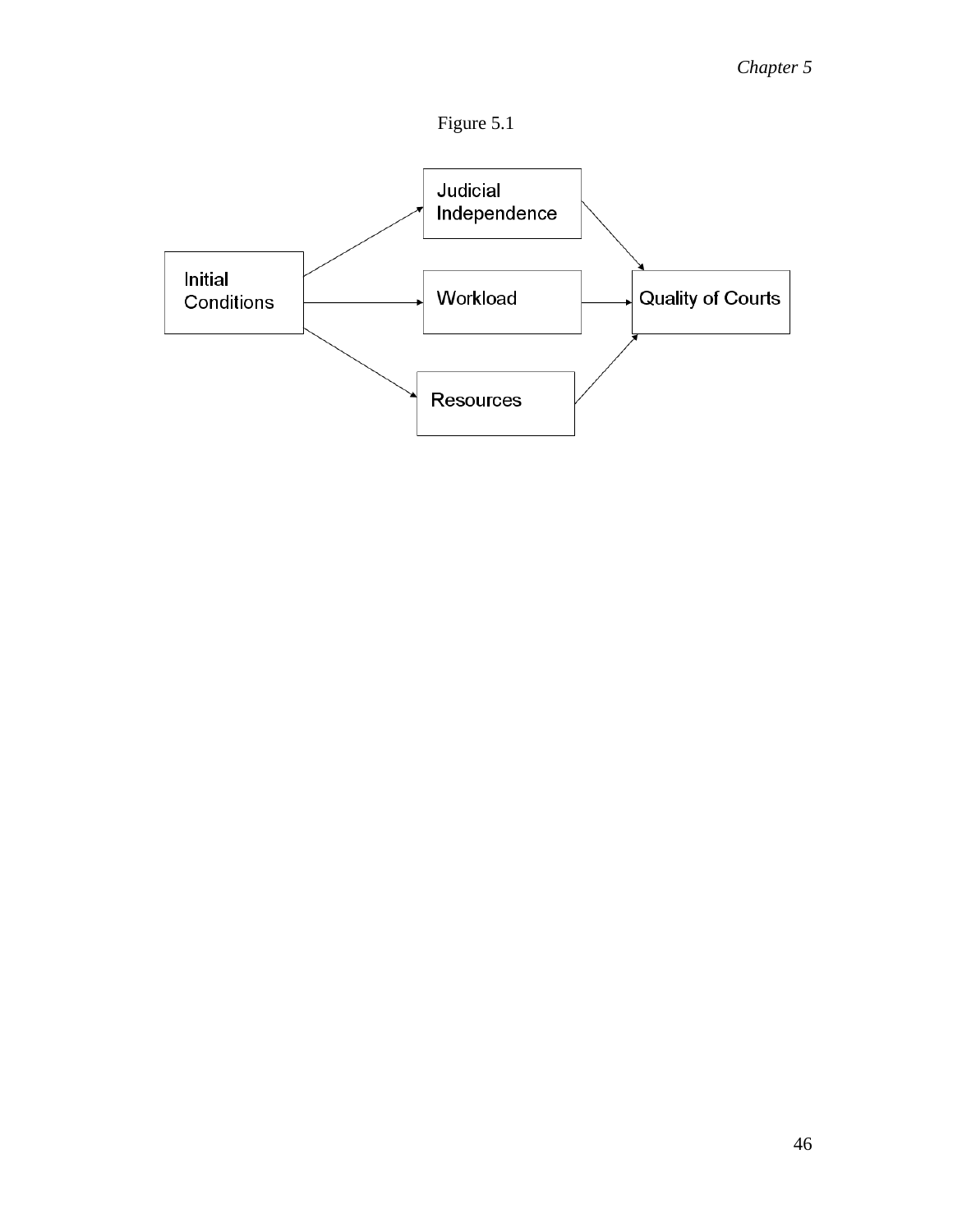

Figure 5.2: Influence of Climate on Judicial Retention

| Years     | Decade | No Partisan | No Elections |
|-----------|--------|-------------|--------------|
|           |        | Elections   |              |
| 1912-1920 |        | $-0.097$    | 0.080        |
|           |        | (0.083)     | (0.060)      |
| 1951-1960 |        | $-0.241***$ | 0.037        |
|           |        | (0.064)     | (0.074)      |
| 1991-2000 |        | $-0.144**$  | 0.013        |
|           |        | (0.057)     | (0.069)      |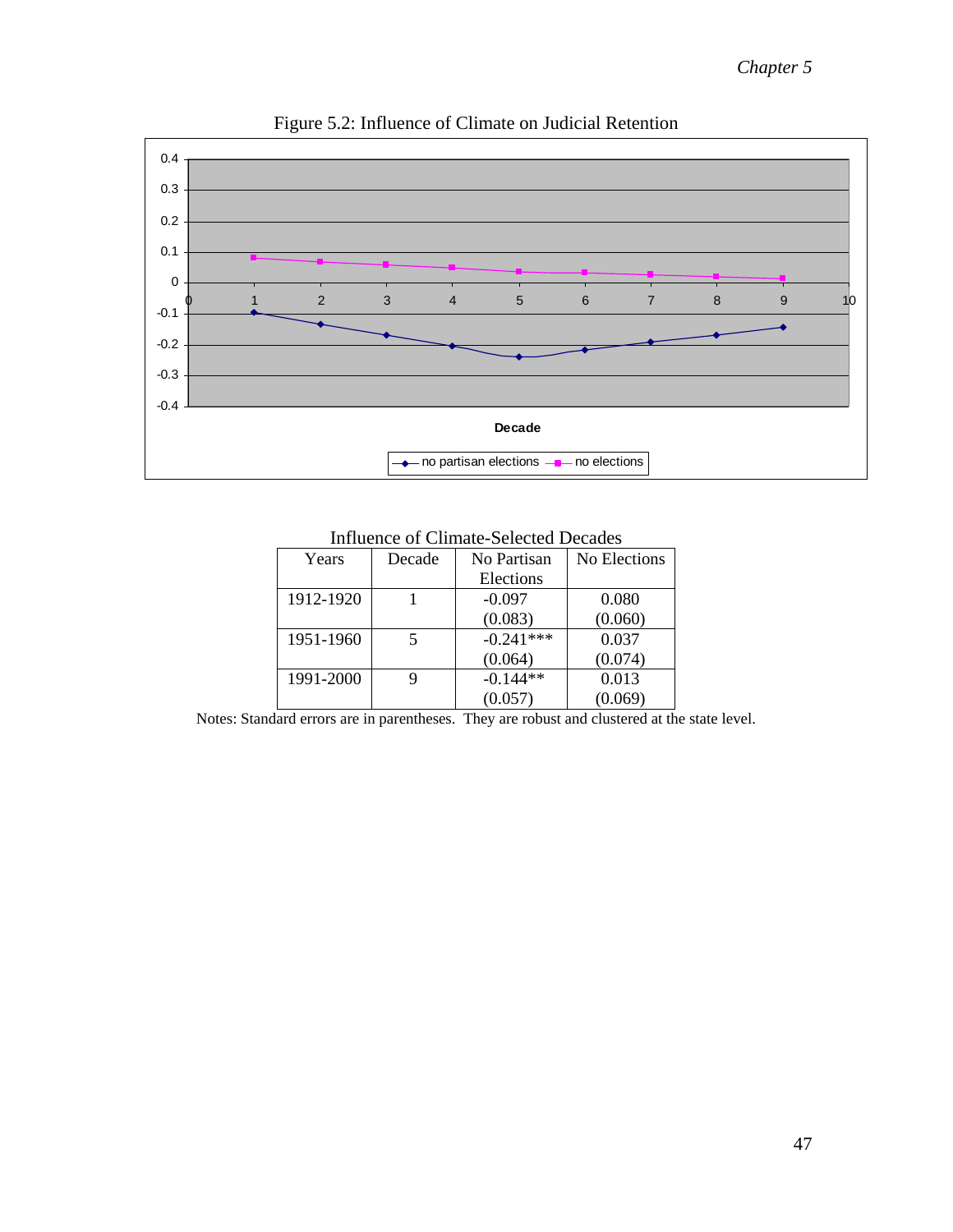

Figure 5.3: Influence of Civil Law on Judicial Retention

| Years     | Decade | No Partisan | No Elections |
|-----------|--------|-------------|--------------|
|           |        | Elections   |              |
| 1912-1920 |        | $-0.269$    | $-0.355***$  |
|           |        | (0.177)     | (0.108)      |
| 1951-1960 |        | $-0.100$    | $-0.138$     |
|           |        | (0.159)     | (0.169)      |
| 1991-2000 |        | $-0.136$    | $-0.168$     |
|           |        | (0.127)     | (0.126)      |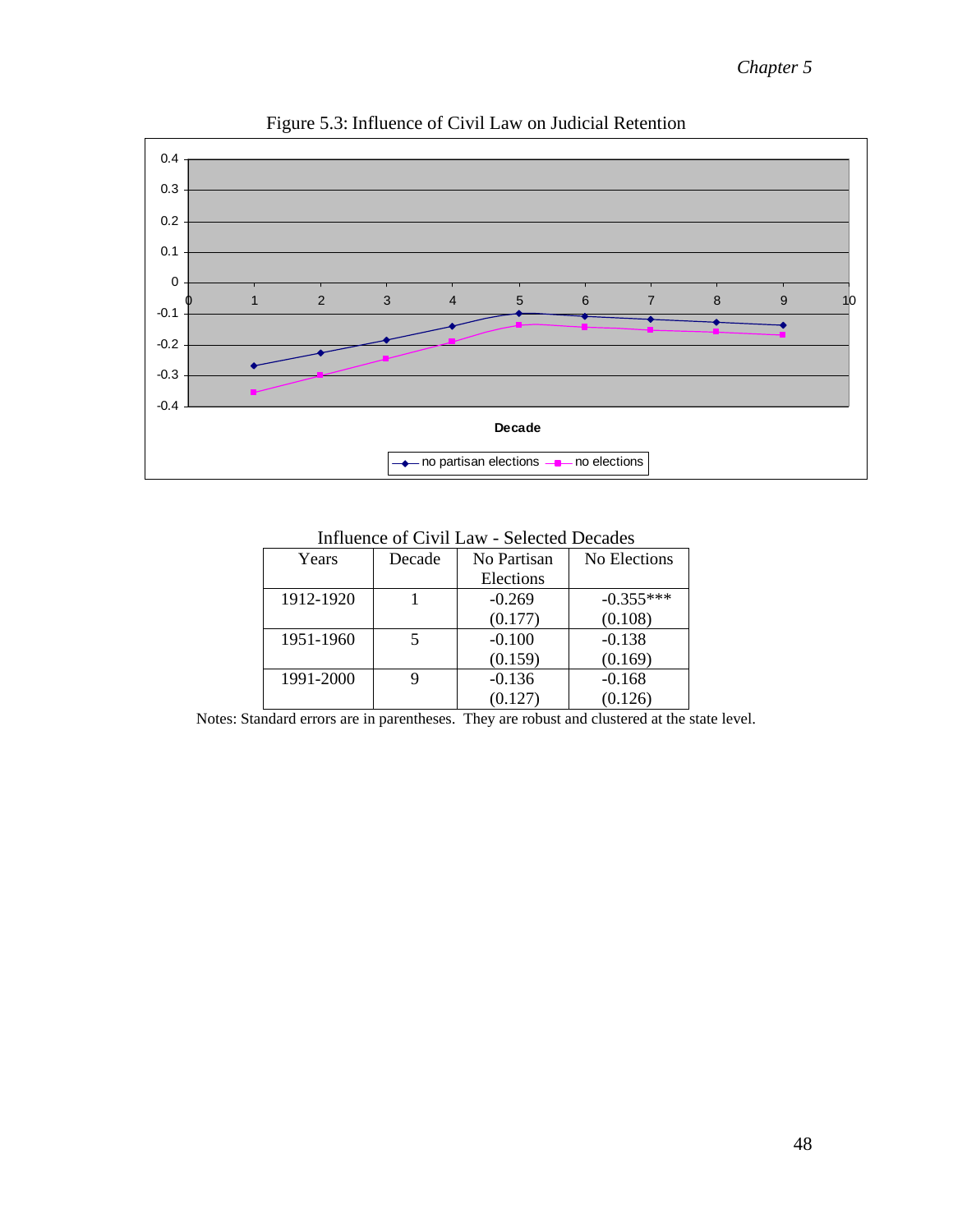

Figure 5.4: Influence of Transportation on Judicial Retention

Influence of Transportation - Selected Decades

| Years     | Decade | No Partisan | No Elections |
|-----------|--------|-------------|--------------|
|           |        | Elections   |              |
| 1912-1920 |        | $0.142**$   | $0.180***$   |
|           |        | (0.066)     | (0.060)      |
| 1951-1960 |        | $0.170***$  | $0.204***$   |
|           |        | (0.047)     | (0.058)      |
| 1991-2000 |        | $0.136***$  | $0.146***$   |
|           |        | (0.032)     | (0.052)      |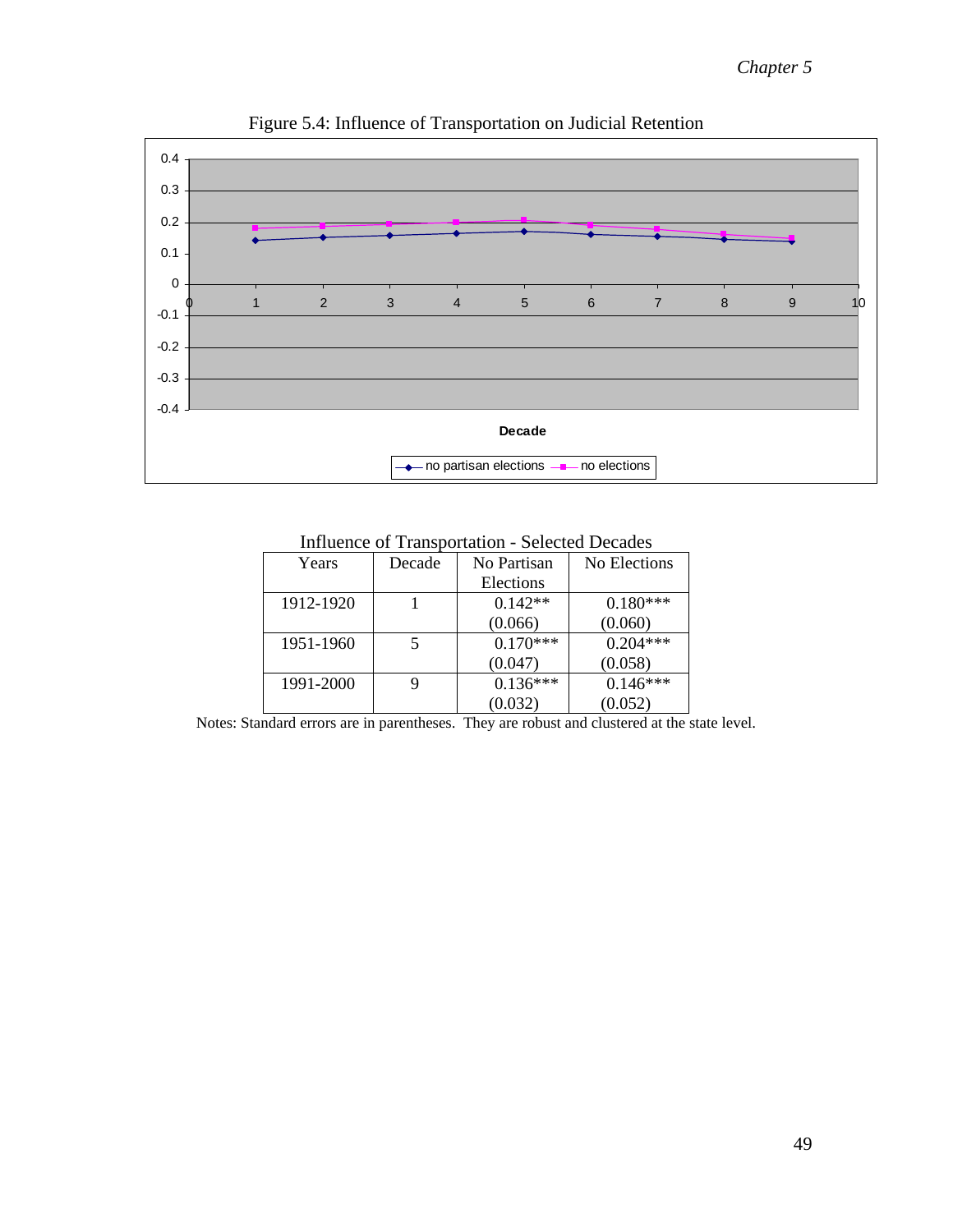

Figure 5.5 – Influence of Civil Law on Intermediate Appellate Courts

| Years     | Decade | Climate | Civil Law  | Transportation |
|-----------|--------|---------|------------|----------------|
| 1912-1920 |        | 0.030   | $0.344**$  | $-0.057$       |
|           |        | (0.084) | (0.150)    | (0.056)        |
| 1951-1960 |        | 0.070   | 0.191      | $-0.048$       |
|           |        | (0.075) | (0.145)    | (0.051)        |
| 1991-2000 |        | 0.035   | $0.239***$ | $-0.040$       |
|           |        | (0.051) | (0.083)    | (0.028)        |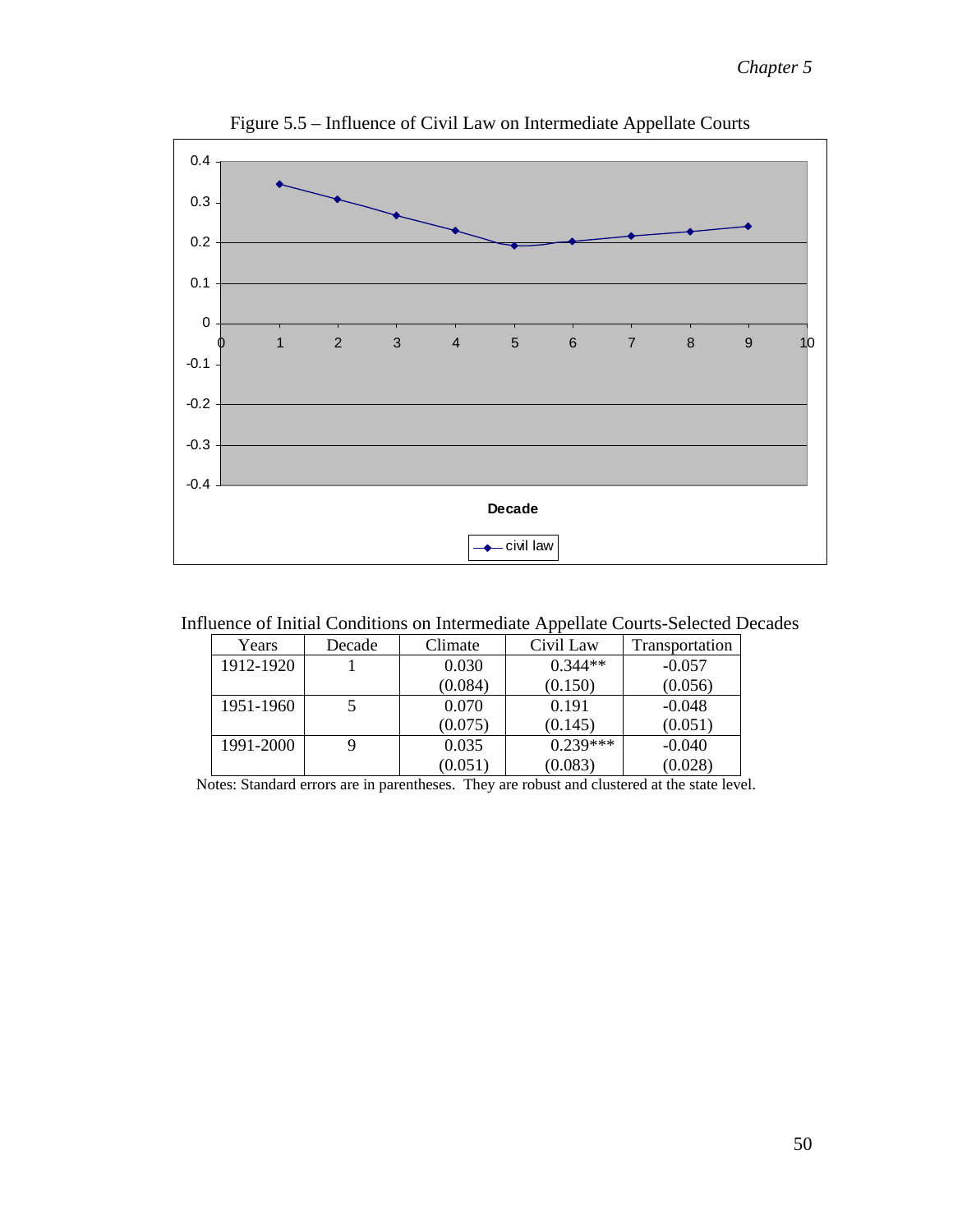

Figure 5.6: The Evolution of Lawyers per 100,000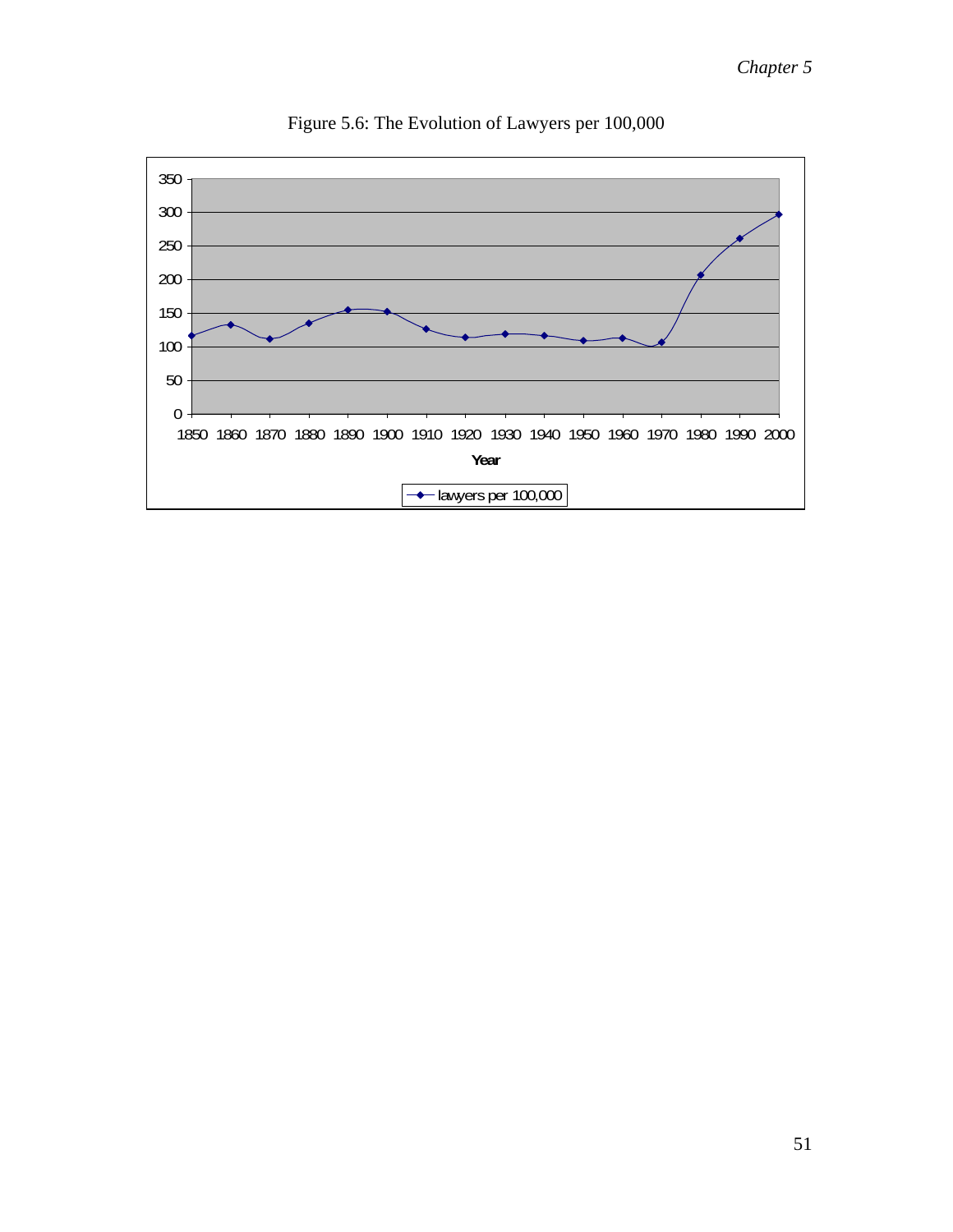

Figure 5.7 – Influence of Initial Conditions on Logged Lawyers per 100,000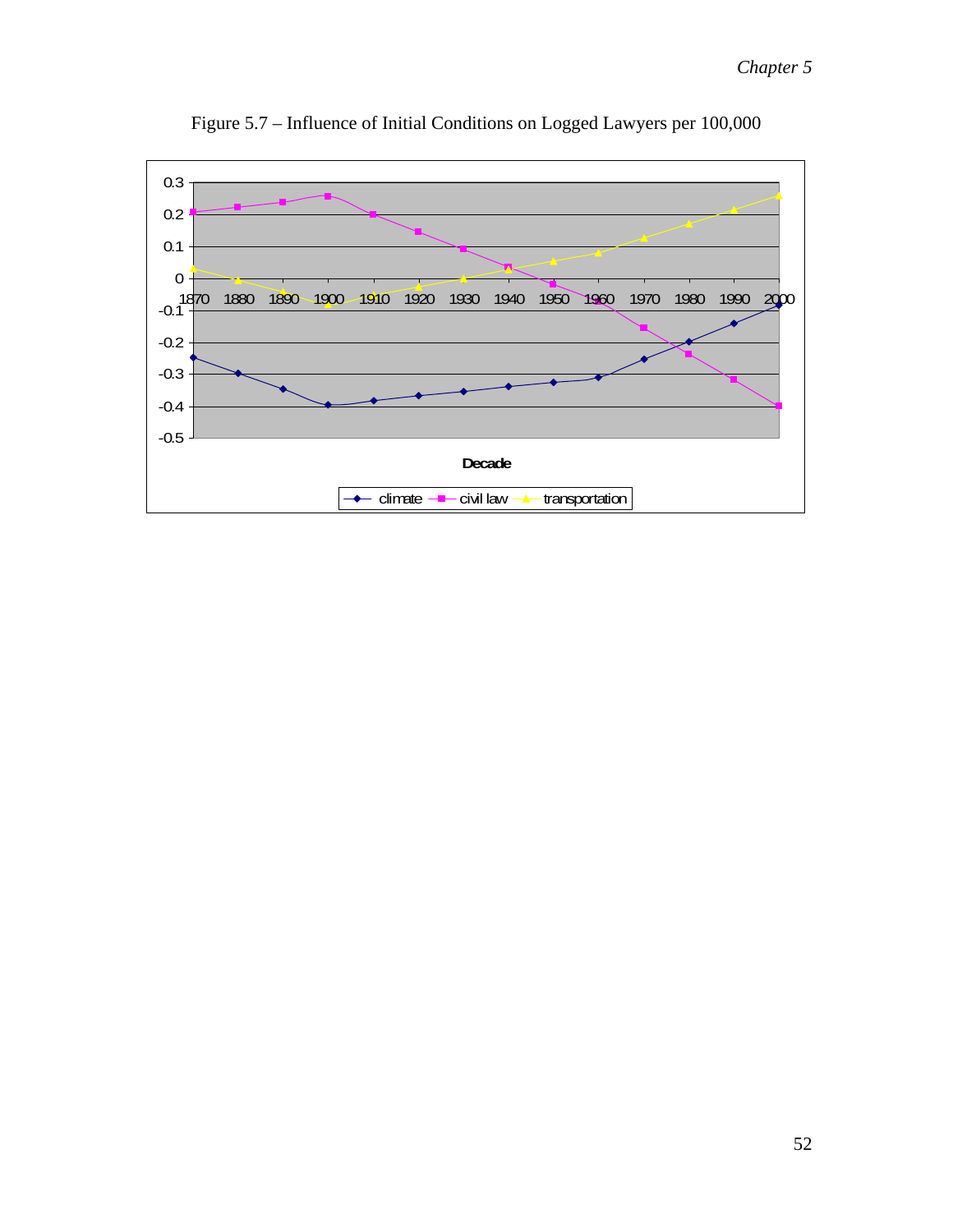References for Chapter 5

- Beavers, Staci L. and Craig F. Emmert. 2000. "Explaining State High-Courts' Selective Use of State Constitutions," *The Journal of Federalism* 2000 30(3):1-16
- Becker, Daniel and Malia Reddick. 2003. *Judicial Selection Reform: Examples from Six States.* Des Moines Iowa: American Judicature Society.
- Besley, Tim and Abigail Payne, 2003. ["Judicial accountability and economic policy](http://ideas.repec.org/p/ifs/ifsewp/03-11.html)  [outcomes: evidence from employment discrimination charges](http://ideas.repec.org/p/ifs/ifsewp/03-11.html)," [IFS Working](http://ideas.repec.org/s/ifs/ifsewp.html)  [Papers](http://ideas.repec.org/s/ifs/ifsewp.html) W03/11, Institute for Fiscal Studies, revised.
- Bohn, H. and Inman, R. 1996 "Balanced Budget Rules and Public Deficits: Evidence from the U.S. States." NBER Working Paper No. 5533. Cambridge, Mass.
- Bonneau, Chris W. 2004. "Patterns of Campaign Spending and Electoral Competition in State Supreme Court Elections." *Justice System Journal* 25 (1): 21-38.

The Book of the States. Various Years. Council of State Government.

- Boylan, Richard T. and Cheryl X. Long. 2003. "A Survey of State House Reporters' Perception of Public Corruption,'' *State Politics and Policy Quarterly*. 3(4): 420- 438.
- Brace, Paul and Melinda Gann Hall. 1997. "The Interplay of Preferences, Case Facts, Context, and Rules in the Politics of Judicial Choice." *Journal of Politics* 59 (November): 1206-1231.
- Brace, P., L. Langer and M. Hall. 2000. Measuring the Preferences of State Supreme Court Justices, *Journal of Politics* **62** (2000) (2), pp. 387–413.

Caldeira, Gregory A. 1983. "On the Reputation of State Supreme Courts," *Political Behavior*, 5(1): 83-108.

- Canon, Bradley C. 1972. "The Impact of Formal Selection Processes on the Characteristics of Judges—Reconsidered." *Law and Society Review* 6 (May): 579–93.
- Choi, Stephen J., G. Mitu Gulati and Eric A. Posner. 2007. "Professionals or Politicians: The Uncertain Empirical Case for an Elected Rather Than Appointed Judiciary." University of Chicago Law and Economics, Olin Working Paper No. 357.
- Chapp, Joy A. and Roger A. Hanson. 1990. Intermediate Appellate Courts: Improving Case Processing. National Center for State Courts. April.
- Friedman, Lawrence M. 1986. *A History of American Law.* 2<sup>nd</sup> Edition, New York: Simon & Schuster.
- Glick, Henry Robert and Kenneth N. Vines. 1973. *State Court Systems*. Prentice Hall, Englewood Cliffs, N.J.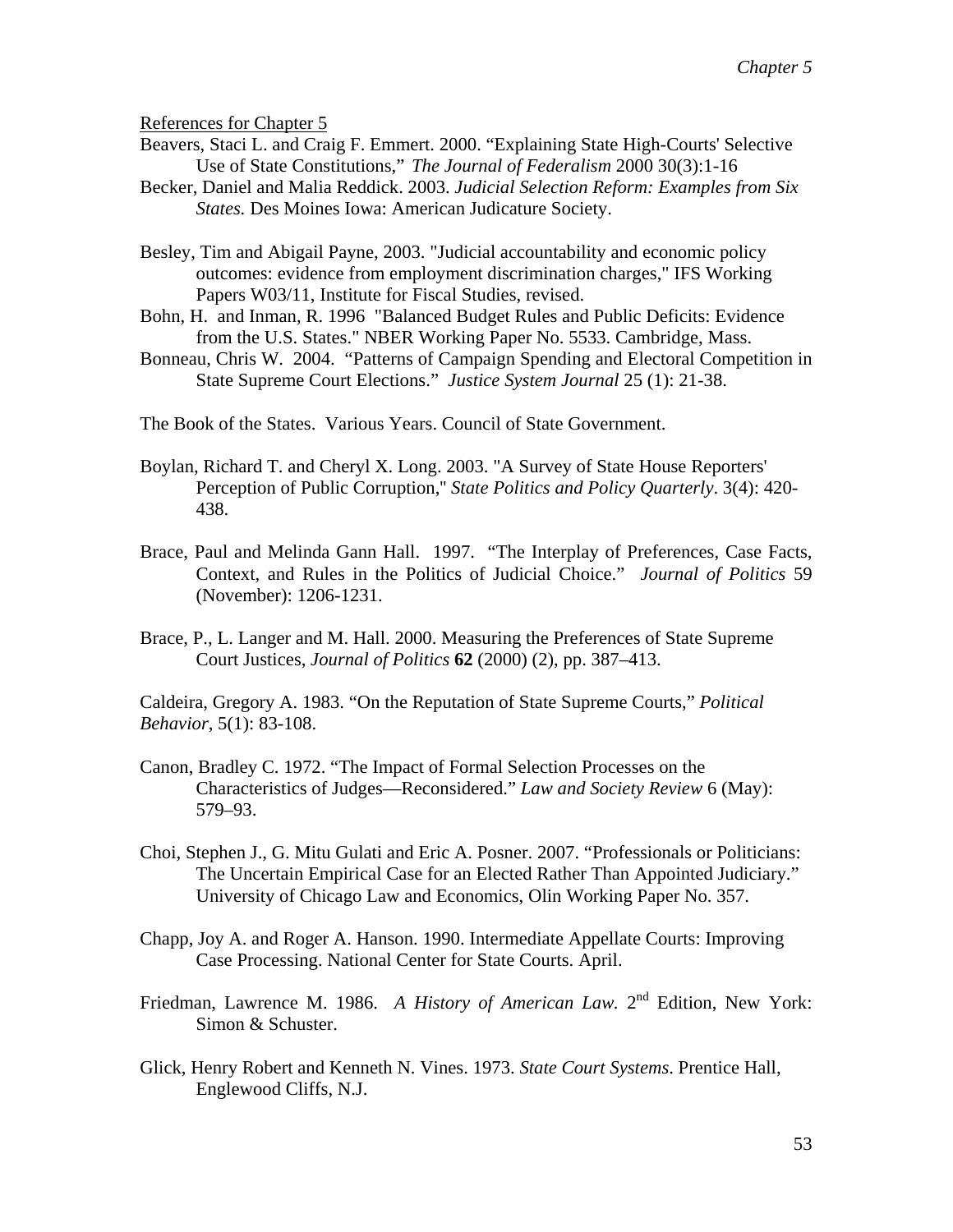- Glick, Henry R., and Craig Emmert. 1987. "Selection Systems and Judicial Characteristics: The Recruitment of State Supreme Court Justices." *Judicature* 70 (December–January): 228–35.
- Gray, Cynthia. 2002. *A Study of State Judicial Disciplinary Sanctions.* Chicago, Illinois: American Judicature Society.
- Hall, Kermit. 1984. "The Impact of Popular Election on the Southern Appellate Judiciary." in *Ambivalent Legacy: A Legal History of the South*. Edited by David J. Bodenhamer and James W. Ely, Jr. Jackson: University Press of Mississippi.
- Hall, Melinda Gann. 1987. "Constituent Influence in State Supreme Courts: Conceptual Notes and a Case Study." *Journal of Politics*, 49:1117-24.
- Hall, Melinda Gann. 1992. "Electoral Politics and Strategic Voting in State Supreme Courts." *Journal of Politics*, 54: 427-446.
- Hall, Melinda Gann. 1995. "Justices as Representatives: Elections and Judicial Politics in the American States." *American Politics Quarterly* 23 (October): 485-503.
- Hall, Melinda Gann. 2001. "State Supreme Courts in American Democracy: Probing the Myths of Judicial Reform." *American Political Science Review* 95:315-330
- Hanssen, F. Andrew. 1999. "The Effect of Judicial Institutions on Uncertainty and the Rate of Litigation: The Election versus Appointment of State Judges," *Journal of Legal Studies*, 28(1): 205-232.
- Hanssen, F. Andrew. 2002. "On the Politics of Judicial Selection: Lawyers and State Campaigns for the Merit Plan", *Public Choice*, 110: 79-97 (2002)
- Hanssen, F. Andrew. 2004a. "Learning About Judicial Independence: Institutional Change in the State Courts," *Journal of Legal Studies,* June.
- Huber, Gregory A. and Sanford C. Gordon. 2004. "Accountability and Coercion: Is Justice Blind when It Runs for Office?" *The American Journal of Political Science*. 48 (Apr.): 247-263.
- Kagan, Robert A., Bliss Cartwright, Lawrence M. Friedman and Stanton Wheeler. 1978. "The Evolution of State Supreme Courts." *Michigan Law Review.* 76(6): 961- 1005.
- Karlen, Delmar. 1970. *Judicial Administration: The American Experience.* Dobbs Ferry N.Y.: Oceana Publications.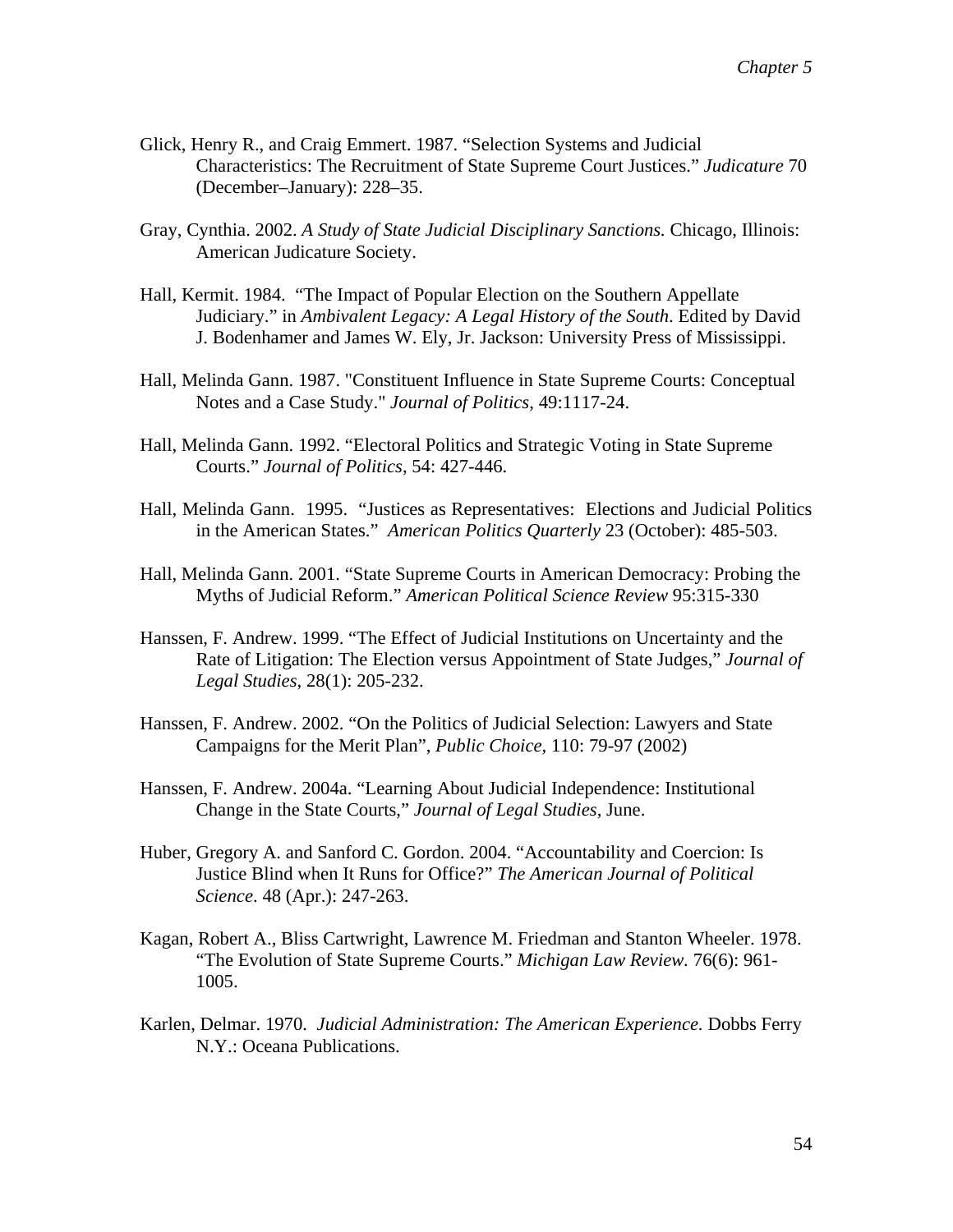Kornhauser, Louis A., 2002. "Is Judicial Independence a Useful Concept?" In *Judicial Independence at the Crossroads: An Interdisciplinary Approach,* edited by Stephen B. Burbank and Barry Friedman. Thousand Oaks, CA: Sage.

Merryman, John. 1985. *The Civil Law Tradition.* Stanford University Press.

- Pound, Roscoe. 1906. 29 A.B.A. Rep. 395, 410-411 (1906), *reprinted in* 8 Baylor L. Rev. 1, 19-20 (1956).
- Public Integrity Section, selected years Public Integrity Section. 2001. *Report to Congress on the Activities and Operations of the Public Integrity Section.*  Washington, DC: United States Department of Justice.
- Tabarrok, A., and E. Helland. 1999. "Court Politics: The Political Economy of Tort Awards," *Journal of Law and Economics* XLII (1): 157-188.
- U.S. Chamber of Commerce. Institute for Legal Reform. Various Years. *State Liability Systems Ranking Study.* Prepared by Harris Interactive, Rochester, N.Y.
- U.S. Census Bureau. 2001. *Federal, State and Local Governments: Government Finance and Employment Classification Manual*.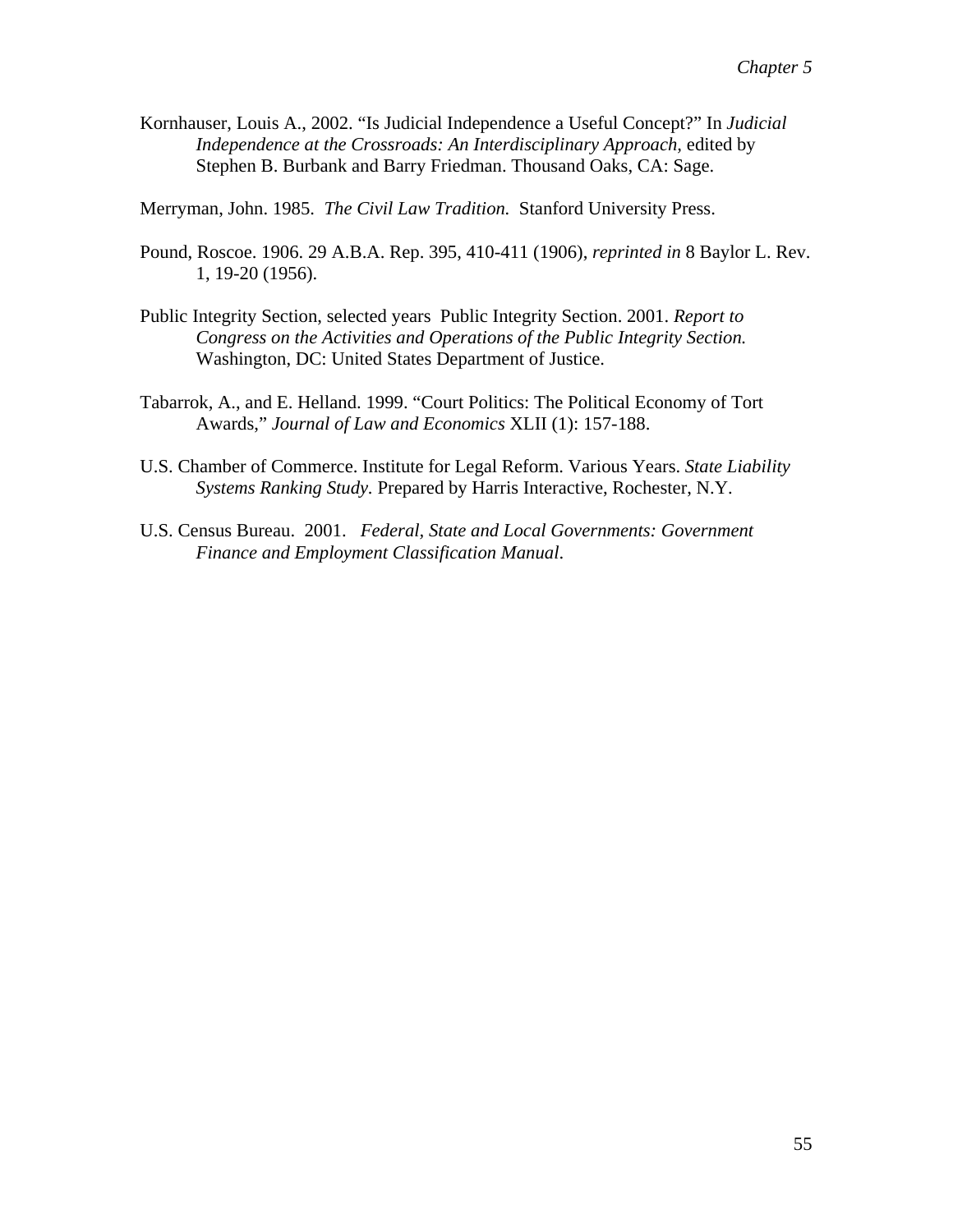# Appendix

| Column                   | (1)                   | (2)          | (3)                     |
|--------------------------|-----------------------|--------------|-------------------------|
| Dependent Variable       | No Partisan Elections | No Elections | Operating               |
|                          |                       |              | Intermediate            |
|                          |                       |              | <b>Appellate Courts</b> |
| Climate                  | $-0.250$              | $0.474**$    | $0.669**$               |
|                          | (0.272)               | (0.236)      | (0.315)                 |
| Climate $*_{t_1}$        | $-0.170***$           | $-0.097**$   | 0.079                   |
|                          | (0.060)               | (0.046)      | (0.052)                 |
| Climate $*_t_2$          | 0.074                 | 0.012        | $-0.219***$             |
|                          | (0.049)               | (0.034)      | (0.060)                 |
| Civil                    | $-0.807$              | $-1.82***$   | $1.42**$                |
|                          | (0.596)               | (0.607)      | (0.661)                 |
| Civil <sup>*</sup> $t_1$ | 0.123                 | $0.361**$    | $-0.190*$               |
|                          | (0.114)               | (0.150)      | (0.100)                 |
| $Civil*t_2$              | $-0.039$              | $-0.107$     | 0.163                   |
|                          | (0.084)               | (0.121)      | (0.114)                 |
| Transportation           | $0.459**$             | $0.624**$    | $-0.403$                |
|                          | (0.216)               | (0.252)      | (0.352)                 |
| Transportation* $t_1$    | 0.037                 | 0.009        | 0.091                   |
|                          | (0.039)               | (0.036)      | (0.086)                 |
| Transportation*t2        | $-0.011$              | $-0.049*$    | $-0.082$                |
|                          | (0.034)               | (0.025)      | (0.067)                 |
| Logged population        | $-0.422***$           | $-0.236$     | $2.06***$               |
|                          | (0.182)               | (0.177)      | (0.396)                 |
| Observations             | 432                   | 432          | 432                     |
| Pseudo R-squared         | 0.242                 | 0.170        | 0.477                   |

Table A1: Initial Conditions and Court Policies, Ordered Probits

Notes: In the case of intermediate appellate courts, standard errors are questionable because 58 observations are completely determined. Controls for national decadal time effects and a constant are estimated but not reported. Ordered probit estimates are conducted where 0 denotes a decade where there are either partisan or other elections or no intermediate appellate courts in a state. The number 1 denotes a decade where there are either no partisan elections, no elections or there are operating intermediate appellate courts in a state. The number 0.5 denotes a decade where either partisan elections or other elections were removed or intermediate appellate courts were set up in the first through ninth year of the decade. Each cell contains point estimates. Standard errors are in parentheses and are clustered at the state level and corrected for heteroskedasticity. The same convention holds for Table A2.